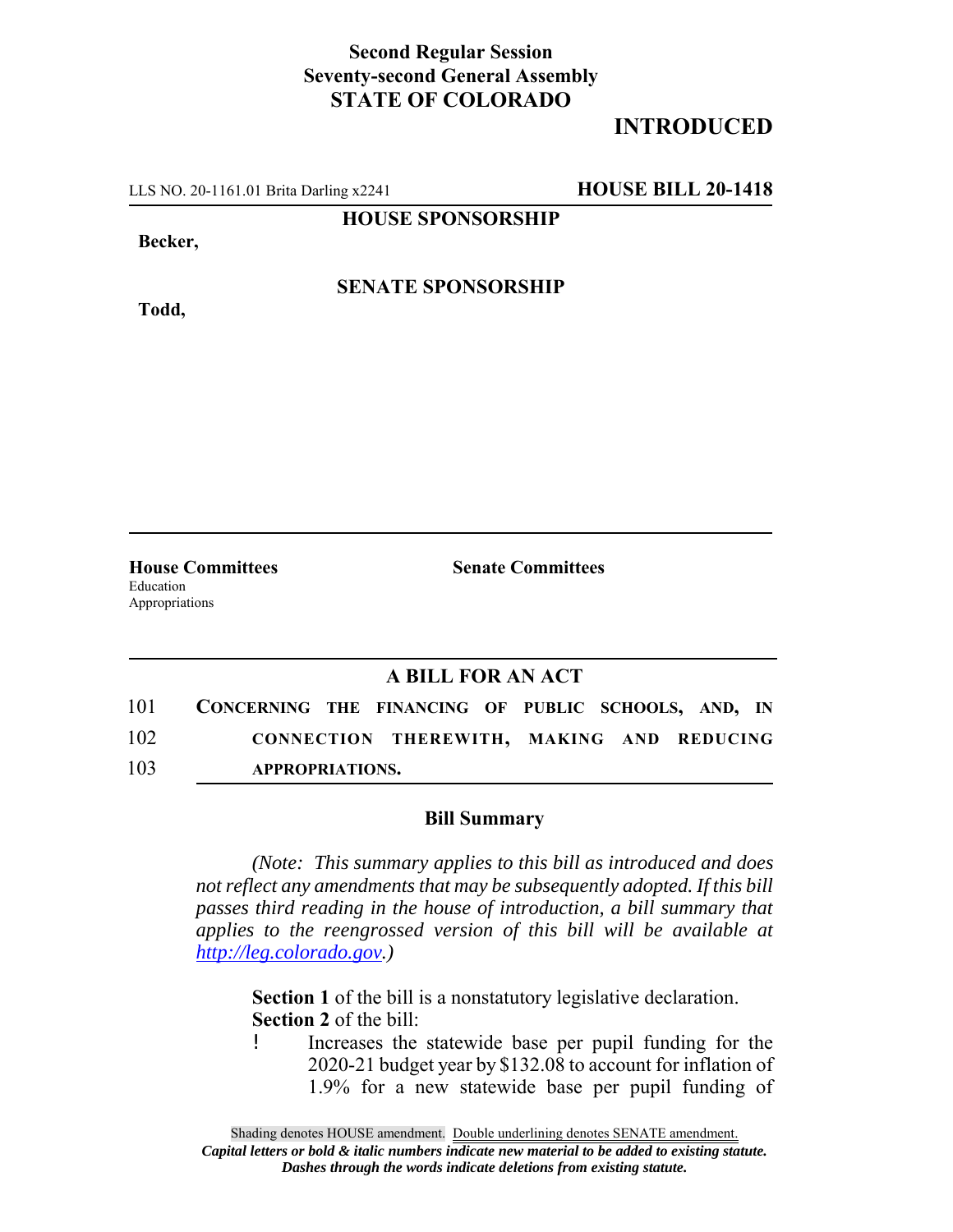\$7,083.61;

! Sets the minimum statewide district total program funding amount for the 2020-21 budget year and removes the requirement for the dollar amount of the budget stabilization factor to remain the same as during the 2019-20 budget year.

**Section 3** of the bill makes changes to budget procedures for school districts, charter schools, and local college districts for the 2020-21 fiscal year as follows:

- ! Under current law, a proposed school district budget must be submitted to the local board of education 30 days prior to July 1, the beginning of the budget year. The bill requires the proposed budget to be submitted on or before June 23, 2020.
- ! Under current law, the notice of proposed budget must be published within 10 days after submitting the budget. The bill requires publication of the notice not later than June 25, 2020. Notice of the budget shall be posted for at least 2 business days.

**Sections 4 and 5** of the bill repeal the following required statutory appropriations for the 2020-21 budget year:

- ! \$250,000 for the school counselor corps grant program to assist students and families with completing state and federal financial aid forms; and
- ! \$250,000 for the computer science education grant program to increase enrollment or participation of traditionally underrepresented students in computer science education.

**Sections 6 and 7** of the bill:

- Reduce the state fiscal year (FY) 2020-21 appropriation from the public school capital construction assistance fund (assistance fund) for "Building Excellent Schools Today Act" program cash grants for public school capital construction from \$160 million to \$25 million;
- ! Transfer \$100 million from the assistance fund to the state public school fund on July 1, 2020; and
- ! For FY 2020-21, divert revenue above the first \$40 million received from the state retail marijuana excise tax from the assistance fund to the state public school fund.

**Sections 8 through 12** of the bill suspend the implementation of the K-5 social and emotional health pilot program and make conforming changes to the dates for selecting pilot program participants, the pilot program coordinator, maintenance of effort requirements for the pilot districts, and the initial and final pilot program evaluations. The department of education (department) shall implement the pilot program subject to available appropriations or gifts, grants, or donations for the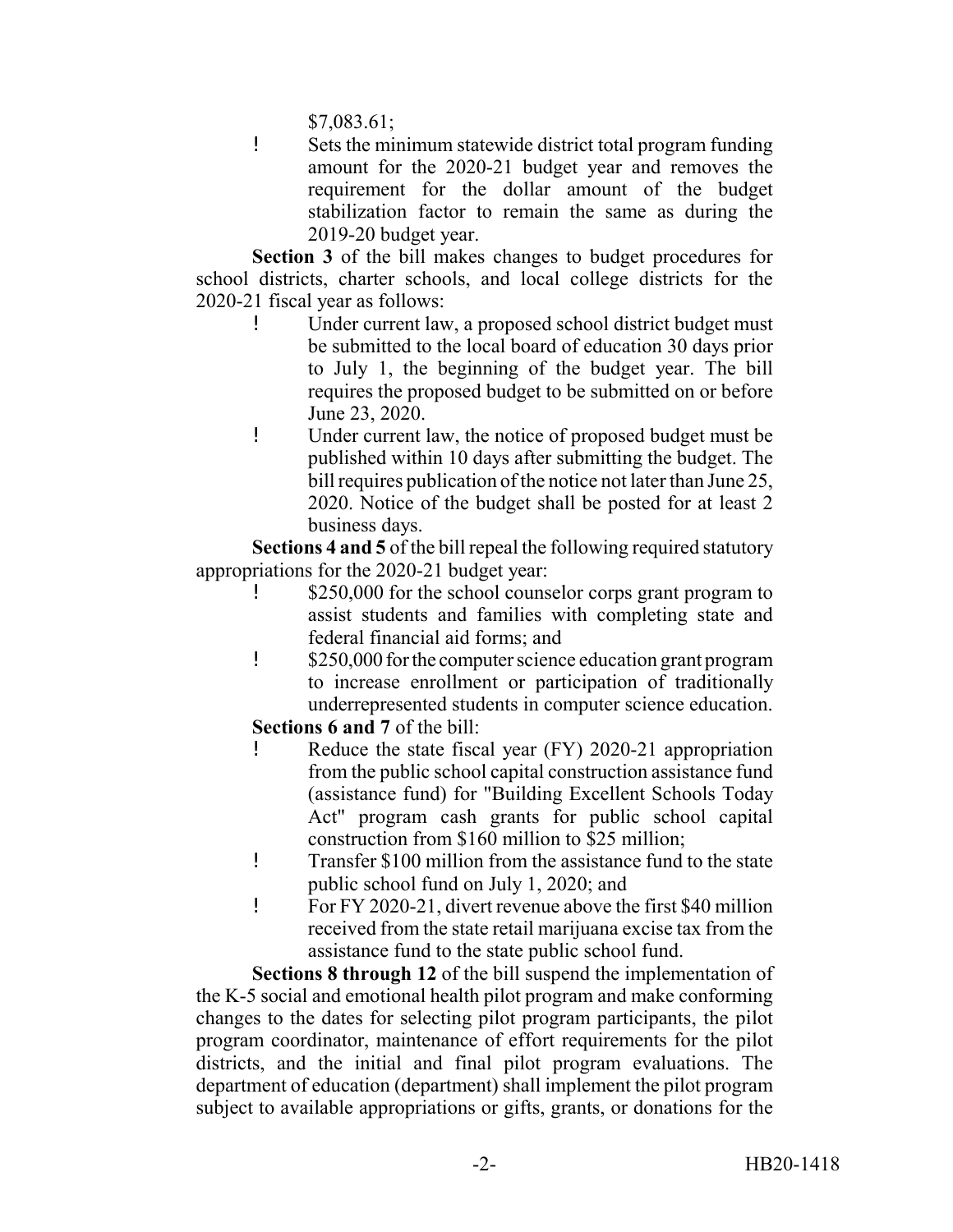3-year term of the pilot program.

The bill removes any requirement that the general assembly appropriate money for the pilot program for the 2020-21 state fiscal year but authorizes the general assembly to appropriate marijuana tax cash fund money for the pilot program in the future. The department may accept and expend gifts, grants, or donations for the pilot program. The bill extends the repeal date of the program by10 years to allow for future implementation of the pilot program.

**Sections 13 through 17** of the bill repeal the grow your own educator program.

Current law repeals the advanced placement incentives pilot program on July 1, 2021. **Section 18** of the bill repeals the pilot program on July 1, 2020.

**Sections 19 and 20** of the bill require the state treasurer to make the following transfers to the state education fund on July 1, 2020:

! \$3.5 million from the early literacy fund; and

! \$11,831 from the Colorado teacher of the year fund.

**Sections 21 through 23** of the bill repeal the school cardiopulmonary resuscitation and automated external defibrillator training fund and the closing the achievement gap cash fund, which are inactive; requires the state treasurer to transfer all unexpended and unencumbered money in each of those funds to the state education fund; and makes conforming amendments.

**Sections 24 through 27** of the bill require the state treasurer to transfer all unexpended and unencumbered money credited to each of the following funds to the state education fund:

- ! The great teachers and leaders fund on July 1, 2020;
- ! The nonpublic school fingerprint fund, as it existed prior to its repeal in 2006, on July 1, 2020;
- ! The student re-engagement grant program fund, as it existed prior to its repeal in 2019, on July 1, 2020;
- ! The retaining teachers fund on July 1, 2020; and
- ! The full-day kindergarten facility capital construction fund on June 30, 2020.

**Section 28** of the bill requires the state treasurer to transfer any unexpended and unencumbered principal of the high-cost special education trust fund to the state public school fund on July 1, 2020.

**Section 29** of the bill transfers \$2.5 million from the marijuana tax cash fund to the state public school fund, on July 1, 2020.

**Sections 30 through 32** of the bill delay certain provisions of the local school food purchasing program by one year, including delaying:

The start of reimbursements to October 2021;

- ! The first report to on or before December 1, 2022; and
- The repeal of the program to January 1, 2024.

**Sections 33 through 38** of the bill reset the total program mill levy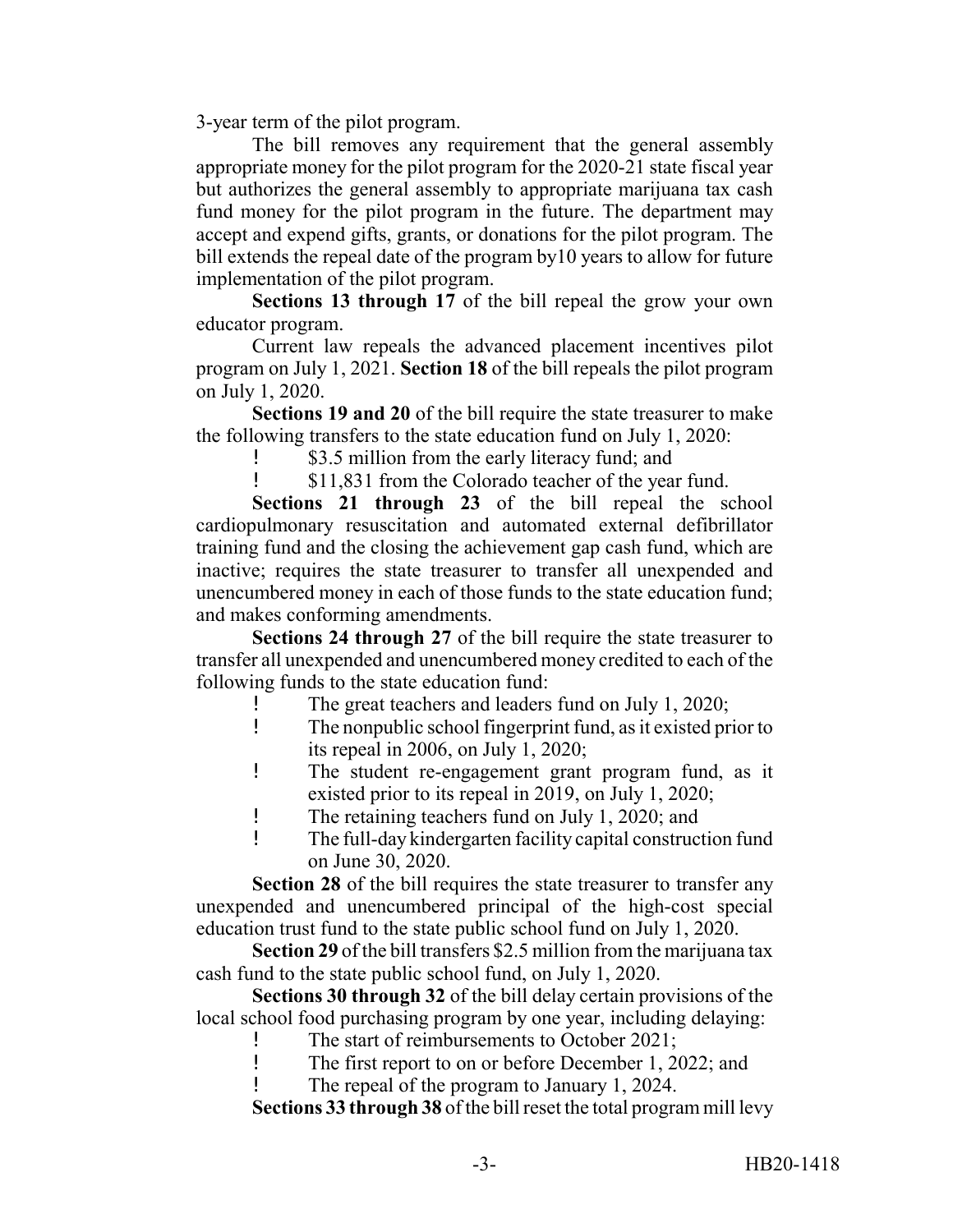for the 2020 property tax year for each school district as follows:

- ! If the school district has obtained voter approval to keep revenue that exceeds the constitutional limit, the lesser of: 27 mills; the number of mills necessary to fully fund the school district's total program; or the number of mills the school district would have levied in the preceding property tax year but for unauthorized reductions in the school district's mill levy after the school district received voter approval to retain excess revenue; or
- ! If the school district has not obtained voter approval to keep revenue that exceeds the constitutional limit, the lesser of: 27 mills; the number of mills levied in the preceding property tax year; or the number of mills that generates an amount of revenue that does not exceed the constitutional limit.

For the 2021 property tax year and each property tax year thereafter, each school district must levy the lesser of:

- 27 mills;
- ! The number of mills levied in the preceding property tax year;
- ! The number of mills necessary to fully fund the school district's total program; or
- ! If the school district has not obtained voter approval to keep revenue that exceeds the constitutional limit, the number of mills that generates an amount of revenue that does not exceed the constitutional limit.

In a property tax year in which a school district is required to levy more mills than it levied for the 2019 property tax year, the school district board of education must approve a tax credit in the amount of the increase in the number of mills. The amount of revenue attributable to the number of mills for which there is a tax credit is not included in calculating the school district's state share.

Under the "Building Excellent Schools Today Act", the state may enter into lease-purchase agreements for public school facility capital construction projects subject to the limitation that the maximum total annual amount of lease payments payable under the terms of the agreements does not exceed \$110 million. **Section 39** of the bill increases the maximum total annual amount of lease payments to \$125 million for FY2020-21 and for each state fiscal year thereafter and appropriates \$15 million from the public school capital construction assistance fund to the department for FY2020-21 to provide the additional spending authority needed to make the additional lease payments.

**Section 40** of the bill requires the department, for the 2020-21 budget year only, to use student enrollment numbers for the 2018-19 budget year in calculating a local education provider's per-pupil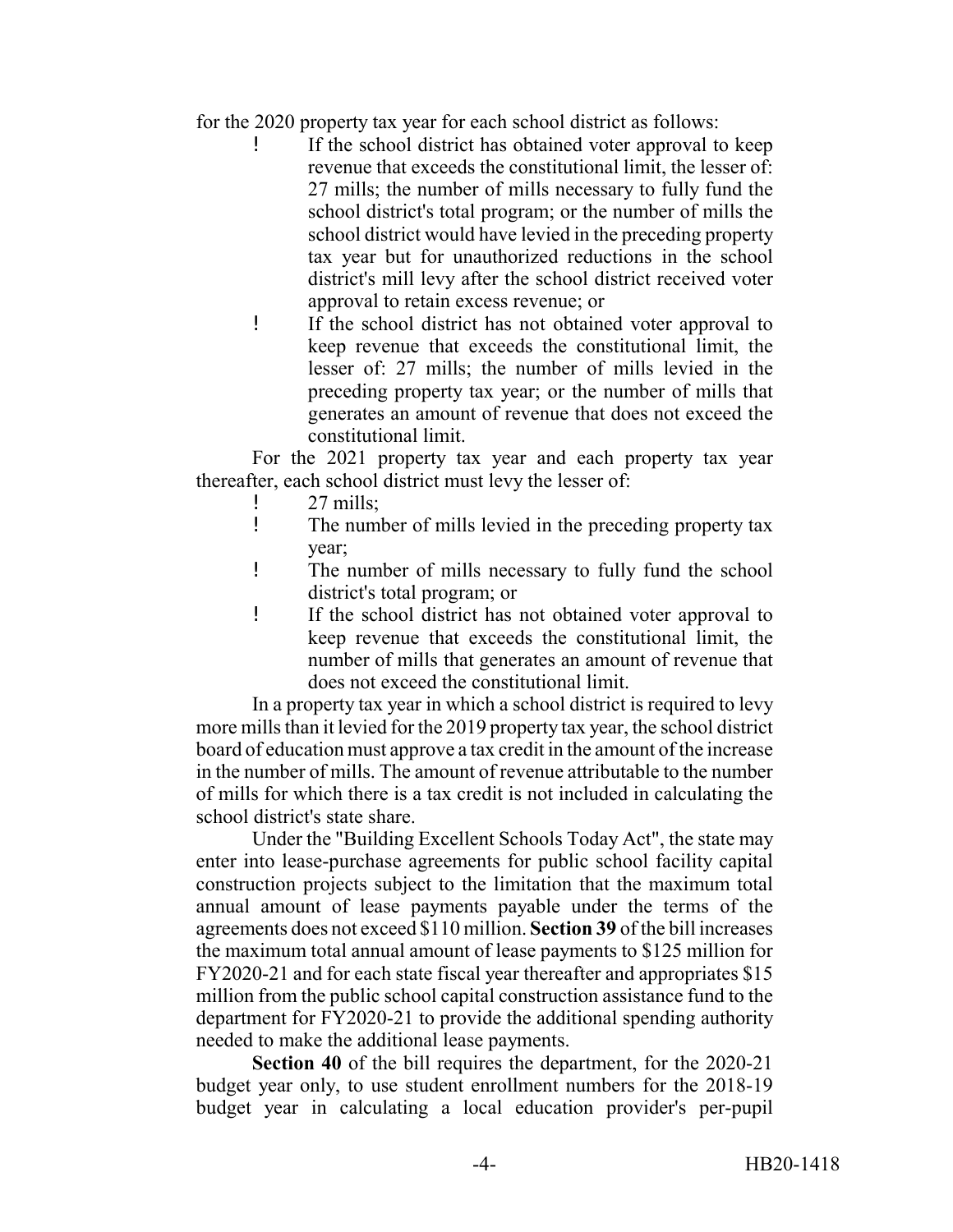intervention money under the READ Act.

**Section 41** of the bill clarifies that students enrolled part-time in a kindergarten program are counted for school formula funding as .58 of a full-day pupil.

**Section 42** of the bill authorizes 5-year-old first graders to receive full school finance formula funding.

**Section 43** of the bill requires the commissioner of education (commissioner) to convene education stakeholders to review the impact of the cancellation of assessments, accountability, accreditation, and educator evaluations for the 2019-20 school year and whether future modifications are needed for the accountability, accreditation, and educator evaluation systems as a result of, and in response to, the COVID-19 pandemic and possible further disruptions.

**Section 44** of the bill authorizes the commissioner to expend appropriations to correct the underpayment of state funding to a school district, board of cooperative services, the state charter school institute, or to a group care facility or home due to errors in information certified to the department of education for the determination of state funding.

**Sections 45 through 47** of the bill remove the requirement that the department determine the level of attainment on performance indicators achieved by each public school, each school district, the state charter school institute, and the state as a whole for the 2019-20 school year.

In addition, the department shall not assign accreditation ratings for school districts or the state charter school institute, and shall not recommend improvement plans for public schools, for the 2020-21 school year. A school district, the state charter school institute, and schools shall continue to implement the plan type that was assigned for the 2019-20 school year.

**Section 48** of the bill extends the June 1 deadline for written notice of contract nonrenewal to June 26, 2020, for probationary teachers employed by a school district on a full-time basis during the 2019-20 school year, so long as the recommendation for contract nonrenewal is for reasons relating to budgetary shortfalls.

The bill makes and reduces appropriations.

1 *Be it enacted by the General Assembly of the State of Colorado:*

2 **SECTION 1. Legislative declaration.** (1) The general assembly

4 (a) In early March 2020, Colorado confirmed the first positive test

5 for COVID-19 in the state, and since then, the number of confirmed cases

<sup>3</sup> hereby finds and declares that: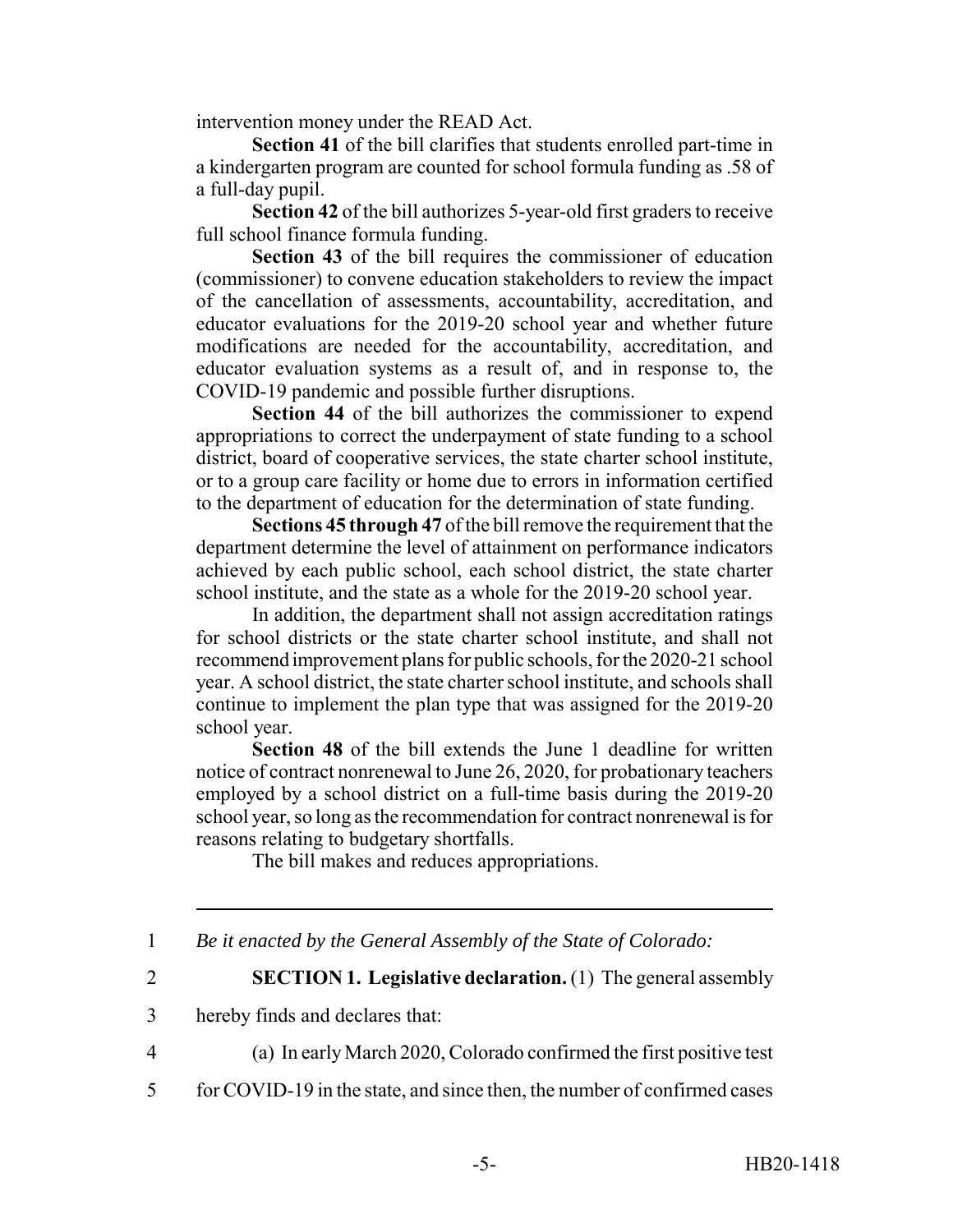1 and deaths in the state caused by COVID-19 has continued to climb;

 (b) Due to the community spread of the virus, the governor issued executive order D 2020 007, ordering all public and private elementary and secondary schools in Colorado to suspend normal in-person instruction beginning March 23, 2020. Executive order D 2020 074 extended the suspension of in-person instruction until the end of the 2019-20 school year.

 (c) The tremendous challenge of shifting from in-person instruction to distance learning for the remainder of the school year has placed significant financial and other burdens on the public school system;

 (d) In addition to other responses to this public health emergency, schools have had to adapt lesson plans for remote delivery, provide or 14 acquire laptops and other technology for educators and students, clean and sanitize schools, distribute school lunches to low-income students, and continue to effectively serve the needs of at-risk students, English language learners, and students with special education needs; and

 (e) When school starts again in the fall of 2020, schools will have to bear significant costs to redesign school spaces to facilitate social distancing and make adjustments to the delivery of education, possibly implementing hybrid models of in-person learning and distance learning.

 (2) (a) In addition, the general assembly finds that, recognizing the impact of COVID-19 and the challenges ahead for schools, the federal government has provided relief funding to Colorado through the "Coronavirus Aid, Relief, and Economic Security Act of 2020" ("CARES Act"), Pub.L. 116-136, 134 Stat. 281 (2020), which funding may be used as permitted under the "CARES Act" and related United States treasury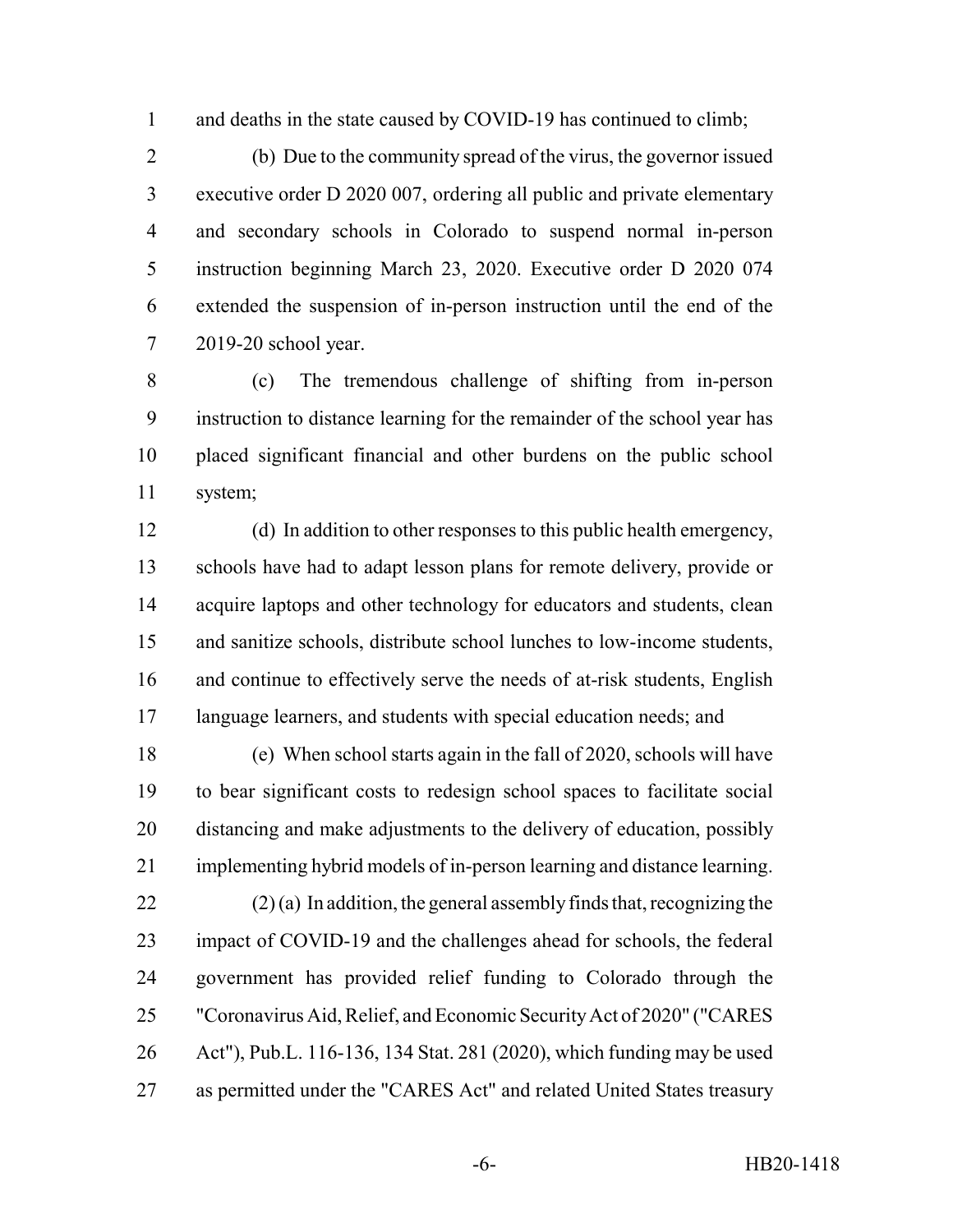guidelines, and includes:

 (I) One hundred twenty-one million dollars from the Elementary and Secondary School Emergency Relief (ESSER) Fund;

 (II) Five hundred ten million dollars from the Coronavirus Relief Fund, allocated by the governor to the Colorado department of education for expenditures of Colorado public schools in responding to the public health emergency; and

 (III) Thirty-seven million dollars from the Coronavirus Relief Fund, allocated by the governor to the Colorado department of education for Colorado public school expenditures incurred to respond to second-order effects of the COVID-19 emergency, in particular the increased number of at-risk students due to the COVID-19-driven recession.

 (b) The governor has directed that Colorado schools shall use federal money in accordance with federal law to, among other things, facilitate distance learning and social distancing for in-person contact hours, mitigate lost learning, provide additional resources and supports to respond to the unexpected increase in at-risk students due to the COVID-19 emergency, and provide economic support in connection with the COVID-19 emergency to stimulate the economy by supporting Colorado's workforce through free instructional hours for the kindergarten through twelfth grade education system.

(3) (a) The general assembly further finds and declares that:

 (I) Colorado faces significant costs associated with responding to 25 the public health emergency across both the public and private sectors;

 (II) The unprecedented loss of personal and corporate income tax and sales tax revenue due to the COVID-19-driven recession is projected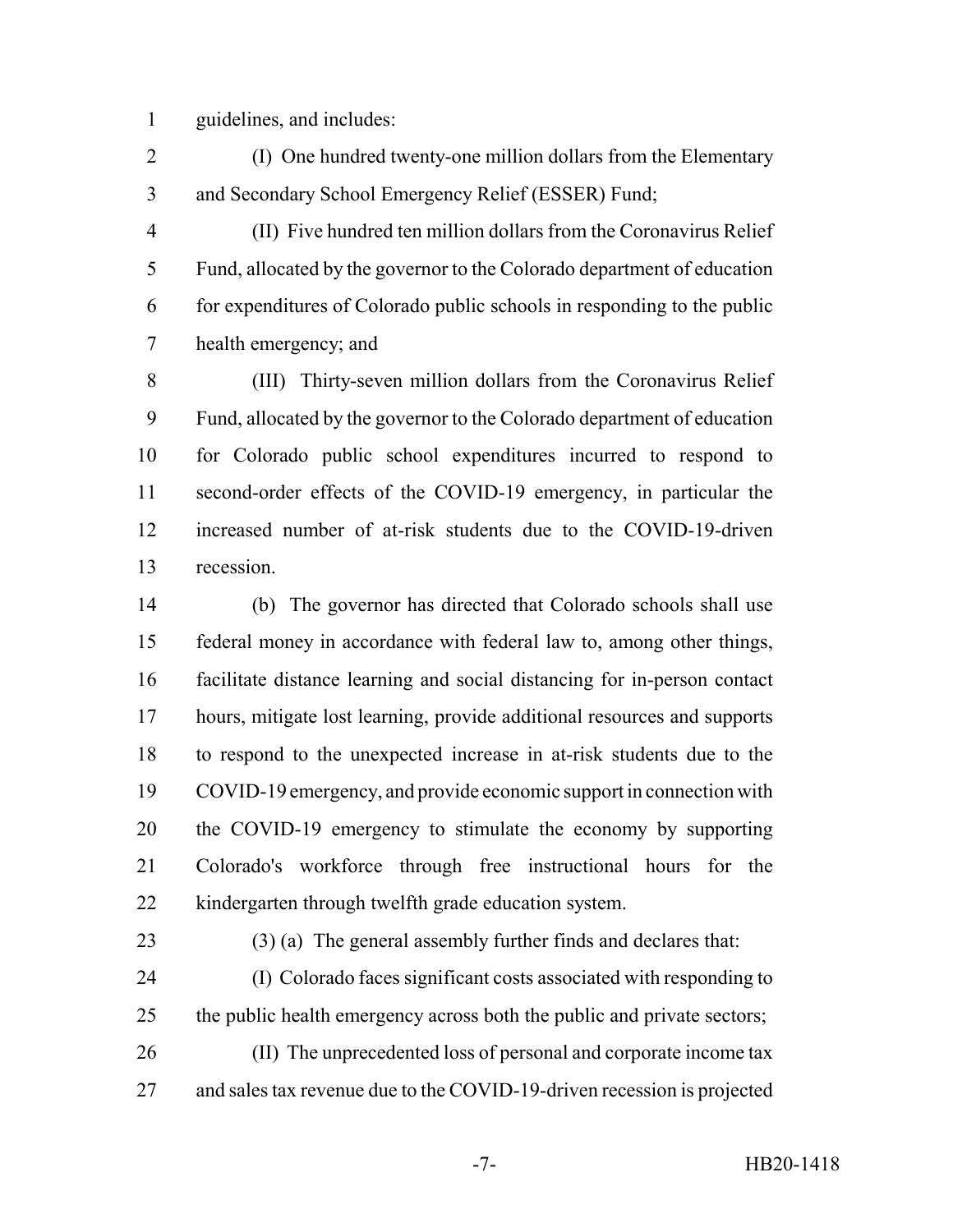to contribute to general fund revenue declining by over twenty percent for 2 the 2020-21 state fiscal year from the prior year;

 (III) State revenue and employment are also negatively impacted by the decline in the oil and gas industry due to global actions of oil producers; and

 (IV) While federal money is available to mitigate eligible COVID-19-related expenditures for public schools, the state may not use federal money to backfill reductions in school finance formula funding.

 (b) Therefore, the general assembly finds and declares that, despite using all available state resources and sources of funding to mitigate the impact of the unprecedented public health emergency and the COVID-19-related recession on the public education system, Colorado must make a significant reduction to total program funding for public schools for the 2020-21 budget year.

 **SECTION 2.** In Colorado Revised Statutes, 22-54-104, **amend as amended by House Bill 20-1260** (5)(g)(I)(J); and **add** (5)(a)(XXVII) 17 and  $(5)(g)(I)(K)$  as follows:

 **22-54-104. District total program - definitions.** (5) For purposes of the formulas used in this section:

 (a) (XXVII) FOR THE 2020-21 BUDGET YEAR, THE STATEWIDE BASE PER PUPIL FUNDING IS \$7,083.61, WHICH IS AN AMOUNT EQUAL TO 22 \$6,951.53, SUPPLEMENTED BY \$132.08 TO ACCOUNT FOR INFLATION.

 (g) (I) For the 2010-11 budget year and each budget year thereafter, the general assembly determines that stabilization of the state budget requires a reduction in the amount of the annual appropriation to fund the state's share of total program funding for all districts and the funding for institute charter schools. The department of education shall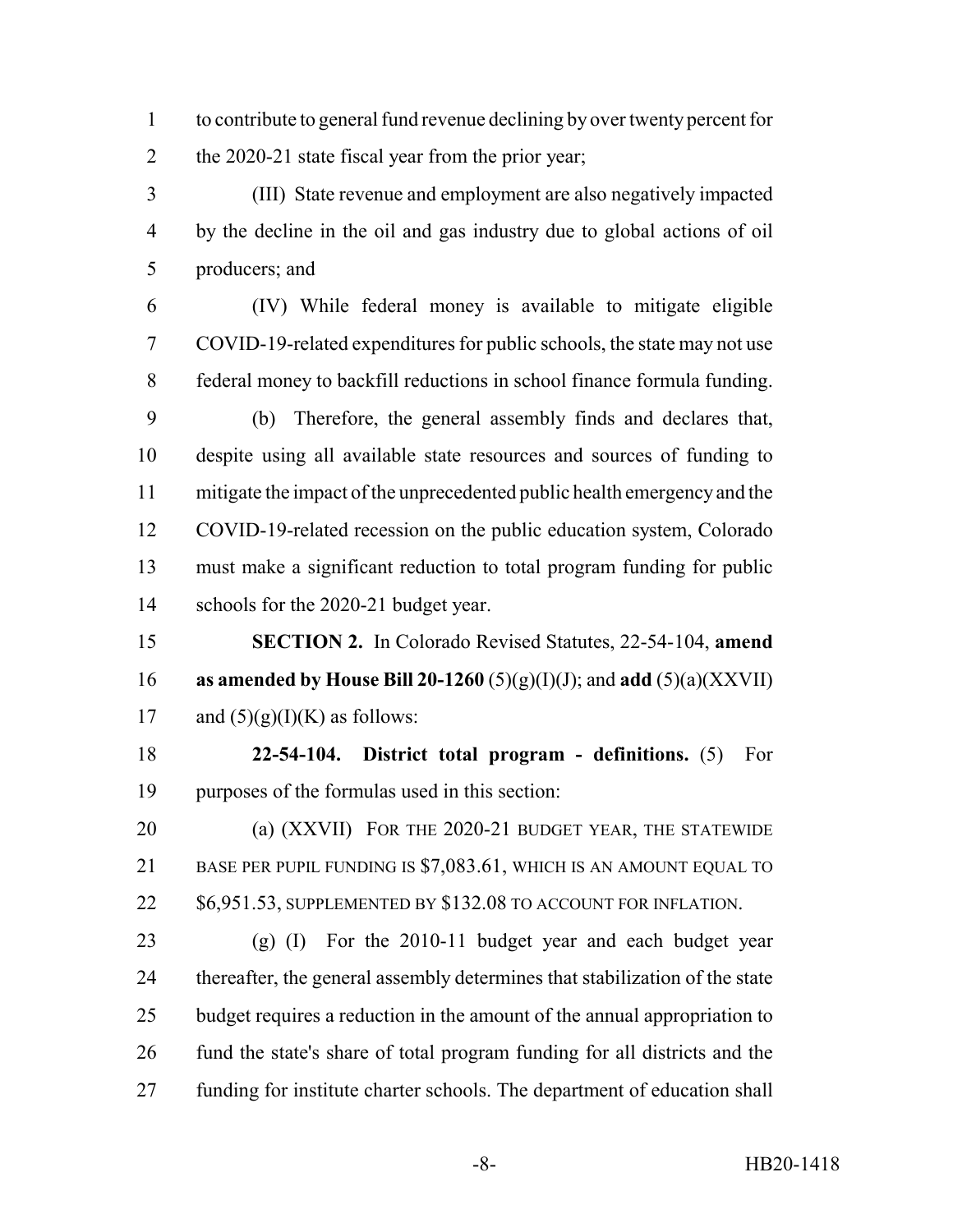implement the reduction in total program funding through the application 2 of a budget stabilization factor as provided in this subsection  $(5)(g)(I)$ . For the 2010-11 budget year and each budget year thereafter, the department of education and the staff of the legislative council shall determine, based on budget projections, the amount of such reduction to ensure the following:

 (J) That, for the 2019-20 budget year, the sum of the total program funding for all districts, including the funding for institute charter schools, after application of the budget stabilization factor, is not less than seven billion six hundred three million nine hundred seven thousand nine hundred seventy-seven dollars (\$7,603,907,977); except that the department of education and the staff of the legislative council shall make mid-year revisions to replace projections with actual figures, including but not limited to actual pupil enrollment, assessed valuations, and specific ownership tax revenue from the prior year, to determine any necessary changes in the amount of the reduction to maintain a total program funding amount for the applicable budget year that is consistent 18 with this subsection  $(5)(g)(I)(J)$ . For the 2020-21 budget year, the difference between calculated statewide total program funding and actual 20 statewide total program funding must not exceed the difference between calculated statewide total program funding and actual statewide total program funding for the 2019-20 budget year.

**(K)** THAT, FOR THE 2020-21 BUDGET YEAR, THE SUM OF THE TOTAL PROGRAM FUNDING FOR ALL DISTRICTS, INCLUDING THE FUNDING FOR INSTITUTE CHARTER SCHOOLS, AFTER APPLICATION OF THE BUDGET STABILIZATION FACTOR, IS NOT LESS THAN SEVEN BILLION TWO HUNDRED NINETEEN MILLION THREE HUNDRED SIXTY-SIX THOUSAND FOUR HUNDRED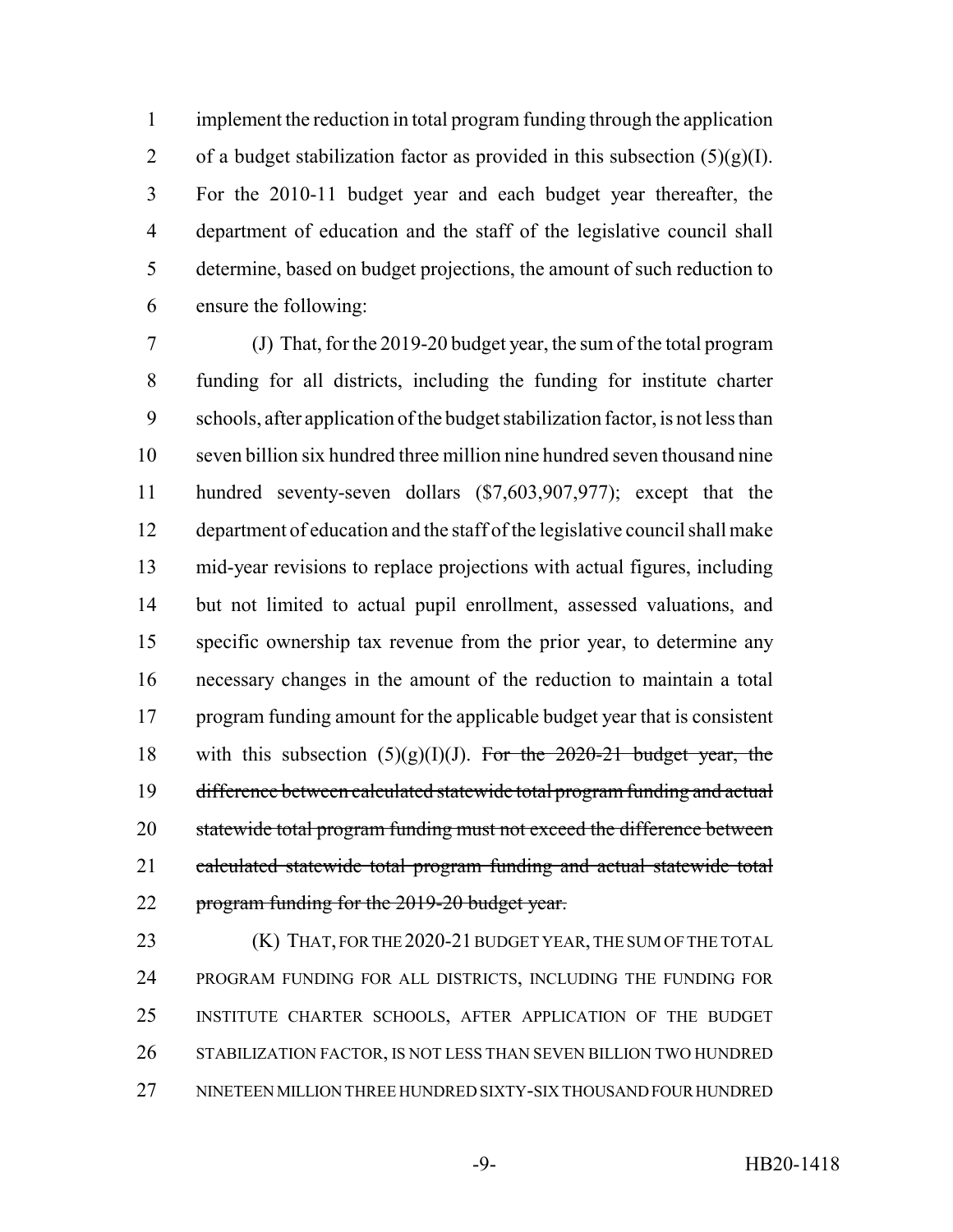FORTY-FOUR DOLLARS (\$7,219,366,444); EXCEPT THAT THE DEPARTMENT OF EDUCATION AND THE STAFF OF THE LEGISLATIVE COUNCIL SHALL MAKE MID-YEAR REVISIONS TO REPLACE PROJECTIONS WITH ACTUAL FIGURES, INCLUDING BUT NOT LIMITED TO ACTUAL PUPIL ENROLLMENT, ASSESSED VALUATIONS, AND SPECIFIC OWNERSHIP TAX REVENUE FROM THE PRIOR YEAR, TO DETERMINE ANY NECESSARY CHANGES IN THE AMOUNT OF THE REDUCTION TO MAINTAIN A TOTAL PROGRAM FUNDING AMOUNT FOR THE APPLICABLE BUDGET YEAR THAT IS CONSISTENT WITH THIS SUBSECTION  $(5)(g)(I)(K)$ . FOR THE 2021-22 BUDGET YEAR, THE DIFFERENCE BETWEEN CALCULATED STATEWIDE TOTAL PROGRAM FUNDING AND ACTUAL STATEWIDE TOTAL PROGRAM FUNDING MUST NOT EXCEED THE DIFFERENCE BETWEEN CALCULATED STATEWIDE TOTAL PROGRAM FUNDING AND ACTUAL STATEWIDE TOTAL PROGRAM FUNDING FOR THE 2020-21 BUDGET YEAR. **SECTION 3.** In Colorado Revised Statutes, **add** 22-44-103.7 as follows:

 **22-44-103.7. Budget provisions for the 2020-21 budget year - repeal.** (1) NOTWITHSTANDING ANY PROVISION OF LAW TO THE CONTRARY, FOR THE 2020-21 BUDGET YEAR:

**(a)** A BOARD OF EDUCATION SHALL PREPARE AND SUBMIT A PROPOSED BUDGET IN ACCORDANCE WITH SECTION 22-44-108 NOT LATER THAN JUNE 23, 2020;

 (b) AFTER SUBMISSION OF A PROPOSED BUDGET, BUT NOT LATER 24 THAN JUNE 25, 2020, THE BOARD OF EDUCATION SHALL PUBLISH A NOTICE OF PROPOSED SCHOOL BUDGET. THE NOTICE MUST BE PUBLISHED IN A NEWSPAPER HAVING GENERAL CIRCULATION IN THE SCHOOL DISTRICT AT LEAST ONCE PRIOR TO THE DATE SPECIFIED IN THE NOTICE FOR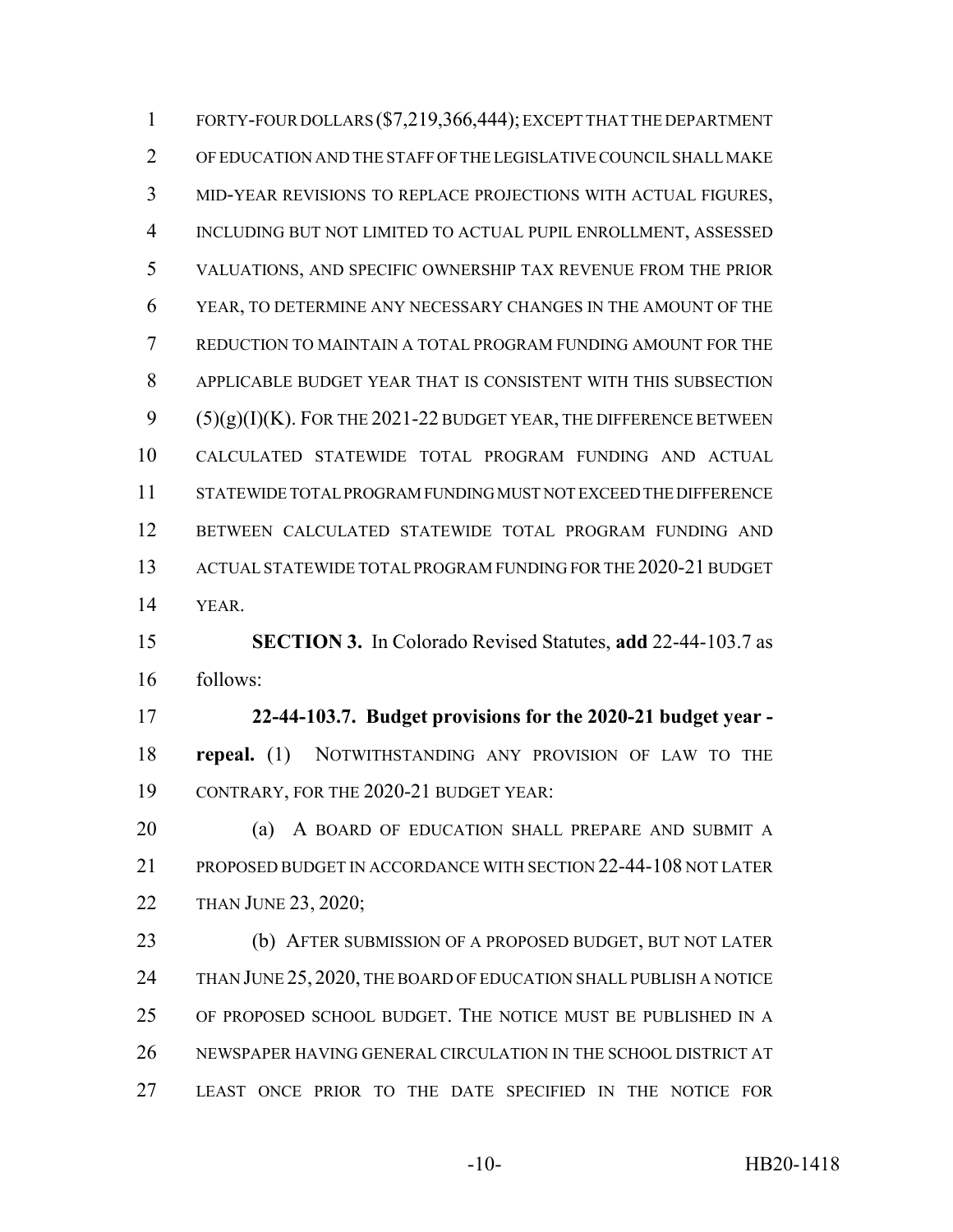CONSIDERATION OF THE PROPOSED SCHOOL BUDGET. IF THERE IS NO NEWSPAPER HAVING GENERAL CIRCULATION IN THE SCHOOL DISTRICT, OR THE NOTICE CANNOT BE PUBLISHED IN THE NEWSPAPER PRIOR TO THE DATE SPECIFIED IN THE NOTICE FOR CONSIDERATION OF THE BUDGET, THE SECRETARY OF THE BOARD OF EDUCATION SHALL CAUSE THE NOTICE TO BE POSTED FOR AT LEAST TWO BUSINESS DAYS IN THE ADMINISTRATIVE OFFICES OF THE DISTRICT AND IN TWO OTHER PUBLIC PLACES IN THE DISTRICT PRIOR TO THE DATE SPECIFIED IN THE NOTICE FOR CONSIDERATION OF THE BUDGET.

10 (c) THE PROVISIONS OF SECTION 22-44-104 APPLY IF A BOARD OF EDUCATION DOES NOT ADOPT A BUDGET AND AN APPROPRIATION RESOLUTION BY JUNE 30, 2020. AFTER THE ADOPTION OF THE BUDGET, THE BOARD MAY REVIEW AND CHANGE THE BUDGET PURSUANT TO SECTION 22-44-110 (5).

(2) THIS SECTION IS REPEALED, EFFECTIVE JULY 1, 2021.

 **SECTION 4.** In Colorado Revised Statutes, 22-91-104, **amend** (5)(b)(I) introductory portion as follows:

 **22-91-104. School counselor corps grant program - application - criteria - grant awards - rules - repeal.** (5) (b) (I) In addition to the 20 amount appropriated pursuant to subsection  $(5)(a)$  of this section, the general assembly shall appropriate two hundred fifty thousand dollars 22 each year for the 2019-20  $\frac{2020-21}{200}$ , and 2021-22 fiscal years, from the general fund to the state board. The state board shall distribute the appropriation to the education providers that receive a grant for the following purposes:

 **SECTION 5.** In Colorado Revised Statutes, 22-97-203, **amend** (6) as follows: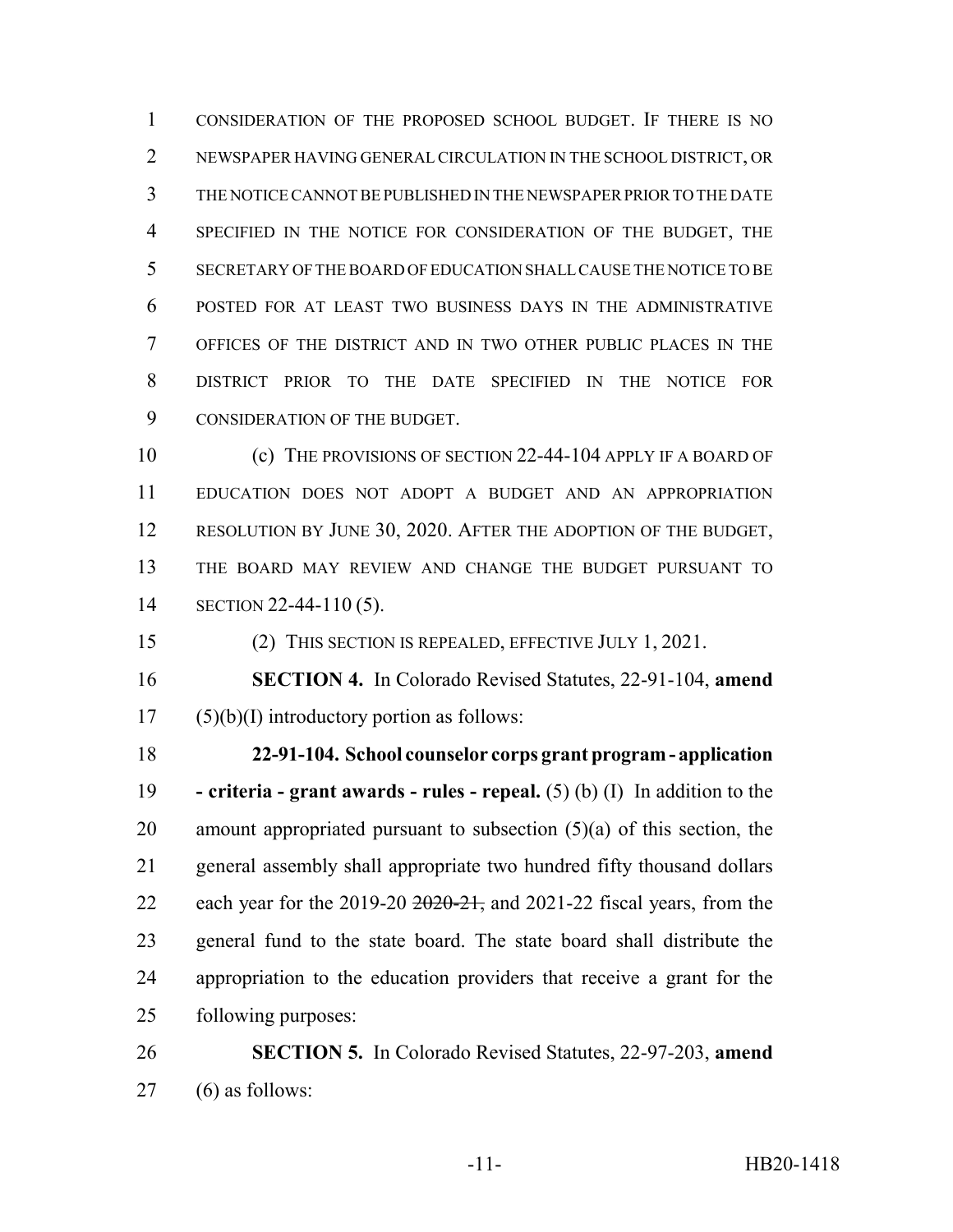**22-97-203. Computer science education grant program - creation - rules - legislative declaration.** (6) The general assembly shall 3 appropriate two hundred fifty thousand dollars each year for the  $2020-21$ , 2021-22 and 2022-23 fiscal years from the general fund to the department. The department shall distribute the money to the education providers that receive a grant.

 **SECTION 6.** In Colorado Revised Statutes, 22-43.7-104, **amend** (2)(d) and (3); and **add** (2)(f) as follows:

 **22-43.7-104. Public school capital construction assistance fund - creation - crediting of money to fund - use of fund - emergency reserve - creation - reserve account - creation and use.** (2) (d) For the state fiscal year commencing July 1, 2018, the state treasurer, as provided in section 39-28.8-305 (1)(a), shall credit to the assistance fund the greater of the first forty million dollars received and collected from the excise tax on retail marijuana imposed pursuant to part 3 of article 28.8 of title 39 or ninety percent of the money received and collected from the tax. For the state fiscal year commencing July 1, 2019, and for each state fiscal year thereafter EXCEPT FOR THE STATE FISCAL YEAR COMMENCING JULY 1, 2020, the state treasurer, as provided in section 39-28.8-305 (1)(a), shall annually credit to the assistance fund all of the money received and collected from the excise tax on retail marijuana imposed pursuant to part 3 of article 28.8 of title 39. FOR THE STATE FISCAL YEAR COMMENCING JULY 1, 2020, THE STATE TREASURER, AS PROVIDED IN 24 SECTION 39-28.8-305 (1)(a), SHALL CREDIT TO THE ASSISTANCE FUND THE LESSER OF THE FIRST FORTY MILLION DOLLARS RECEIVED AND COLLECTED FROM THE EXCISE TAX ON RETAIL MARIJUANA IMPOSED PURSUANT TO PART 3 OF ARTICLE 28.8 OF TITLE 39 OR ALL OF THE MONEY RECEIVED AND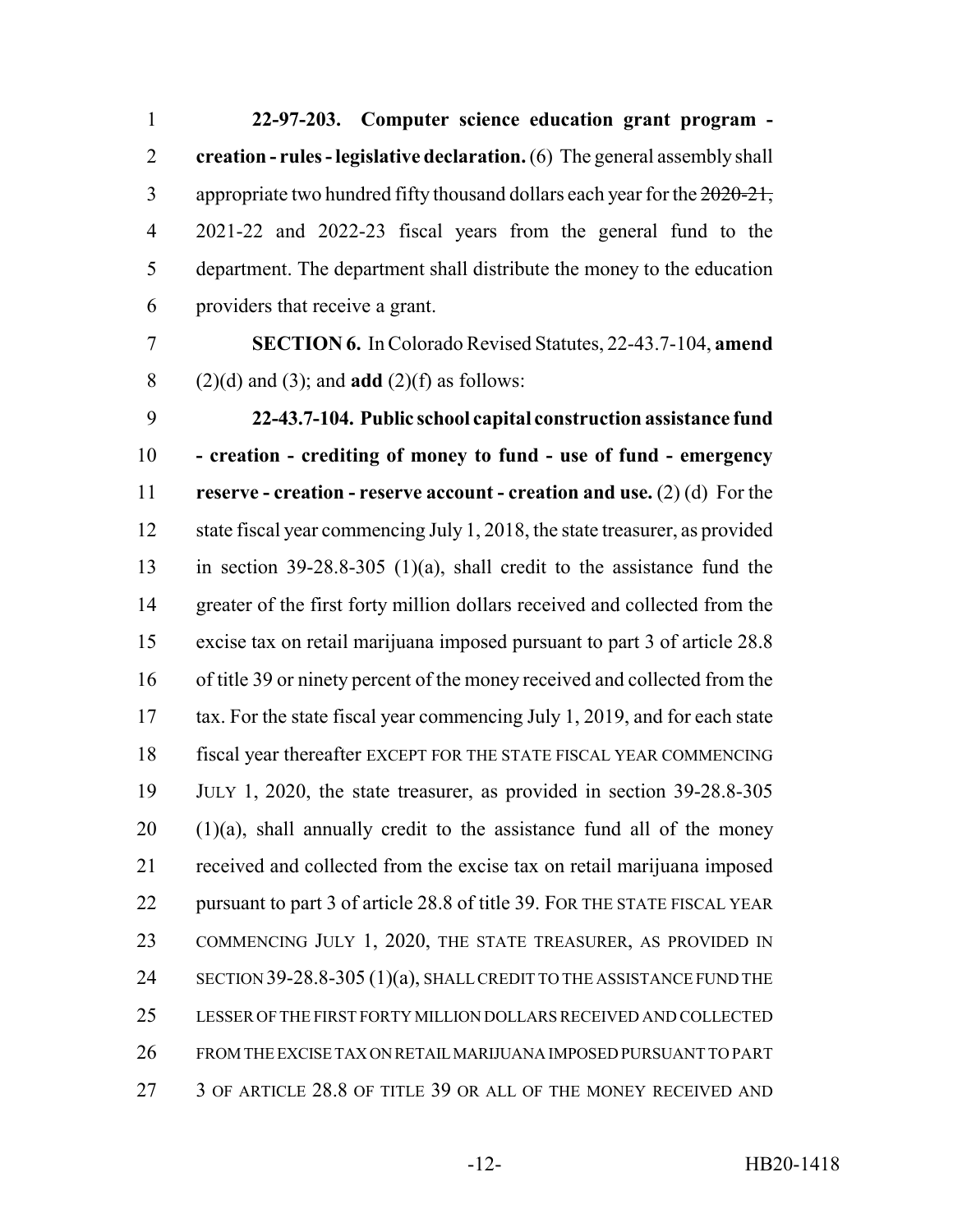COLLECTED FROM THE TAX. For state fiscal years commencing before July 2 1, 2019, the state treasurer shall credit twelve and five-tenths percent of the amount annually credited pursuant to this subsection (2)(d) to the charter school facilities assistance account, which account is created within the assistance fund. For each state fiscal year commencing on or after July 1, 2019, the state treasurer shall credit to the charter school facilities assistance account a percentage of the amount credited pursuant to this subsection (2)(d) that is equal to the percentage of pupil enrollment, as defined in section 22-54-103 (10), statewide represented by pupils who were enrolled in charter schools for the prior school year. The department of education shall notify the state treasurer of the applicable percentage no later than June 1 of the immediately preceding fiscal year.

 (f) ON JULY 1, 2020, THE STATE TREASURER SHALL TRANSFER ONE HUNDRED MILLION DOLLARS FROM THE ASSISTANCE FUND TO THE STATE PUBLIC SCHOOL FUND CREATED IN SECTION 22-54-114 (1).

 (3) Subject to annual appropriation, the department may expend moneys MONEY in the assistance fund for the purposes of paying the direct and indirect administrative costs, including but not limited to the costs of conducting or contracting for the financial assistance priority assessment required by section 22-43.7-108 (1), incurred by the division, the board, and the department in exercising their powers and duties 23 pursuant to this article ARTICLE 43.7, providing financial assistance, making payments required by section 22-43.7-114, and paying any transaction costs necessarily incurred in connection with the provision of 26 financial assistance as authorized by this article ARTICLE 43.7. For state 27 fiscal year 2020-21, the general assembly shall appropriate one hundred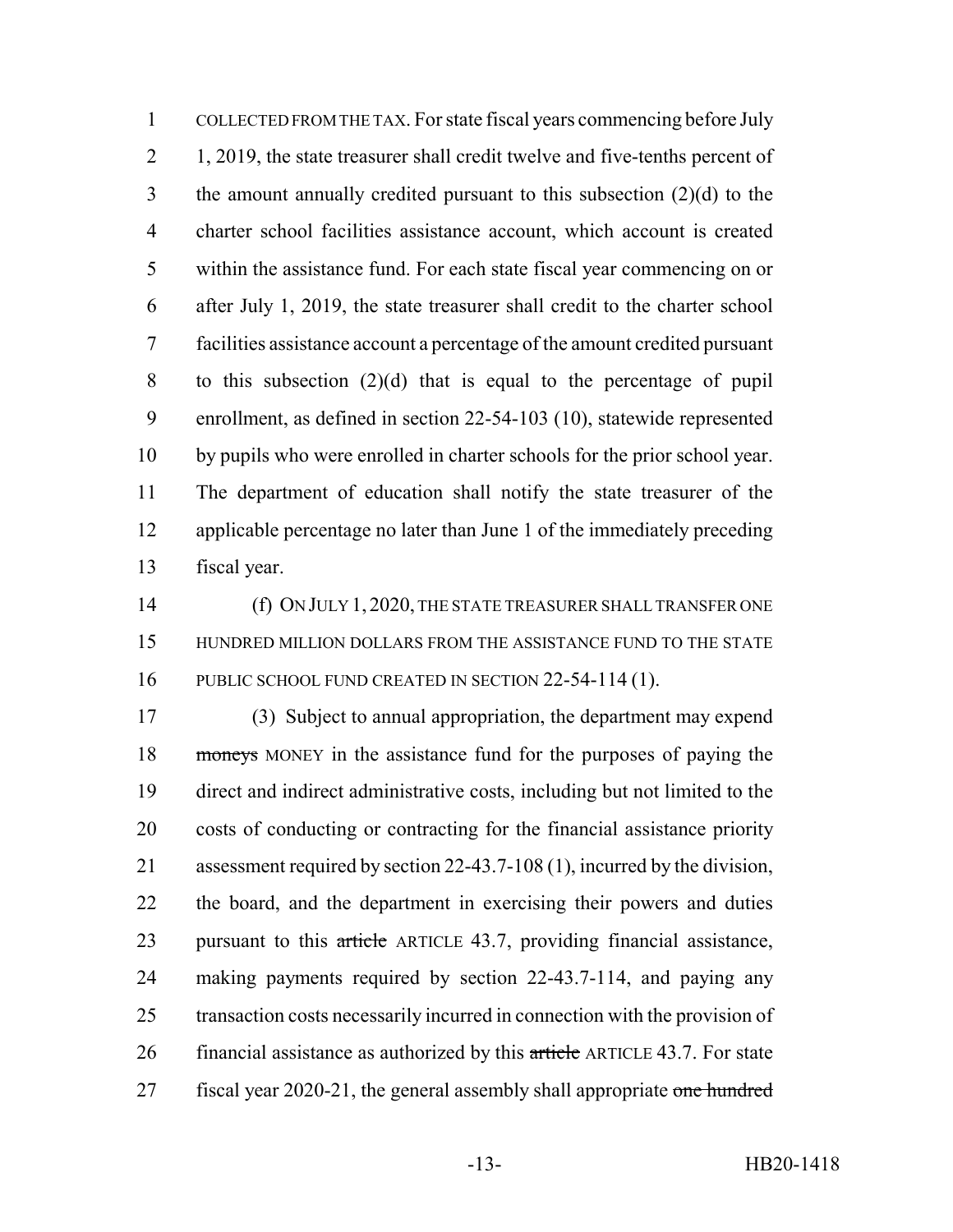1 sixty TWENTY-FIVE million dollars from the assistance fund for use by the board in providing financial assistance in the form of matching cash grants only.

 **SECTION 7.** In Colorado Revised Statutes, 39-28.8-305, **amend** 5 (1)(a)(III); and **add** (1)(a)(IV) as follows:

 **39-28.8-305. Distribution of tax collected - repeal.** (1) All money received and collected in payment of the tax imposed by this part 8 3 shall be transmitted to the state treasurer, who shall distribute the money as follows:

 (a) (III) For the state fiscal year commencing July 1, 2019, and for each state fiscal year thereafter EXCEPT FOR THE STATE FISCAL YEAR COMMENCING JULY 1, 2020, all of the money received and collected annually shall be transferred to the public school capital construction 14 assistance fund created by article 43.7 of title 22 or to any successor fund dedicated to a similar purpose.

16 (IV) FOR THE STATE FISCAL YEAR COMMENCING JULY 1, 2020, THE LESSER OF THE FIRST FORTY MILLION DOLLARS RECEIVED AND COLLECTED OR ALL OF THE MONEY RECEIVED AND COLLECTED SHALL BE TRANSFERRED TO THE PUBLIC SCHOOL CAPITAL CONSTRUCTION ASSISTANCE FUND CREATED BY ARTICLE 43.7 OF TITLE 22 OR TO ANY SUCCESSOR FUND DEDICATED TO A SIMILAR PURPOSE AND THE REMAINDER OF THE MONEY RECEIVED AND COLLECTED SHALL BE TRANSFERRED TO THE STATE PUBLIC 23 SCHOOL FUND CREATED IN SECTION 22-54-114 (1).

 **SECTION 8.** In Colorado Revised Statutes, 22-102-104, **amend** 25 (1) and (2)(a) as follows:

 **22-102-104. K-5 social and emotional health pilot program - creation - selection of pilot schools - rules.** (1) There is created the K-5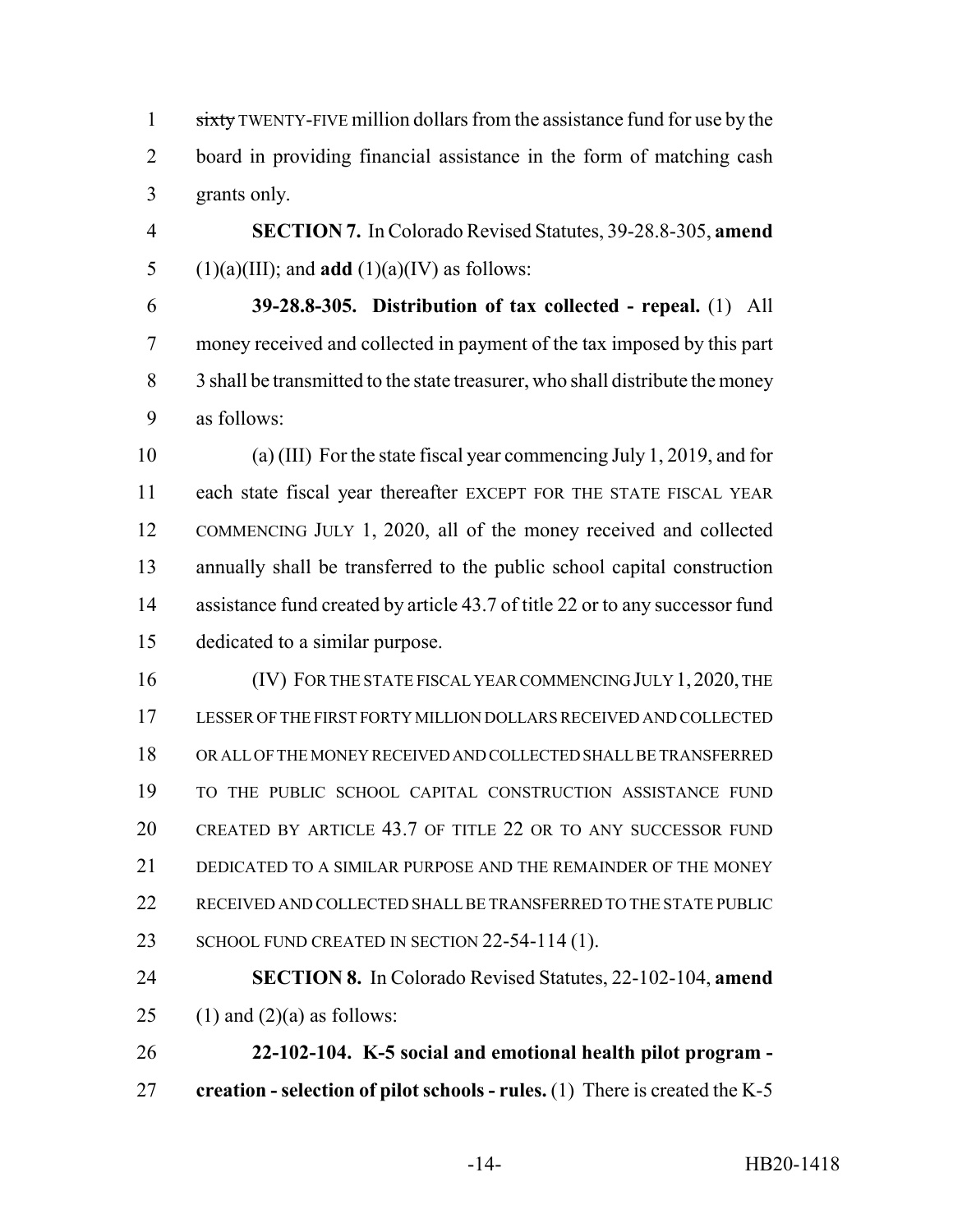social and emotional health pilot program in the department to determine the impact of dedicated school mental health professionals in kindergarten through fifth grade in elementary schools that have high-poverty, high-need students. The pilot program is implemented within the selected pilot schools and administered by the department Operation of the pilot program begins in the 2020-21 school year and continues through the conclusion of the 2022-23 school year, unless the 8 repeal of the pilot program is AS A PILOT PROGRAM FOR THREE CONSECUTIVE SCHOOL YEARS, UNLESS extended by the general assembly. SUBJECT TO AVAILABLE APPROPRIATIONS OR GIFTS, GRANTS, OR DONATIONS FOR THE THREE-YEAR TERM OF THE PILOT PROGRAM, pursuant to section 22-102-106, the department shall employ or contract with a pilot program coordinator and contract for preliminary and final program evaluations of the pilot program. The department shall promulgate any rules necessary for the administration of the pilot program.

 (2) (a) SUBJECT TO AVAILABLE APPROPRIATIONS OR GIFTS, GRANTS, OR DONATIONS FOR THE THREE-YEAR TERM OF THE PILOT 18 PROGRAM, no later than January 15 2020 IMMEDIATELY PRECEDING THE FIRST IMPLEMENTATION YEAR, the department shall select up to ten pilot schools to participate in the pilot program. If available appropriations and gifts, grants, or donations are insufficient to fully fund the pilot program, the department may select fewer than ten pilot schools to participate in the pilot program. The department shall select pilot schools that exhibit 24 the characteristics set forth in subsection  $(2)(b)$  of this section and that are appropriate test schools to evaluate the impact and effectiveness of the pilot program. The pilot schools must demonstrate a willingness to participate in the pilot program and to collect the data and information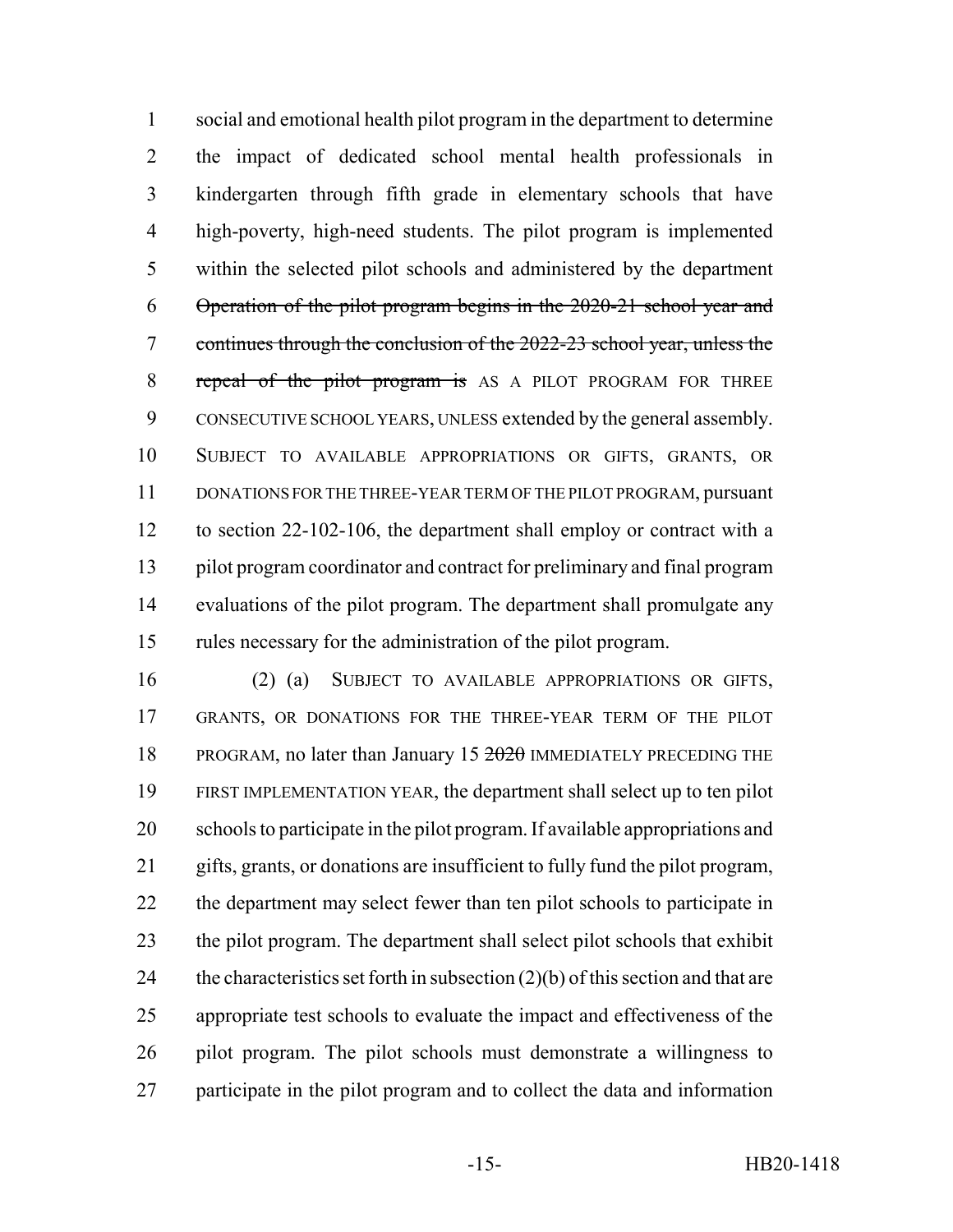necessary for the evaluation of the pilot program.

 **SECTION 9.** In Colorado Revised Statutes, 22-102-105, **amend**  $3 \qquad (3)$  as follows:

 **22-102-105. Implementation of pilot program.** (3) For purposes of implementing this pilot program, the general assembly shall appropriate to the department for distribution to the pilot schools, or to the governing body for the pilot school, the amount of money necessary for the pilot schools to employ or contract with the number of additional school mental health professionals necessary to implement the pilot 10 program, as described in subsection (1) of this section. Throughout the duration of the pilot program, the pilot school must employ or contract with, at the pilot school's expense, the same number of school mental health professionals employed by or contracted with the pilot school 14 during the  $2019 - 20$  school year IMMEDIATELY PRECEDING THE FIRST YEAR 15 OF IMPLEMENTATION OF THE PILOT PROGRAM so that the appropriation to 16 the pilot school ADDITIONAL MONEY for the pilot program supplements, but does not supplant, the pilot school's existing expenditures for school mental health professional positions prior to the operation of the pilot program.

# **SECTION 10.** In Colorado Revised Statutes, 22-102-106, **amend** 21  $(2)(a)$  as follows:

 **22-102-106. Pilot program coordinator - evaluation of pilot program - student impacts and outcomes.** (2) (a) The department shall select a professional program evaluator to complete a preliminary 25 evaluation of the pilot program on or before September 1, 2022, SEPTEMBER 1 OF THE SECOND FULL SCHOOL YEAR OF IMPLEMENTATION OF THE PILOT PROGRAM and a final evaluation of the pilot program to be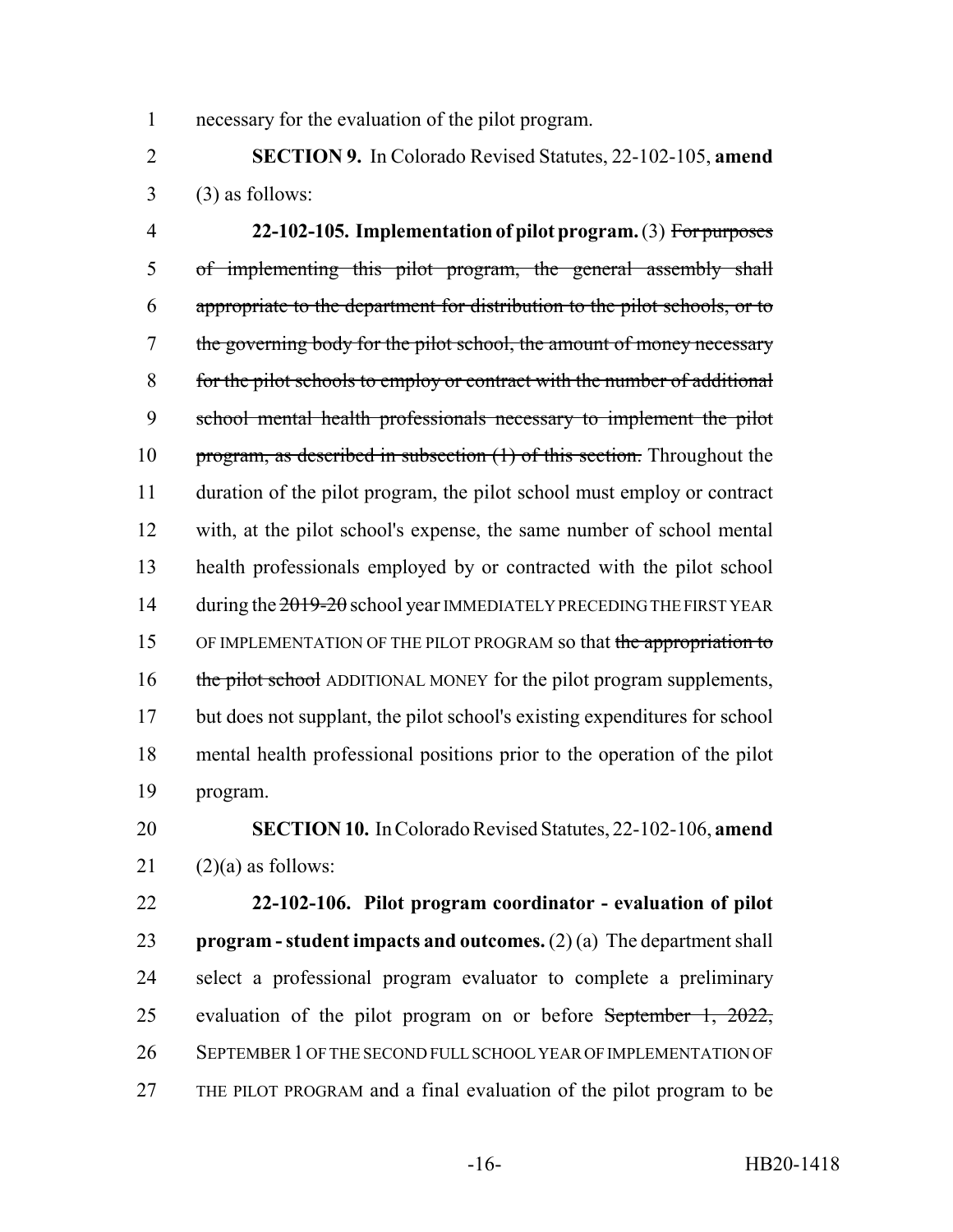1 completed on or before September 1, 2023 SEPTEMBER 1 IMMEDIATELY FOLLOWING THE CONCLUSION OF THE FINAL SCHOOL YEAR OF THE PILOT PROGRAM.SUBJECT TO AVAILABLE APPROPRIATIONS OR GIFTS, GRANTS, OR DONATIONS FOR THE THREE-YEAR TERM OF THE PILOT PROGRAM, the department shall contract with the evaluator IN THE SCHOOL YEAR prior to 6 the implementation of the pilot program in the pilot schools during the 2020-21 school year to create a process for the collection and transmission of data and information to the evaluator to ensure that the evaluator has the data and information necessary to complete the preliminary and final reports concerning the impact and outcomes of the pilot program. The pilot program evaluator, in conjunction with the department, shall select a group of control schools that have school characteristics and student demographics similar to those of the pilot schools to serve as a control group for purposes of evaluating the impacts and outcomes of the pilot program on participating students and pilot 16 schools. Data collected for pilot schools and control group schools must include data from school climate and healthy schools surveys for any grade in which such surveys have been created.

 **SECTION 11.** In Colorado Revised Statutes, 22-102-107, **amend** (1) as follows:

 **22-102-107. Appropriations for this article - gifts, grants, or donations.** (1) For the 2019-20 and 2020-21 state fiscal years, The general assembly may appropriate money from the marijuana tax cash fund, created in section 39-28.8-501, to the department to be used for the 25 pilot program established in this article 102. except that the appropriation from the marijuana tax cash fund for the 2020-21 state fiscal year shall 27 not exceed two million five hundred thousand dollars, with the remaining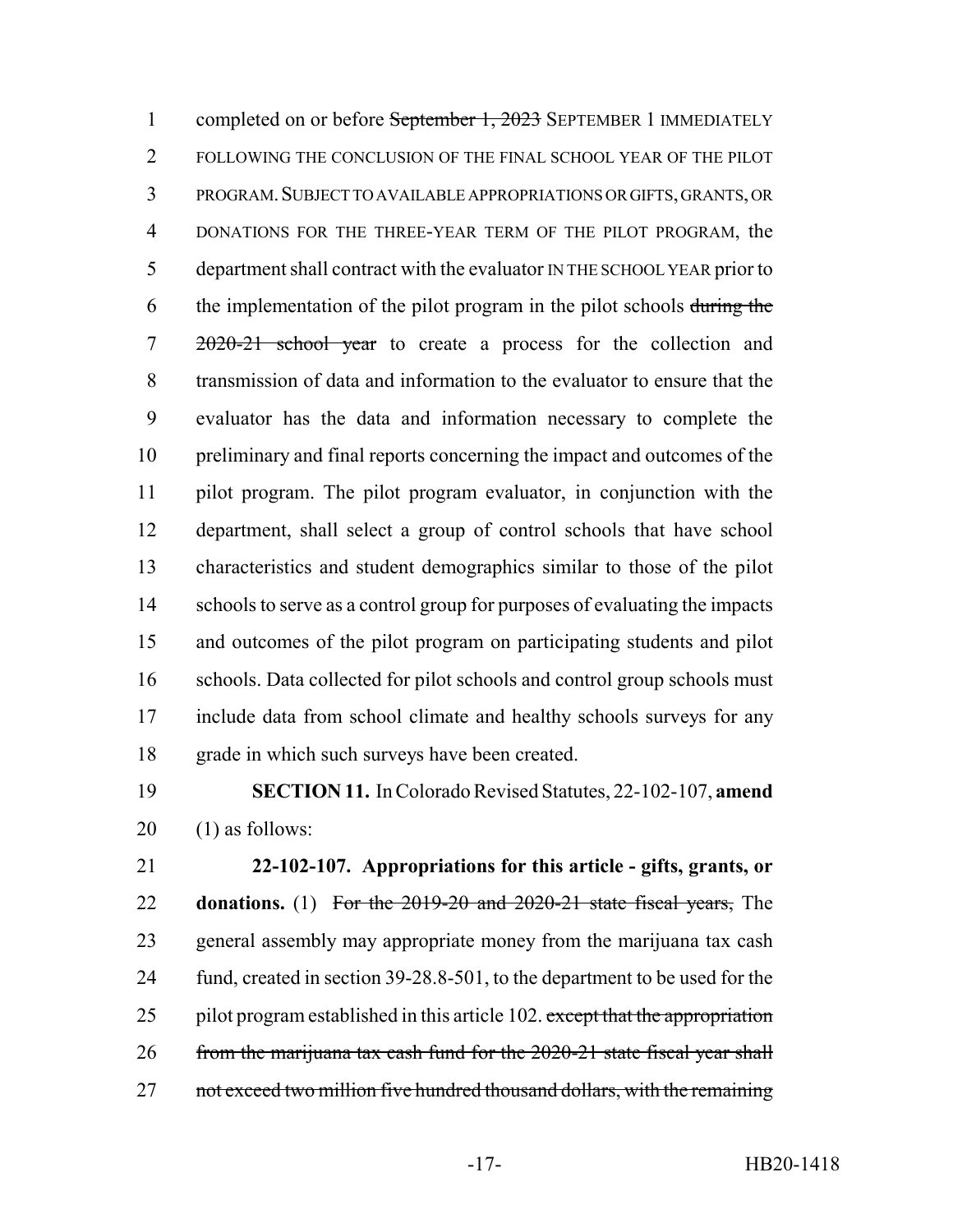1 pilot program funding from gifts, grants, or donations THE DEPARTMENT MAY ACCEPT AND EXPEND GIFTS, GRANTS, OR DONATIONS FROM PRIVATE OR PUBLIC SOURCES FOR THE PURPOSES OF THIS ARTICLE 102. **SECTION 12.** In Colorado Revised Statutes, **amend** 22-102-108 as follows: **22-102-108. Repeal of article.** This article 102 is repealed, effective July 1, 2023 2033. **SECTION 13.** In Colorado Revised Statutes, **repeal** 22-60.5-208.5. **SECTION 14.** In Colorado Revised Statutes, 22-60.5-201, **amend** (1)(a.5)(I)(B) and (1)(b)(I)(B) as follows: **22-60.5-201. Types of teacher licenses issued - term - rules.** (1) The department is designated as the sole agency authorized to issue 14 the following teacher licenses to persons of good moral character: (a.5) **Teacher of record license.** (I) The department shall issue a teacher of record license to an applicant who: 17 (B) Is enrolled in a grow your own educator program pursuant to 18 section 22-60.5-208.5, or in a one- or two-year teacher of record program pursuant to section 22-60.5-208.7; and (b) **Initial teacher license.** (I) Except as otherwise provided in 21 subsection  $(1)(b)(II)$  of this section, the department, in its discretion, may issue an initial teacher license to any applicant who: (B) Has completed an approved program of preparation for 24 teachers OR a one-year or two-year alternative teacher program; or a grow your own educator program established pursuant to section  $22-60.5-208.5$ ; **SECTION 15.** In Colorado Revised Statutes, 23-18-202, **repeal**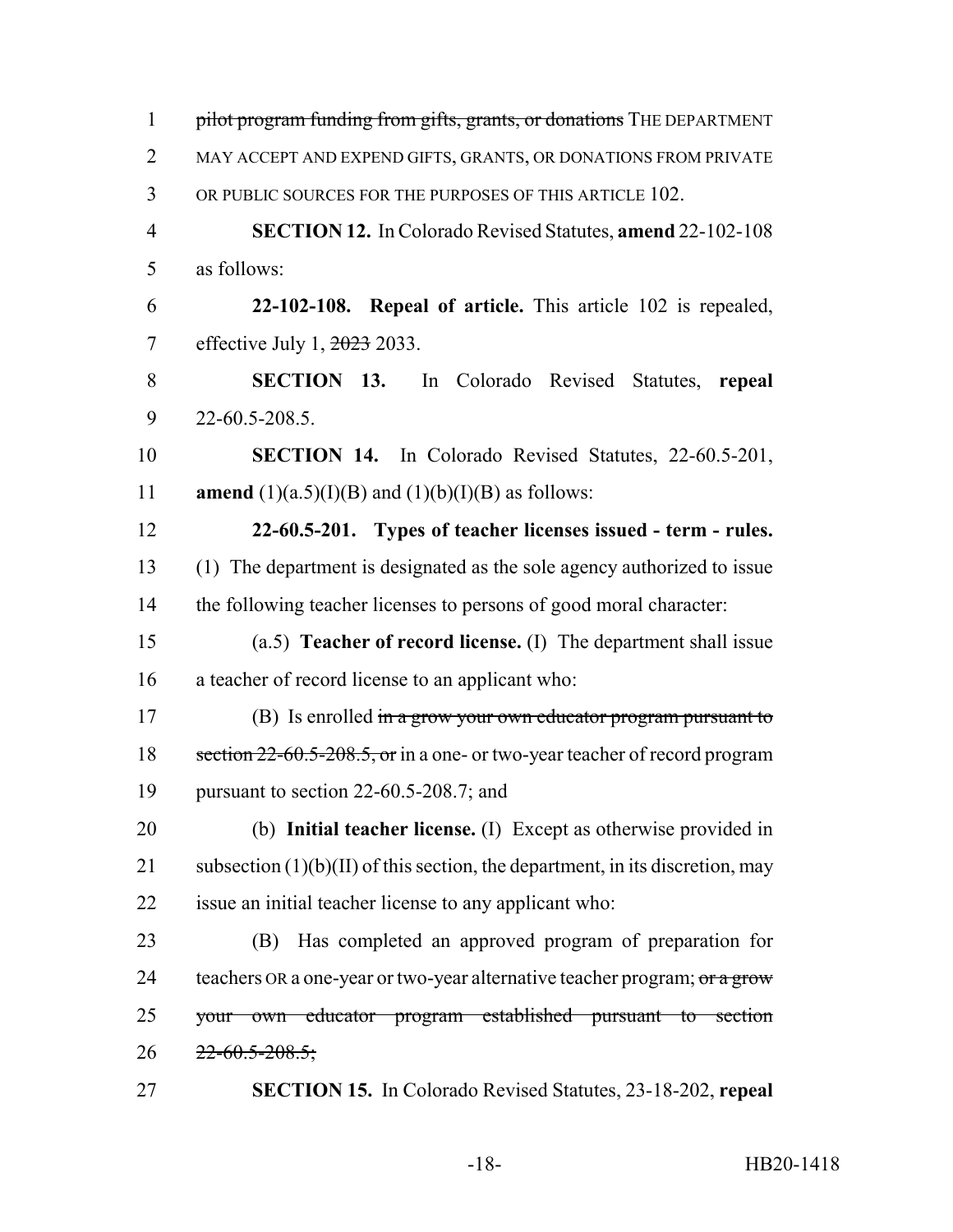1  $(2)(b)(III)$  as follows:

 **23-18-202. College opportunity fund - appropriations - payment of stipends - reimbursement - report.** (2) (b) (III) If the student is enrolled in a grow your own educator program pursuant to 5 section 22-60.5-208.5, and the school district or charter school receives 6 a grant pursuant to section -60.5-208.5 (6), the school district or charter school that employs the student as a teacher of record as described in 8 section  $22-60.5-201$  (1)(a.5) during the teaching portion of the grow your own educator program is responsible for paying the student's share of 10 total in-state tuition, not to exceed thirty-six credit hours, less any amount 11 received in federal and state financial aid.

 **SECTION 16.** In Colorado Revised Statutes, 23-78-105, **amend** (3) as follows:

 **23-78-105. Teacher mentor grant program - created - standards - report.** (3) The department of higher education and the department of education, in collaboration, shall work with the deans of the schools of education in Colorado institutions of higher education, or their designees, persons who implement alternative teacher programs, local education providers, teachers, and other interested parties to identify best practice standards and guidelines for teacher mentoring. The department of higher education shall adopt the standards and guidelines and make them available to local education providers and educator preparation programs by January 1, 2020, and shall review and update the 24 standards as necessary. A teacher residency program, that is operating 25 pursuant to article 60.3 of title 22, OR a teaching fellowship program, that 26 is operating pursuant to part 3 of this article 78,  $\sigma$  a grow your own 27 educator program that is operating pursuant to section 22-60.5-208.5 and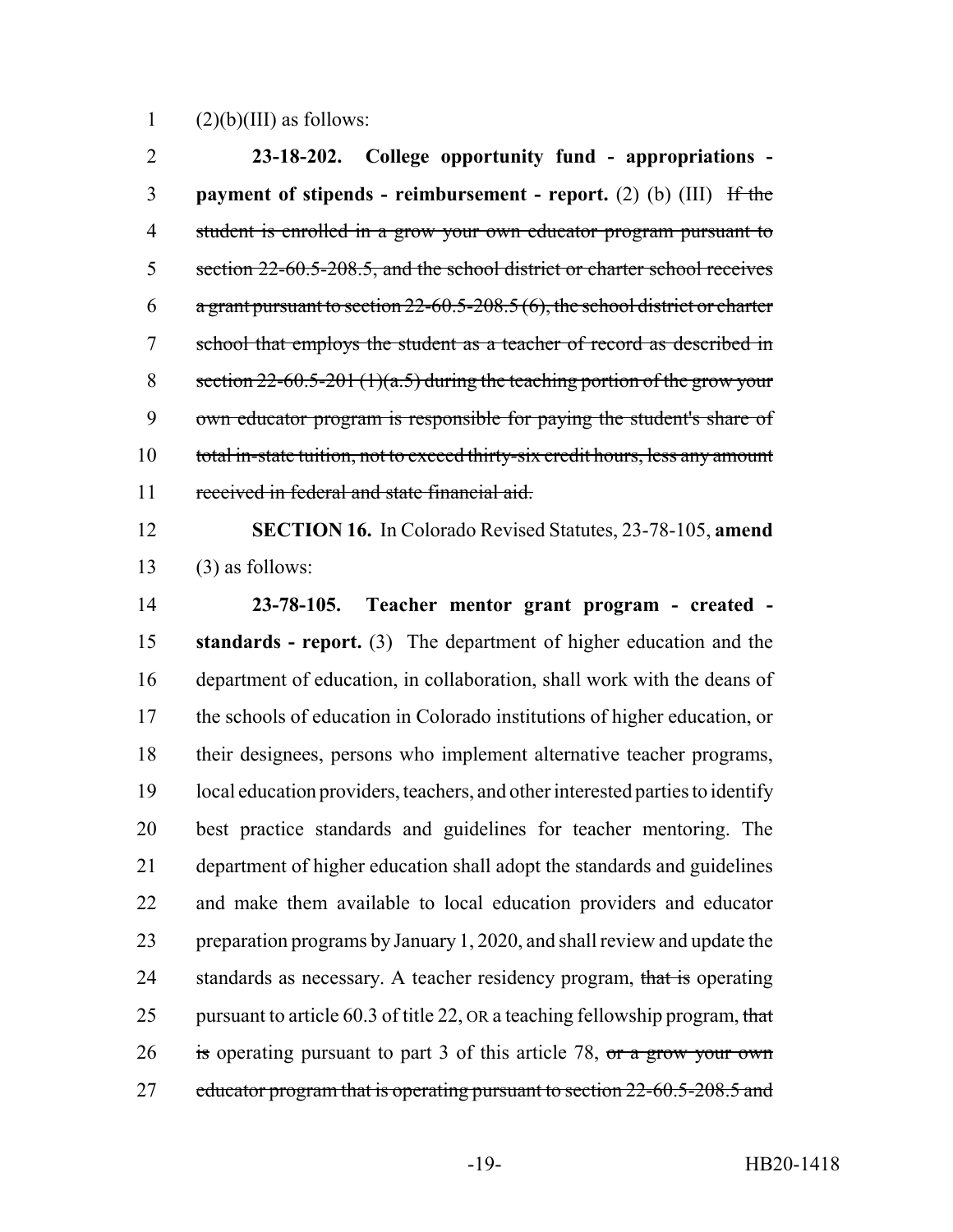| $\mathbf{1}$   | that provides mentoring for teacher candidates that meets the standards            |  |  |  |  |
|----------------|------------------------------------------------------------------------------------|--|--|--|--|
| $\overline{2}$ | adopted pursuant to this subsection $(3)$ may apply to receive a grant             |  |  |  |  |
| 3              | through the teacher mentor grant program, subject to the requirements              |  |  |  |  |
| $\overline{4}$ | specified in this section.                                                         |  |  |  |  |
| 5              | <b>SECTION 17.</b> In Colorado Revised Statutes, 24-34-104, repeal                 |  |  |  |  |
| 6              | $(24)(a)(IX)$ as follows:                                                          |  |  |  |  |
| 7              | 24-34-104. General assembly review of regulatory agencies                          |  |  |  |  |
| 8              | and functions for repeal, continuation, or reestablishment - legislative           |  |  |  |  |
| 9              | <b>declaration - repeal.</b> $(24)(a)$ The following agencies, functions, or both, |  |  |  |  |
| 10             | are scheduled for repeal on September 1, 2023:                                     |  |  |  |  |
| 11             | (IX) The grow your own educator program, authorized pursuant                       |  |  |  |  |
| 12             | to section $22-60.5-208.5$ ;                                                       |  |  |  |  |
| 13             | <b>SECTION 18.</b> In Colorado Revised Statutes, amend 22-95-105                   |  |  |  |  |
| 14             | as follows:                                                                        |  |  |  |  |
| 15             | 22-95-105. Repeal of article. This article 95 is repealed, effective               |  |  |  |  |
| 16             | July 1, 2021 2020.                                                                 |  |  |  |  |
| 17             | <b>SECTION 19.</b> In Colorado Revised Statutes, 22-7-1210, add (7)                |  |  |  |  |
| 18             | as follows:                                                                        |  |  |  |  |
| 19             | $22 - 7 - 1210.$<br>Early literacy fund - created - repeal.                        |  |  |  |  |
| 20             | (7) (a) NOTWITHSTANDING ANY PROVISION OF THIS SECTION TO THE                       |  |  |  |  |
| 21             | CONTRARY, ON JULY 1, 2020, THE STATE TREASURER SHALL TRANSFER                      |  |  |  |  |
| 22             | THREE MILLION FIVE HUNDRED THOUSAND DOLLARS FROM THE FUND TO                       |  |  |  |  |
| 23             | THE STATE EDUCATION FUND CREATED IN SECTION 17 (4) OF ARTICLE IX                   |  |  |  |  |
| 24             | OF THE STATE CONSTITUTION.                                                         |  |  |  |  |
| 25             | (b) THIS SUBSECTION $(7)$ IS REPEALED, EFFECTIVE JULY 1, 2021.                     |  |  |  |  |
| 26             | <b>SECTION 20.</b> In Colorado Revised Statutes, 22-61.5-105, add                  |  |  |  |  |
| 27             | $(4)$ as follows:                                                                  |  |  |  |  |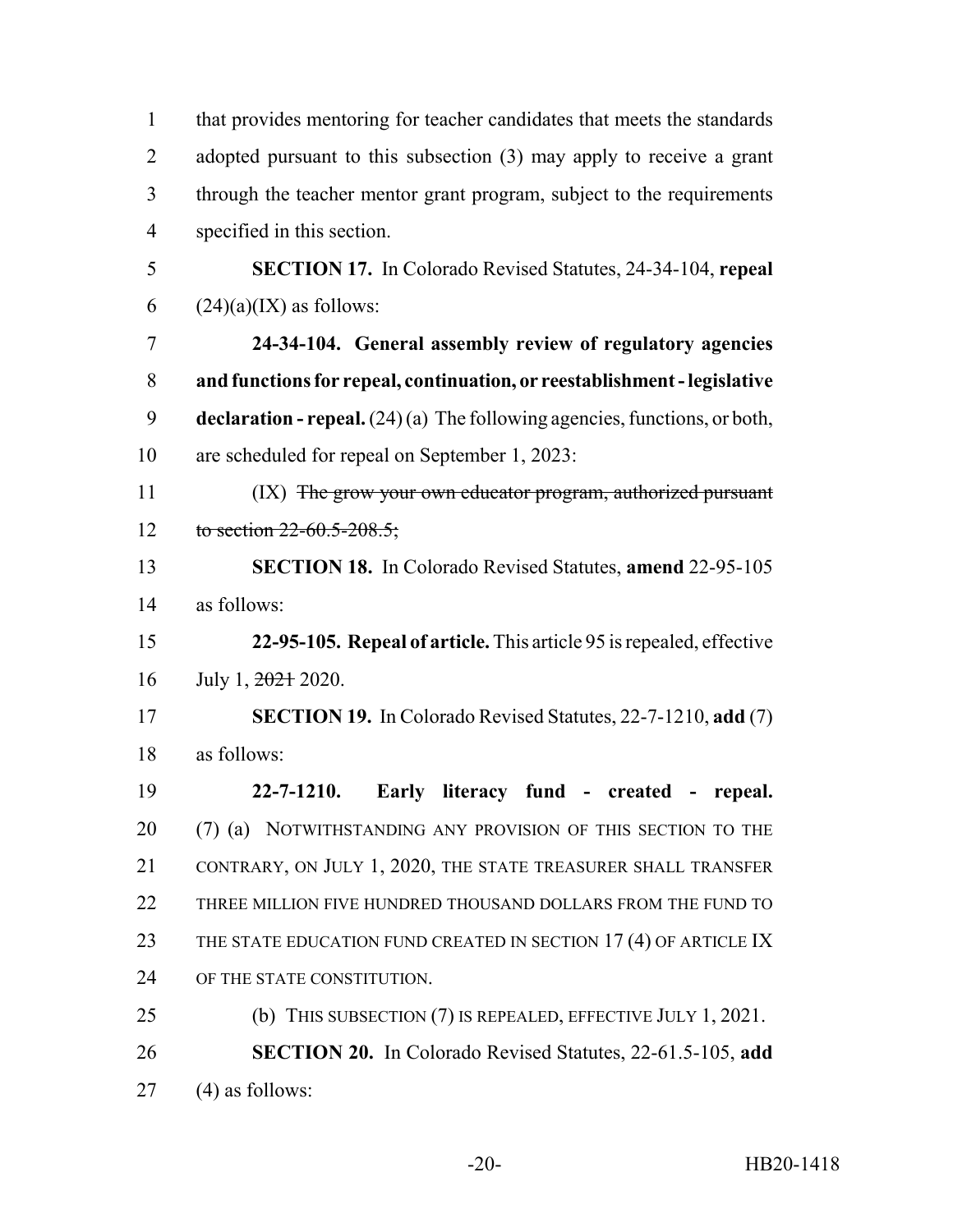**22-61.5-105. Colorado teacher of the year fund - created - legislative declaration - repeal.** (4) (a) NOTWITHSTANDING ANY PROVISION OF THIS SECTION TO THE CONTRARY, ON JULY 1, 2020, THE STATE TREASURER SHALL TRANSFER ELEVEN THOUSAND EIGHT HUNDRED THIRTY ONE DOLLARS FROM THE FUND TO THE STATE EDUCATION FUND CREATED IN SECTION 17 (4) OF ARTICLE IX OF THE STATE CONSTITUTION. (b) THIS SUBSECTION (4) IS REPEALED, EFFECTIVE JULY 1, 2021. **SECTION 21.** In Colorado Revised Statutes, 22-1-129, **amend** (4) and (5); **repeal** (1)(b); and **add** (6) as follows: **22-1-129. Instruction in cardiopulmonary resuscitation and the use of automated external defibrillators - grants - definitions - rules - repeal.** (1) As used in this section, unless the context otherwise requires: (b) "Fund" means the school cardiopulmonary resuscitation and automated external defibrillator training fund created in subsection (5) of 16 this section. (4) Notwithstanding any other provision of this section to the 18 contrary, the department shall not award any grants pursuant to this 19 section unless the department determines that there are sufficient moneys 20 in the fund IT HAS RECEIVED SUFFICIENT MONEY THROUGH APPROPRIATIONS OR GIFTS, GRANTS, AND DONATIONS to implement the program. (5) (a) There is created in the state treasury the school 24 cardiopulmonary resuscitation and automated external defibrillator 25 training fund. The fund consists of: 26 (I) Two hundred fifty thousand dollars, which the state treasurer 27 shall transfer from the general fund to the fund on August 6, 2014;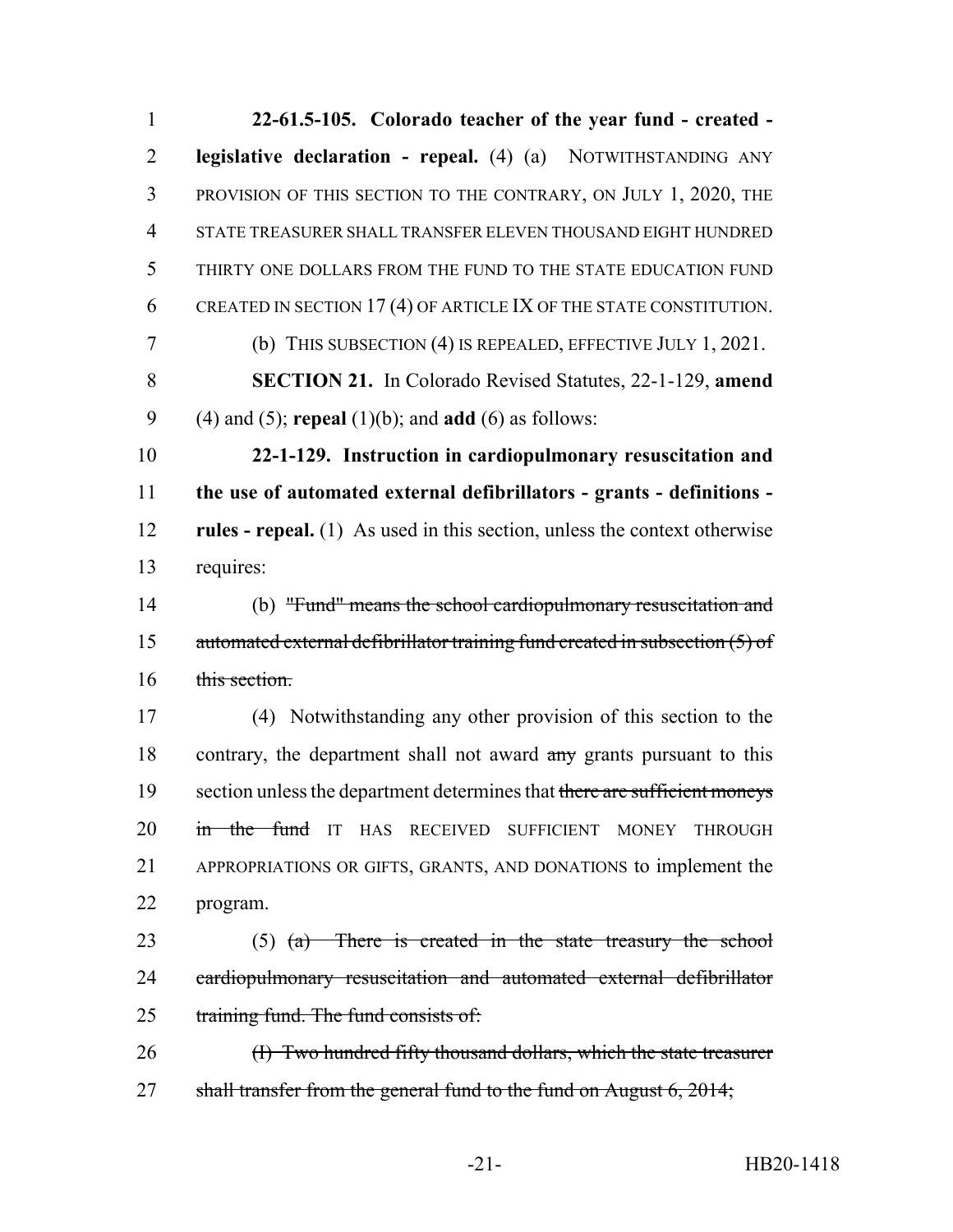- 1 (II) Any other moneys that the general assembly appropriates to 2 it; and
- 3 (III) Any gifts, grants, or donations credited to the fund pursuant 4 to paragraph  $(b)$  of this subsection  $(5)$ .

5 (b) The department may seek, accept, and expend gifts, grants, or 6 donations from private or public sources for the purposes of this section; 7 except that the department may not accept a gift, grant, or donation that 8 is subject to conditions that are inconsistent with this section or any other 9 law of the state. The department shall transmit all private and public 10 moneys received through gifts, grants, or donations to the state treasurer, 11 who shall credit the same to the fund. Nothing in this section requires the 12 department to solicit moneys MONEY for purposes of implementing this 13 section.

14 (c) The moneys in the fund are subject to annual appropriation by 15 the general assembly to the department for the purpose of awarding grants 16 allowed by this section and for the department's reasonable and necessary 17 administrative expenses associated with implementation of this section. 18 The department's administrative expenses for a fiscal year shall not 19 exceed two percent of the money transferred or appropriated to the fund 20 in the fiscal year.

21 (d) The state treasurer may invest any moneys in the fund not 22 expended for the purpose of this section as provided by law. The state 23 treasurer shall credit all interest and income derived from the investment 24 and deposit of moneys in the fund to the fund. Any unexpended and 25 unencumbered moneys remaining in the fund at the end of a fiscal year 26 shall not be credited or transferred to the general fund or another fund. 27 (6) (a) NOTWITHSTANDING ANY PROVISION OF THIS SECTION TO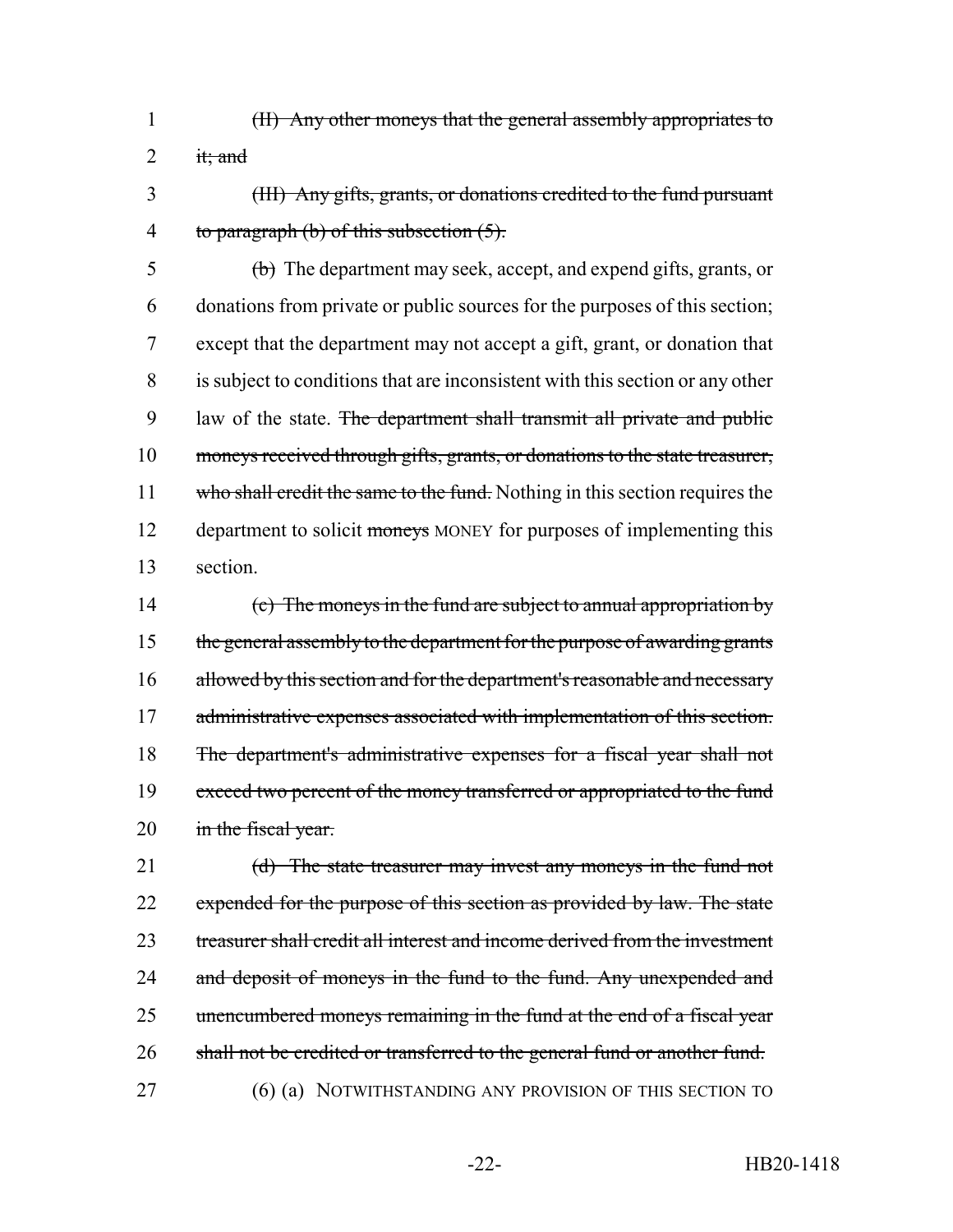1 THE CONTRARY, ON JULY 1,2020, THE STATE TREASURER SHALL TRANSFER 2 ALL UNEXPENDED AND UNENCUMBERED STATE MONEY IN THE SCHOOL 3 CARDIOPULMONARY RESUSCITATION AND AUTOMATED EXTERNAL 4 DEFIBRILLATOR TRAINING FUND TO THE STATE EDUCATION FUND CREATED 5 IN SECTION 17(4) OF ARTICLE IX OF THE STATE CONSTITUTION.

6 (b) THIS SUBSECTION (6) IS REPEALED, EFFECTIVE JULY 1, 2021.

7 **SECTION 22.** In Colorado Revised Statutes, 22-7-613, **repeal** 8 (1)(a) and (2); and **add** (3) and (4) as follows:

9 **22-7-613. Closing the achievement gap cash fund - creation -** 10 **repeal.** (1) (a) The department is authorized to seek and accept gifts, 11 grants, and donations from private or public sources for the purposes of 12 implementing section 22-7-611. All private and public funds received 13 through gifts, grants, or donations shall be transmitted to the state 14 treasurer, who shall credit the same to the closing the achievement gap 15 cash fund, which fund is hereby created and referred to in this section as 16 the "fund". The moneys in the fund shall be continuously appropriated to 17 the department.

18 (2) All interest and income derived from the investment and 19 deposit of moneys in the fund shall remain in the fund. Any unexpended 20 and unencumbered moneys remaining in the fund at the end of a fiscal 21 year shall remain in the fund and shall not be credited or transferred to the 22 general fund or another fund.

23 (3) ON JULY 1, 2020, THE STATE TREASURER SHALL TRANSFER ALL 24 UNEXPENDED AND UNENCUMBERED STATE MONEY IN THE CLOSING THE 25 ACHIEVEMENT GAP CASH FUND TO THE STATE EDUCATION FUND CREATED 26 IN SECTION 17(4) OF ARTICLE IX OF THE STATE CONSTITUTION.

27 (4) THIS SECTION IS REPEALED, EFFECTIVE JULY 1, 2021.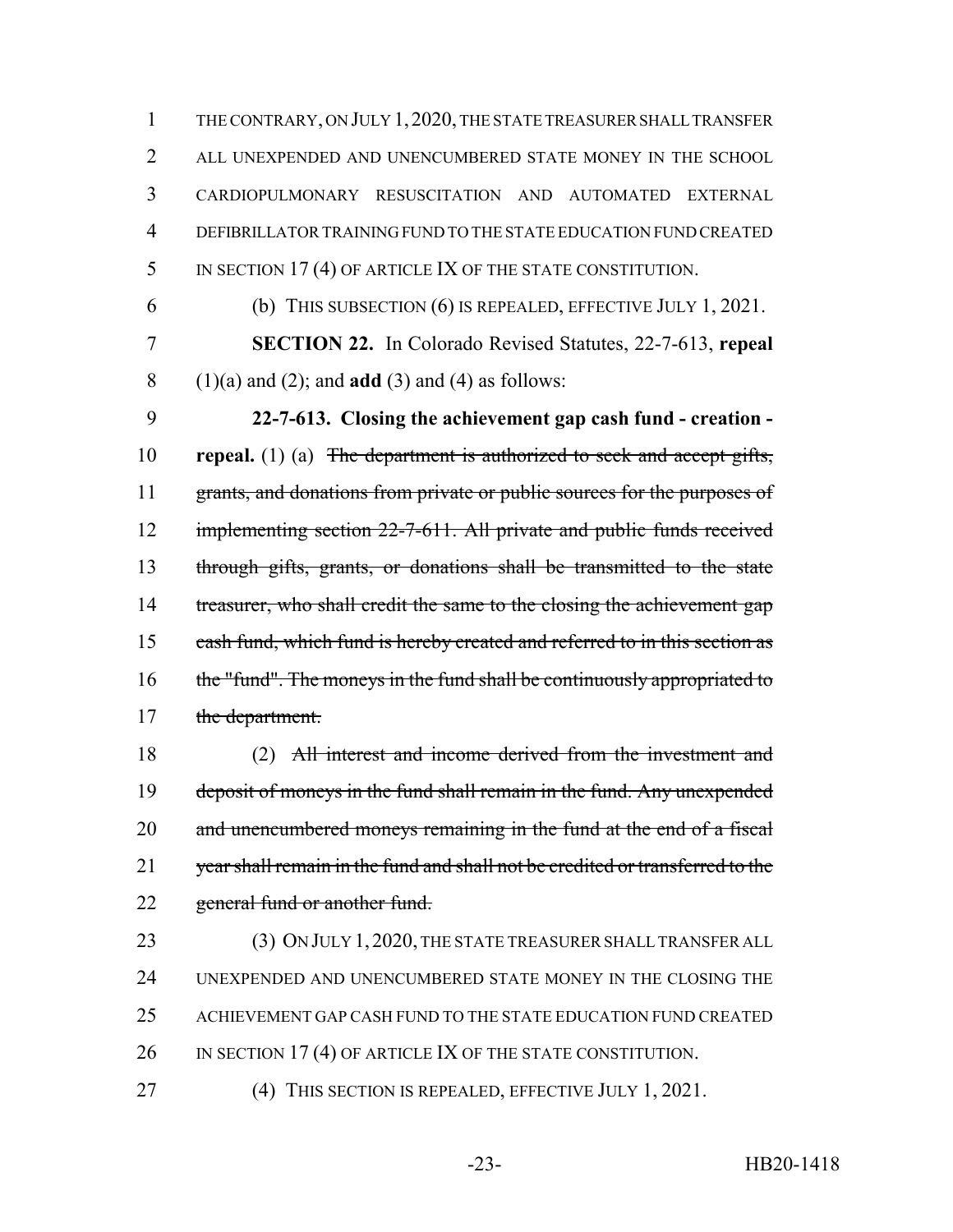**SECTION 23.** In Colorado Revised Statutes, 22-7-611, **amend** (6); and **add** (8) as follows:

 **22-7-611. Closing the achievement gap program - strategies - assistance - criteria - rule-making.** (6) Subject to available appropriations OR GIFTS, GRANTS, AND DONATIONS, and upon the request of a participating eligible district or eligible school, the department shall provide assistance through the program to the participating eligible district or eligible school. The assistance may consist of, but is not limited to, information, personnel, and program and technical support.

 (8) THE DEPARTMENT MAY SEEK, ACCEPT, AND EXPEND GIFTS, GRANTS, OR DONATIONS FROM PRIVATE OR PUBLIC SOURCES FOR THE PURPOSES OF THIS SECTION.

 **SECTION 24.** In Colorado Revised Statutes, 22-9-105.7, **add** (5) as follows:

 **22-9-105.7. Great teachers and leaders fund - created - gifts, grants, and donations - legislative declaration - repeal.** (5) (a) NOTWITHSTANDING ANY PROVISION OF THIS SECTION TO THE CONTRARY, ON JULY 1,2020, THE STATE TREASURER SHALL TRANSFER ALL UNEXPENDED AND UNENCUMBERED STATE MONEY IN THE GREAT TEACHERS AND LEADERS FUND TO THE STATE EDUCATION FUND CREATED 21 IN SECTION 17(4) OF ARTICLE IX OF THE STATE CONSTITUTION.

22 (b) THIS SUBSECTION (5) IS REPEALED, EFFECTIVE JULY 1, 2021. **SECTION 25.** In Colorado Revised Statutes, 24-75-220, **add** (6) as follows:

 **24-75-220. State education fund - transfers - surplus - legislative declaration - repeal.** (6) (a) NOTWITHSTANDING ANY PROVISION OF LAW TO THE CONTRARY, ON JULY 1, 2020, THE STATE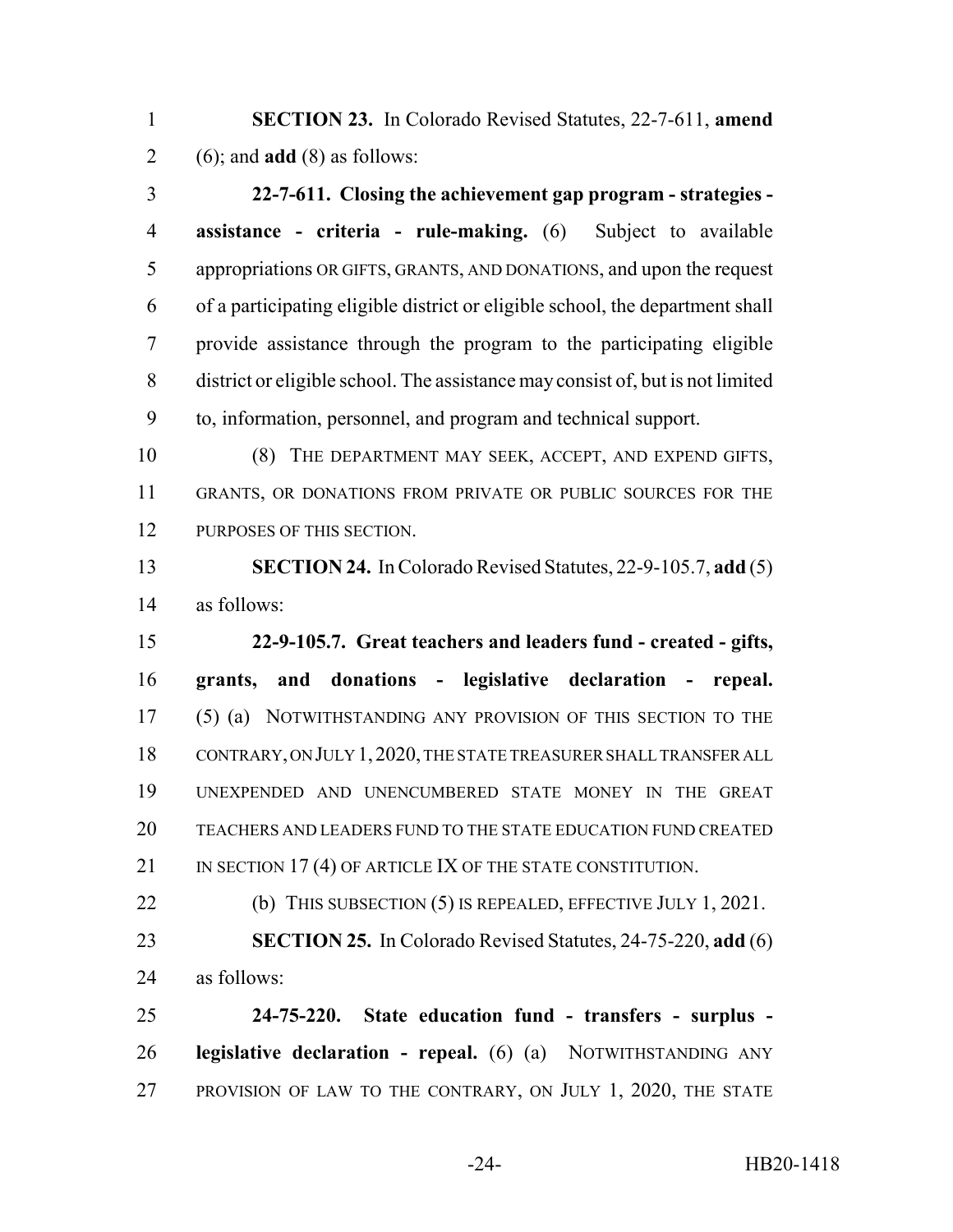TREASURER SHALL TRANSFER ALL UNEXPENDED AND UNENCUMBERED STATE MONEY CREDITED TO THE NONPUBLIC SCHOOL FINGERPRINT FUND, AS IT EXISTED PRIOR TO ITS REPEAL IN 2006, TO THE STATE EDUCATION FUND CREATED IN SECTION 17 (4) OF ARTICLE IX OF THE STATE CONSTITUTION.

 (b) NOTWITHSTANDING ANY PROVISION OF LAW TO THE CONTRARY, ON JULY 1,2020, THE STATE TREASURER SHALL TRANSFER ALL UNEXPENDED AND UNENCUMBERED STATE MONEY CREDITED TO THE STUDENT RE-ENGAGEMENT GRANT PROGRAM FUND, AS IT EXISTED PRIOR 10 TO ITS REPEAL IN 2019, TO THE STATE EDUCATION FUND CREATED IN 11 SECTION 17 (4) OF ARTICLE IX OF THE STATE CONSTITUTION.

(c) THIS SUBSECTION (6) IS REPEALED, EFFECTIVE JULY 1, 2021.

 **SECTION 26.** In Colorado Revised Statutes, 22-98-104, **add** (3.5) as follows:

 **22-98-104. Retaining teachers fund - created - repeal.** (3.5) (a) NOTWITHSTANDING ANY PROVISION OF THIS SECTION TO THE CONTRARY, ON JULY 1,2020, THE STATE TREASURER SHALL TRANSFER ALL UNEXPENDED AND UNENCUMBERED STATE MONEY IN THE RETAINING TEACHERS FUND TO THE STATE EDUCATION FUND CREATED IN SECTION 17 20 (4) OF ARTICLE IX OF THE STATE CONSTITUTION.

 (b) THIS SUBSECTION (3.5) IS REPEALED, EFFECTIVE JULY 1, 2021. **SECTION 27.** In Colorado Revised Statutes, 22-43.7-201, **amend** (4)(c) as follows:

 **22-43.7-201. Full-day kindergarten facility capital construction fund - creation - grants - definitions.** (4) (c) The amount 26 of the grant to be provided to each applicant pursuant to subsection  $(4)(b)$ of this section is determined by the following formula: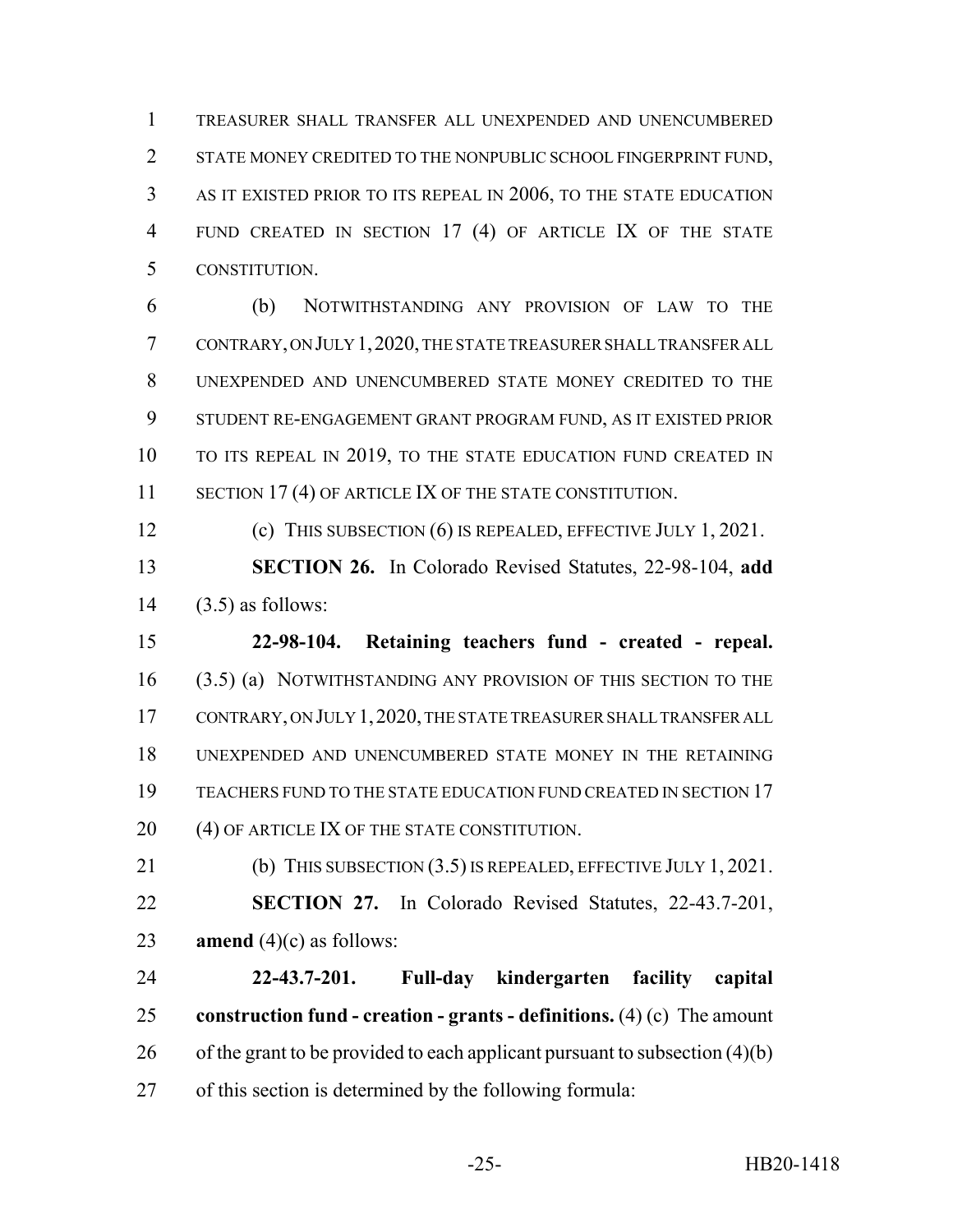| $\mathbf{1}$   | The lesser of $$25,000,000$ x the applicant share percentage                    |
|----------------|---------------------------------------------------------------------------------|
| $\overline{2}$ | or the amount actually applied for by the applicant.                            |
| 3              | On July 1, 2020, the state treasurer shall transfer from the fund to the        |
| $\overline{4}$ | assistance fund any portion of the twenty-five million dollars previously       |
| 5              | transferred from the assistance fund to the fund as required by subsection      |
| 6              | $(4)(b)$ of this section that is not distributed to applicants as formula-based |
| $\tau$         | grants during the 2019-20 budget year ALL UNEXPENDED AND                        |
| 8              | UNENCUMBERED STATE MONEY IN THE FULL-DAY KINDERGARTEN FACILITY                  |
| 9              | CAPITAL CONSTRUCTION FUND TO THE STATE EDUCATION FUND CREATED                   |
| 10             | IN SECTION 17 (4) OF ARTICLE IX OF THE STATE CONSTITUTION.                      |
| 11             | SECTION 28. In Colorado Revised Statutes, 22-20-114.7, add                      |
| 12             | $(2)(g)$ as follows:                                                            |
| 13             | 22-20-114.7. High-cost special education trust fund - creation                  |
| 14             | - grants - eligibility - legislative declaration - definition - annual          |
| 15             | <b>report - repeal.</b> (2) (g) NOTWITHSTANDING ANY PROVISION OF THIS           |
| 16             | SUBSECTION (2) TO THE CONTRARY, ON JULY 1, 2020, THE STATE                      |
| 17             | TREASURER SHALL TRANSFER THE AMOUNT OF ANY UNEXPENDED AND                       |
| 18             | UNENCUMBERED TRUST FUND PRINCIPAL TO THE STATE PUBLIC SCHOOL                    |
| 19             | FUND CREATED IN SECTION 22-54-114.                                              |
| 20             | SECTION 29. In Colorado Revised Statutes, 39-28.8-501, add                      |
| 21             | $(4.6)$ as follows:                                                             |
| 22             | 39-28.8-501. Marijuana tax cash fund - creation - distribution                  |
| 23             | - legislative declaration - repeal. $(4.6)$ (a) ON JULY 1, 2020, THE STATE      |
| 24             | TREASURER SHALL TRANSFER TWO MILLION FIVE HUNDRED THOUSAND                      |
| 25             | DOLLARS FROM THE FUND TO THE STATE PUBLIC SCHOOL FUND CREATED                   |
| 26             | IN SECTION 22-54-114.                                                           |
| 27             | (b) THIS SUBSECTION $(4.6)$ IS REPEALED, EFFECTIVE JULY 1, 2021.                |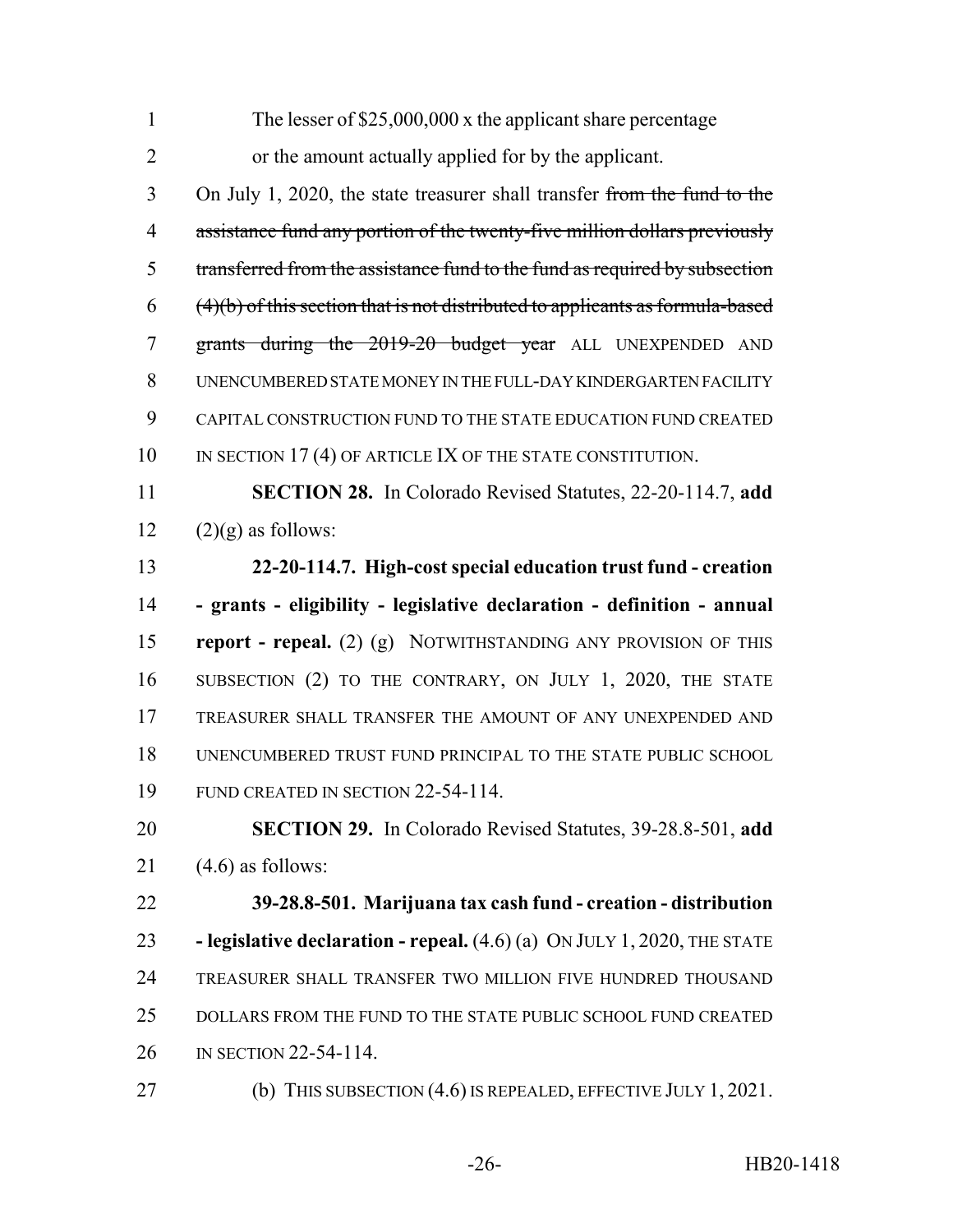**SECTION 30.** In Colorado Revised Statutes, 22-100-102, **amend as amended by House Bill 20-1300** (2)(b)(I) and (3)(a)(I) as follows: **22-100-102. Local school food purchasing program - creation - rules - report - repeal.** (2) (b) (I) (A) The department shall select participating providers that, in the previous year for which numbers are available, the total number of lunches provided by all participating providers was ten million or fewer, and no participating provider may have provided more than two million one hundred fifty thousand school lunches in the previous year. (B) NOTWITHSTANDING ANY PROVISION OF THIS SECTION TO THE CONTRARY, ONLY THE PARTICIPATING PROVIDERS SELECTED ON OR BEFORE MARCH 1, 2020, SHALL PARTICIPATE IN THE LOCAL SCHOOL FOOD 13 PURCHASING PROGRAM FOR THE 2021-22 BUDGET YEAR. THIS SUBSECTION (2)(b)(I)(B) IS REPEALED, EFFECTIVE JULY 1, 2022. (3) (a) (I) In October 2020 2021 and each October thereafter, the department shall reimburse each participating provider participating in the 17 school food purchasing program as of the previous December 1 five cents for every school lunch that the participating provider provided in the previous school year; except that a participating provider shall not be reimbursed for the amount of value-added processed products that exceeds twenty-five percent of the total of the Colorado grown, raised, or processed products it purchased. **SECTION 31.** In Colorado Revised Statutes, 22-100-104, **amend** (1) introductory portion as follows: **22-100-104. Evaluation - report.** (1) On or before December 1,  $26 \frac{2021}{2022}$ , and on or before December 1 of each year thereafter, the department shall submit a report to the education committees of the house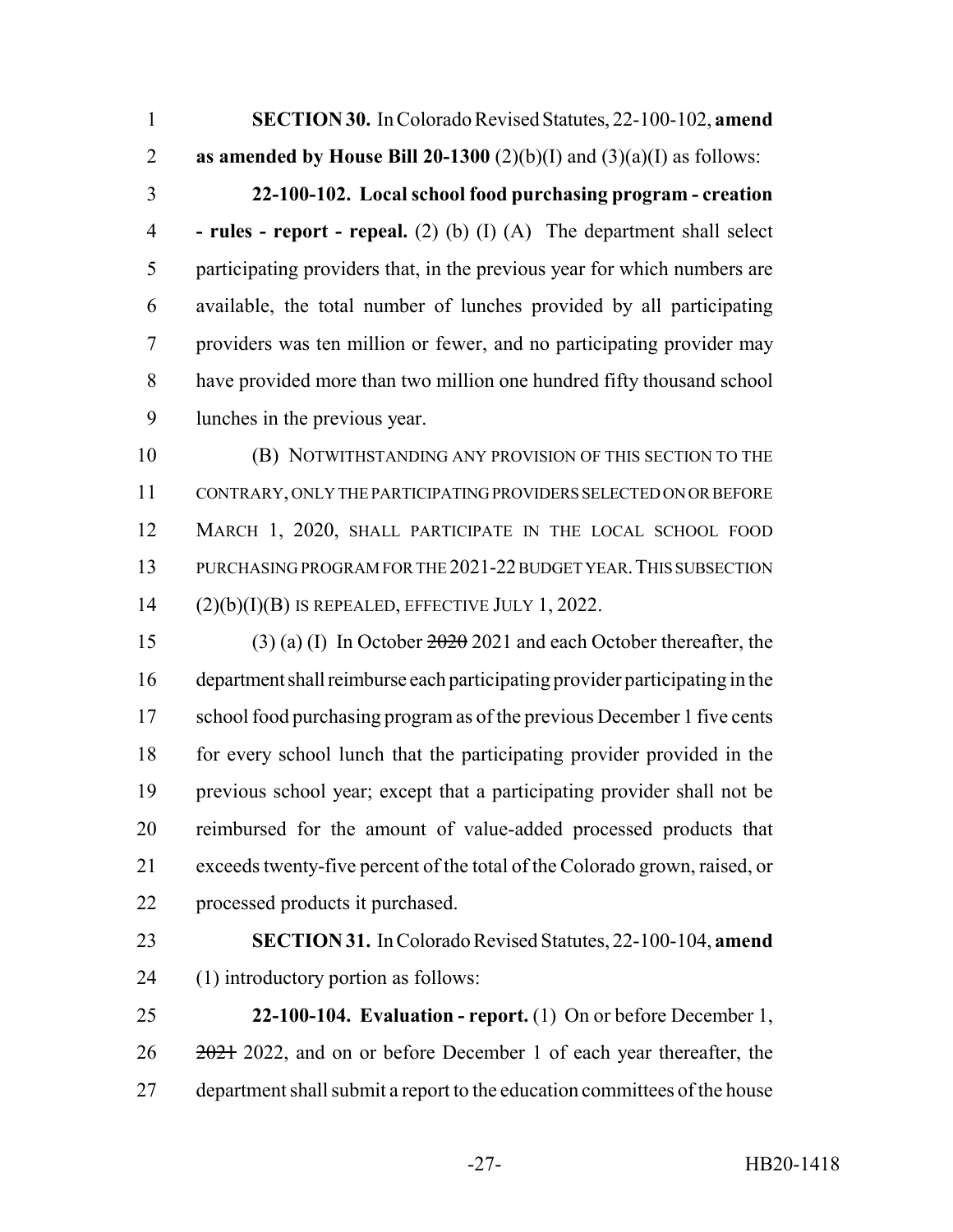of representatives and the senate, the rural affairs and agriculture committee of the house of representatives, and the agriculture and natural resources committee of the senate, or any successor committees, on the effect of the school food purchasing program on the amount of Colorado grown, raised, or processed products purchased by participating providers, including:

 **SECTION 32.** In Colorado Revised Statutes, **amend** 22-100-105 as follows:

 **22-100-105. Repeal of article.** This article 100 is repealed, effective January 1, 2023 2024.

 **SECTION 33.** In Colorado Revised Statutes, 22-54-106, **amend** 12 (1)(a)(I), (2)(a) introductory portion, (3), and (6); and **add** (1)(a)(III) and  $13 \qquad (2.1)$  as follows:

 **22-54-106. Local and state shares of district total program - definition - repeal.** (1) (a) (I) FOR PROPERTY TAX YEARS BEFORE THE 2020 PROPERTY TAX YEAR, every district shall levy the number of mills 17 determined pursuant to paragraph  $(a)$  of subsection  $(2)$  of this section SUBSECTION (2)(a) OF THIS SECTION, and the amount of property tax 19 revenue which the THAT A district is entitled to receive from the levy, assuming one hundred percent collection, along with the amount of specific ownership tax revenue paid to the district, as defined in section  $22-54-103$  (11), shall be IS the district's share of its total program.

23 (III) FOR THE 2020 PROPERTY TAX YEAR AND PROPERTY TAX YEARS THEREAFTER, EACH DISTRICT SHALL LEVY THE NUMBER OF MILLS DETERMINED PURSUANT TO SUBSECTION (2.1) OF THIS SECTION. THE AMOUNT OF PROPERTY TAX REVENUE THAT A DISTRICT IS ENTITLED TO RECEIVE FROM THE LEVY, LESS THE AMOUNT OF REVENUE ATTRIBUTABLE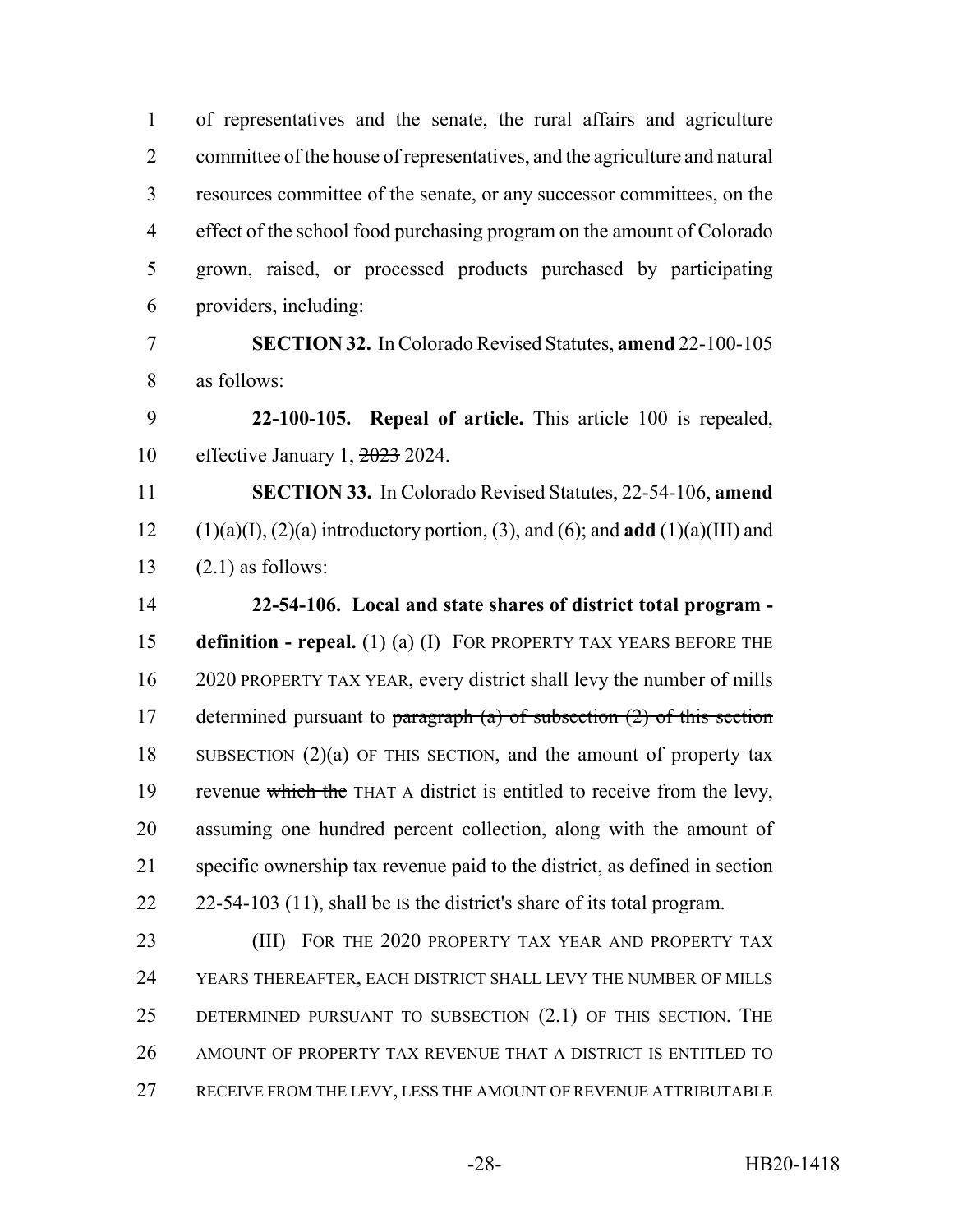TO THE PROPERTY TAX CREDIT DESCRIBED IN SUBSECTION (2.1)(d) OF THIS SECTION, ASSUMING ONE HUNDRED PERCENT COLLECTION, ALONG WITH THE AMOUNT OF SPECIFIC OWNERSHIP TAX REVENUE PAID TO THE DISTRICT IS THE DISTRICT'S SHARE OF ITS TOTAL PROGRAM.

5 (2) (a) Except as provided in paragraph (c) of this subsection  $(2)$ , SUBSECTION (2)(c) OF THIS SECTION for reorganized districts, for the 2007 property tax year and property tax years thereafter THROUGH THE 2019 PROPERTY TAX YEAR, each district shall levy the lesser of:

 (2.1) (a) THE GENERAL ASSEMBLY FINDS THAT, FOR PROPERTY TAX YEARS 1994 THROUGH 2006, SUBSECTION (2)(a)(III) OF THIS SECTION, AS 11 IT EXISTED BEFORE MAY 9, 2007, WAS WRONGLY INTERPRETED AND APPLIED TO REDUCE SEVERAL DISTRICTS' PROPERTY TAX MILL LEVIES TO THE NUMBER OF MILLS THAT A DISTRICT COULD LEVY UNDER THE PROPERTY TAX REVENUE LIMITATION IMPOSED BY SECTION 20 OF ARTICLE 15 X OF THE STATE CONSTITUTION, EVEN THOUGH THE DISTRICT HAD OBTAINED VOTER APPROVAL TO RETAIN AND SPEND REVENUE IN EXCESS OF THAT PROPERTY TAX REVENUE LIMITATION. THE GENERAL ASSEMBLY FINDS, THEREFORE, THAT THE REDUCTIONS IN DISTRICT MILL LEVIES FOR PROPERTY TAX YEARS 1994 THROUGH 2006 WERE NOT AUTHORIZED BY STATUTE AND ARE VOID FOR PURPOSES OF DETERMINING A DISTRICT'S 21 CORRECT MILL LEVY PURSUANT TO THIS SUBSECTION (2.1) FOR THE 2020 PROPERTY TAX YEAR AND PROPERTY TAX YEARS THEREAFTER, AND THE DETERMINATION AND LEVY OF THE CORRECT NUMBER OF MILLS THAT A 24 DISTRICT IS REQUIRED TO LEVY PURSUANT TO THIS SUBSECTION (2.1) DOES 25 NOT REQUIRE ACTION BY THE DISTRICT OTHER THAN TO CERTIFY THE MILL LEVY.

(b) FOR THE 2020 PROPERTY TAX YEAR, EXCEPT AS OTHERWISE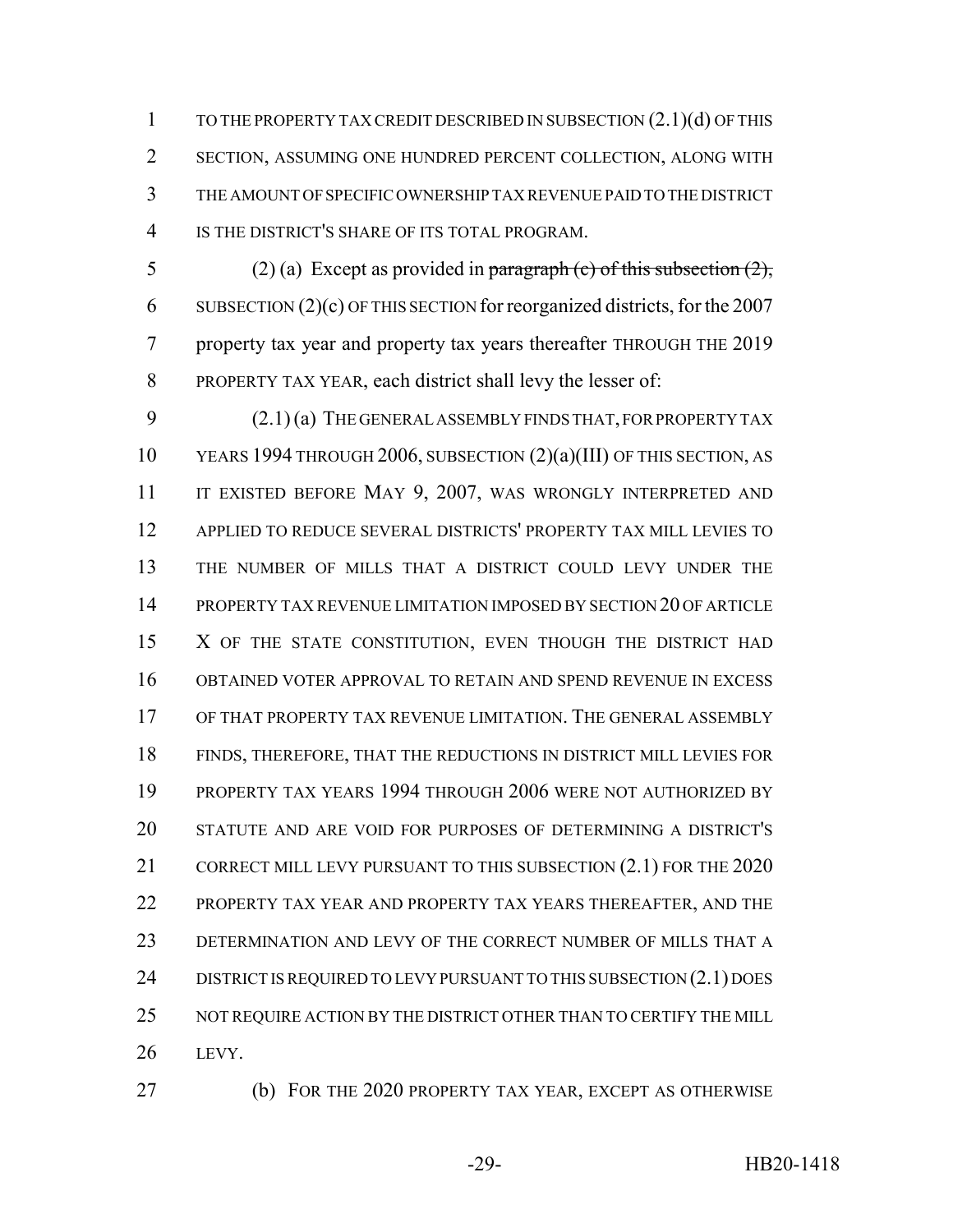1 PROVIDED IN SUBSECTION  $(2.1)(e)$  OF THIS SECTION FOR REORGANIZED DISTRICTS:

 (I) A DISTRICT THAT HAS OBTAINED VOTER APPROVAL TO RETAIN AND SPEND REVENUE IN EXCESS OF THE PROPERTY TAX REVENUE LIMITATION IMPOSED ON THE DISTRICT BY SECTION 20 OF ARTICLE X OF THE STATE CONSTITUTION SHALL LEVY THE LESSER OF:

(A) TWENTY-SEVEN MILLS;

 (B) THE NUMBER OF MILLS THAT THE DISTRICT WOULD HAVE BEEN 9 REQUIRED TO LEVY UNDER SUBSECTION  $(2)(a)$  OF THIS SECTION FOR THE 2020 PROPERTY TAX YEAR IF NOT FOR THE UNAUTHORIZED REDUCTIONS IN THE DISTRICT'S MILL LEVY IN PROPERTY TAX YEARS FOLLOWING THE PROPERTY TAX YEAR IN WHICH THE DISTRICT OBTAINED VOTER APPROVAL TO RETAIN AND SPEND REVENUE IN EXCESS OF THE PROPERTY TAX REVENUE LIMITATION IMPOSED ON THE DISTRICT BY SECTION 20 OF 15 ARTICLE X OF THE STATE CONSTITUTION, WHICH REDUCTIONS RESULTED FROM THE UNAUTHORIZED APPLICATION OF SUBSECTION (2)(a)(III) OF THIS 17 SECTION AS IT EXISTED BEFORE MAY 9, 2007; OR

**(C)** THE NUMBER OF MILLS THAT WILL GENERATE PROPERTY TAX REVENUE IN AN AMOUNT EQUAL TO THE DISTRICT'S TOTAL PROGRAM FOR THE APPLICABLE BUDGET YEAR MINUS THE AMOUNT OF SPECIFIC OWNERSHIP TAX REVENUE PAID TO THE DISTRICT. REGARDLESS OF THE 22 APPLICABILITY OF SECTION 22-54-104  $(5)(g)$ , FOR THE PURPOSES OF THIS 23 SUBSECTION  $(2.1)(b)(I)(C)$ , A DISTRICT'S TOTAL PROGRAM IS THE AMOUNT CALCULATED PURSUANT TO SECTION 22-54-104 (2).

 (II) A DISTRICT THAT HAS NOT OBTAINED VOTER APPROVAL TO RETAIN AND SPEND REVENUE IN EXCESS OF THE PROPERTY TAX REVENUE LIMITATION IMPOSED ON THE DISTRICT BY SECTION 20 OF ARTICLE X OF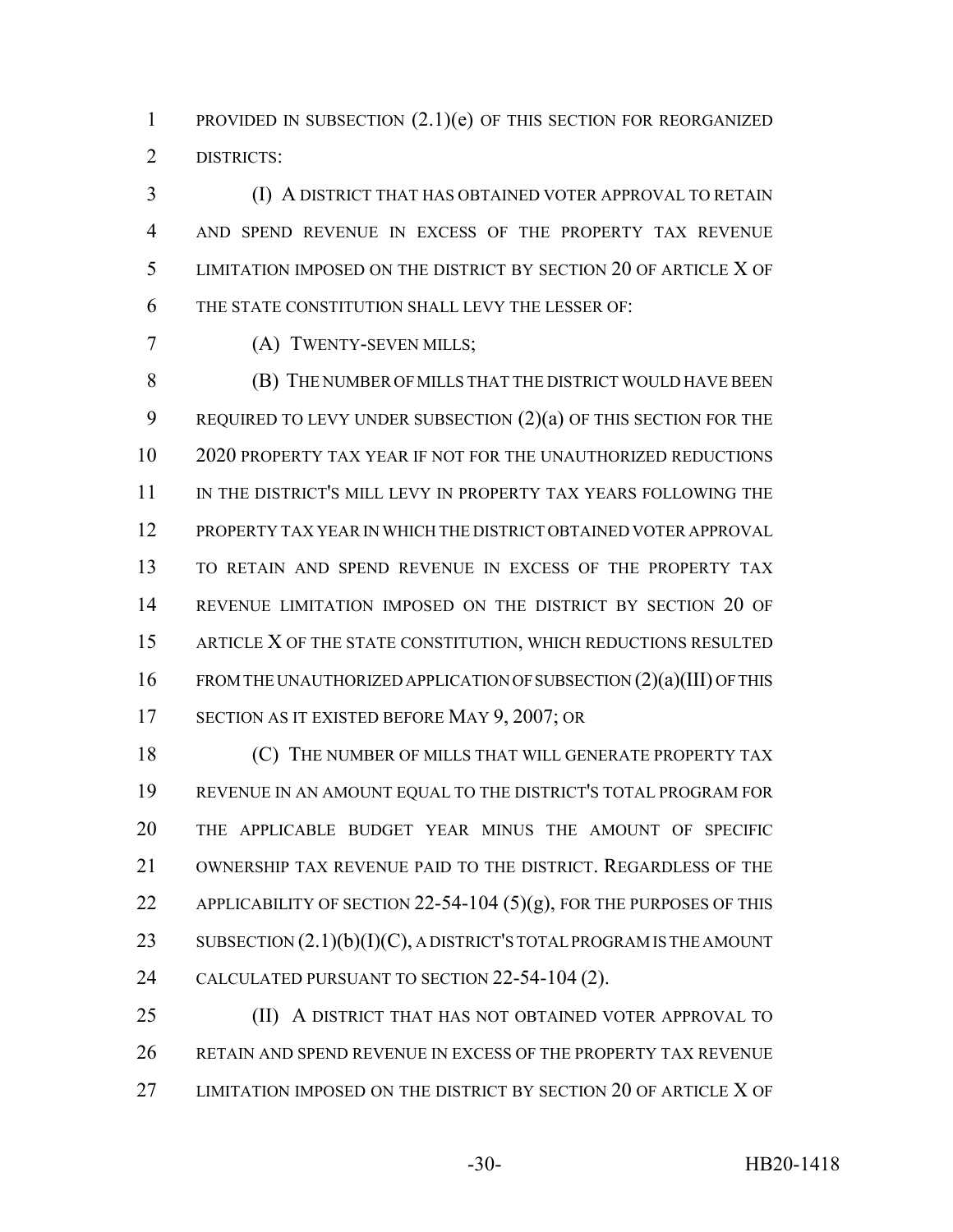THE STATE CONSTITUTION SHALL LEVY THE LESSER OF:

(A) TWENTY-SEVEN MILLS;

 (B) THE NUMBER OF MILLS THE DISTRICT LEVIED IN THE PRECEDING PROPERTY TAX YEAR; OR

 (C) THE NUMBER OF MILLS THAT THE DISTRICT MAY LEVY UNDER THE PROPERTY TAX REVENUE LIMITATION IMPOSED ON THE DISTRICT BY SECTION 20 OF ARTICLE X OF THE STATE CONSTITUTION.IN CALCULATING LOCAL GROWTH FOR PURPOSES OF DETERMINING THE PROPERTY TAX REVENUE LIMITATION IMPOSED ON A DISTRICT BY SECTION 20 OF ARTICLE 10 X OF THE STATE CONSTITUTION, A DISTRICT'S STUDENT ENROLLMENT IS 11 THE DISTRICT'S FUNDED PUPIL COUNT.

 (c) FOR THE 2021 PROPERTY TAX YEAR AND EACH PROPERTY TAX YEAR THEREAFTER, EXCEPT AS OTHERWISE PROVIDED IN SUBSECTION 14 (2.1)(e) OF THIS SECTION FOR REORGANIZED DISTRICTS, EACH DISTRICT SHALL LEVY THE LESSER OF:

**(I) THE NUMBER OF MILLS THAT WILL GENERATE PROPERTY TAX**  REVENUE IN AN AMOUNT EQUAL TO THE DISTRICT'S TOTAL PROGRAM FOR THE APPLICABLE BUDGET YEAR MINUS THE AMOUNT OF SPECIFIC OWNERSHIP TAX REVENUE PAID TO THE DISTRICT. REGARDLESS OF THE 20 APPLICABILITY OF SECTION 22-54-104 (5)(g), FOR THE PURPOSES OF THIS 21 SUBSECTION  $(2.1)(c)(I)$ , A DISTRICT'S TOTAL PROGRAM IS THE AMOUNT CALCULATED PURSUANT TO SECTION 22-54-104 (2).

**(II) FOR A DISTRICT THAT HAS NOT OBTAINED VOTER APPROVAL TO**  RETAIN AND SPEND REVENUE IN EXCESS OF THE PROPERTY TAX REVENUE LIMITATION IMPOSED ON THE DISTRICT BY SECTION 20 OF ARTICLE X OF THE STATE CONSTITUTION, THE NUMBER OF MILLS THAT THE DISTRICT MAY LEVY UNDER THE PROPERTY TAX REVENUE LIMITATION IMPOSED ON THE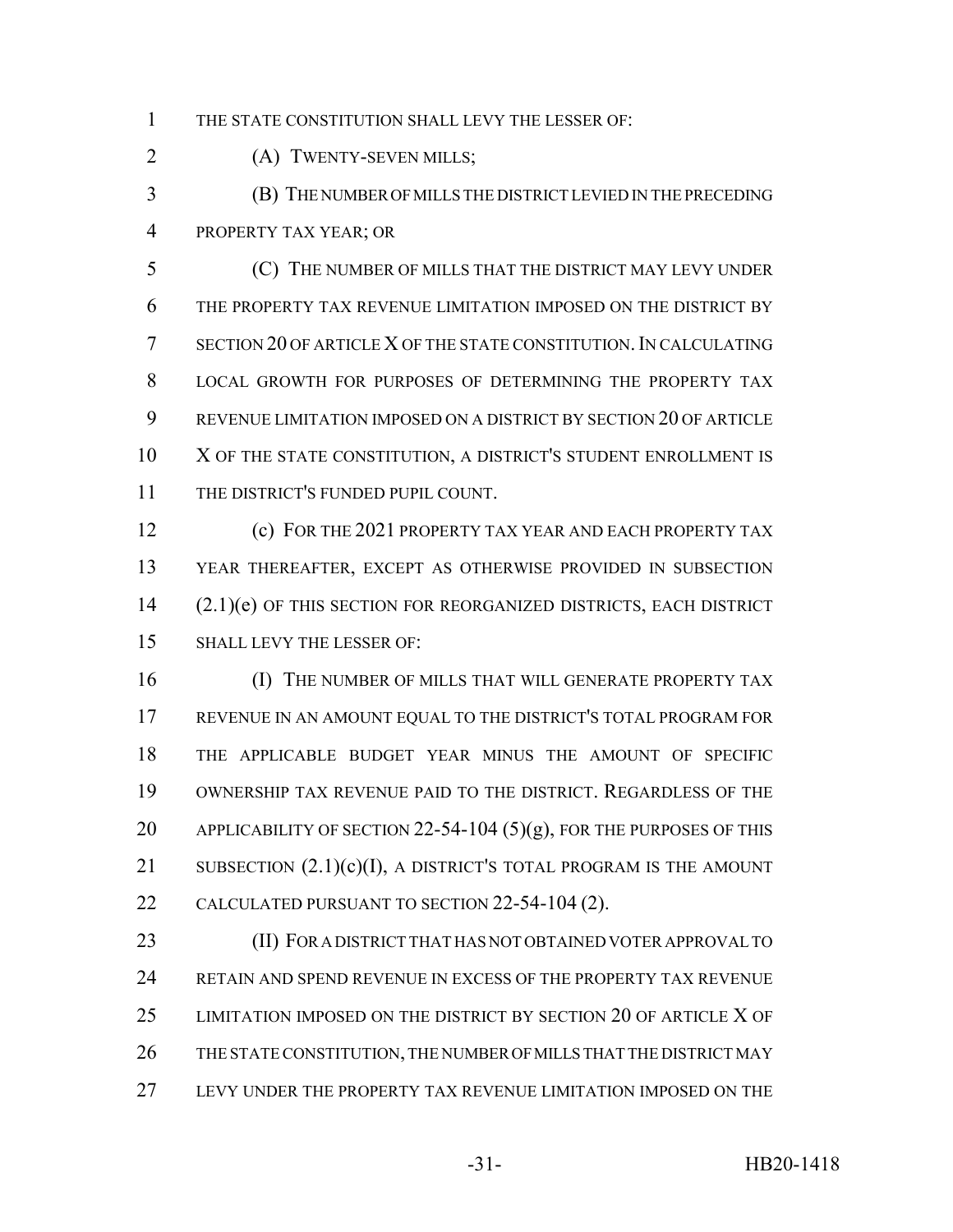DISTRICT BY SECTION 20 OF ARTICLE X OF THE STATE CONSTITUTION. IN CALCULATING LOCAL GROWTH FOR PURPOSES OF DETERMINING THE PROPERTY TAX REVENUE LIMITATION IMPOSED ON A DISTRICT BY SECTION 20 OF ARTICLE X OF THE STATE CONSTITUTION, A DISTRICT'S STUDENT ENROLLMENT IS THE DISTRICT'S FUNDED PUPIL COUNT.

 (III) THE NUMBER OF MILLS LEVIED IN THE PRECEDING PROPERTY TAX YEAR; OR

(IV) TWENTY-SEVEN MILLS.

 (d) IN A PROPERTY TAX YEAR IN WHICH A DISTRICT, PURSUANT TO THIS SUBSECTION (2.1), IS REQUIRED TO LEVY A GREATER NUMBER OF 11 MILLS THAN IT LEVIED IN THE 2019 PROPERTY TAX YEAR, THE DISTRICT BOARD OF EDUCATION BY RESOLUTION SHALL GRANT A TEMPORARY PROPERTY TAX CREDIT EQUAL TO THE NUMBER OF MILLS LEVIED IN THE APPLICABLE PROPERTY TAX YEAR THAT EXCEEDS THE NUMBER OF MILLS 15 LEVIED IN THE 2019 PROPERTY TAX YEAR.

 (e) NOTWITHSTANDING ANY OTHER PROVISION OF THIS 17 SUBSECTION (2.1) TO THE CONTRARY, FOR THE 2020 PROPERTY TAX YEAR AND EACH PROPERTY TAX YEAR THEREAFTER, IF THERE IS A REORGANIZATION PURSUANT TO ARTICLE 30 OF THIS TITLE 22 THAT RESULTS IN THE CREATION OF A NEW DISTRICT, THEN IN THE FIRST YEAR OF OPERATION THE NEW DISTRICT SHALL LEVY THE LESSER OF:

22 (I) TWENTY-SEVEN MILLS; OR

**(II) THE NUMBER OF MILLS THAT WILL GENERATE PROPERTY TAX**  REVENUE IN AN AMOUNT EQUAL TO THE DISTRICT'S TOTAL PROGRAM FOR THE FIRST YEAR OF OPERATION MINUS THE AMOUNT OF SPECIFIC OWNERSHIP TAX REVENUE PAID TO THE DISTRICT. REGARDLESS OF THE 27 APPLICABILITY OF SECTION 22-54-104  $(5)(g)$ , FOR THE PURPOSES OF THIS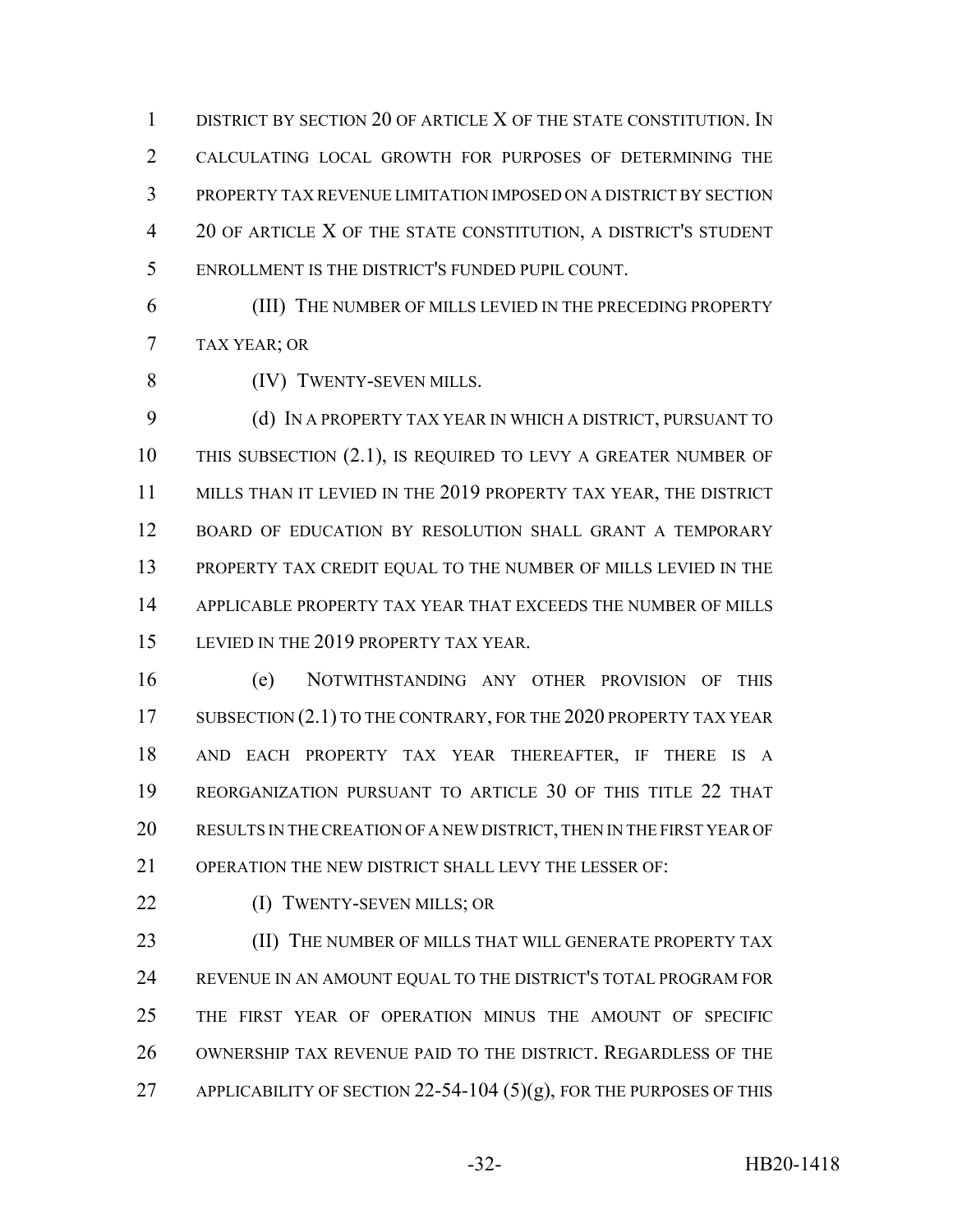1 SUBSECTION  $(2.1)(e)(II)$ , THE DISTRICT'S TOTAL PROGRAM IS THE AMOUNT CALCULATED PURSUANT TO SECTION 22-54-104 (2).

 (3) The property tax revenue which a district is entitled to receive 4 from the levy made pursuant to subsection  $(2)$  SUBSECTION  $(2)$  OR  $(2.1)$  of this section for the 1994 property tax year and property tax years thereafter shall MUST be used to fund the district's share of its total program for the budget year beginning on July 1 of such property tax 8 year, and the total amount of such revenue, shall be LESS THE AMOUNT OF REVENUE THAT WOULD BE ATTRIBUTABLE TO ANY MILL LEVY TAX CREDIT GRANTED PURSUANT TO SUBSECTION (2.1)(d) OF THIS SECTION, IS considered to be collected during such budget year for purposes of determining the state's share of the district's total program.

 (6) If a district does not certify at least the mill levy required by 14 subsection (2) SUBSECTION (2) OR (2.1) of this section, the department shall determine what the state's percentage share of the district's total program would have been had the district certified the required mill levy. The department of education shall reduce the district's state aid in an amount which THAT will result in the state's percentage share of the district's total program remaining the same as if the district had certified the required mill levy.

 **SECTION 34.** In Colorado Revised Statutes, 22-30-114, **amend** 22 (1) introductory portion and  $(1)(j)$  as follows:

 **22-30-114. Requirements for plan of organization.** (1) The 24 plan of organization shall MUST include, but shall NEED not be limited to, consideration of the following:

 (j) If the plan of organization results in the creation of a new school district, the estimated maximum increase in the mill levy to be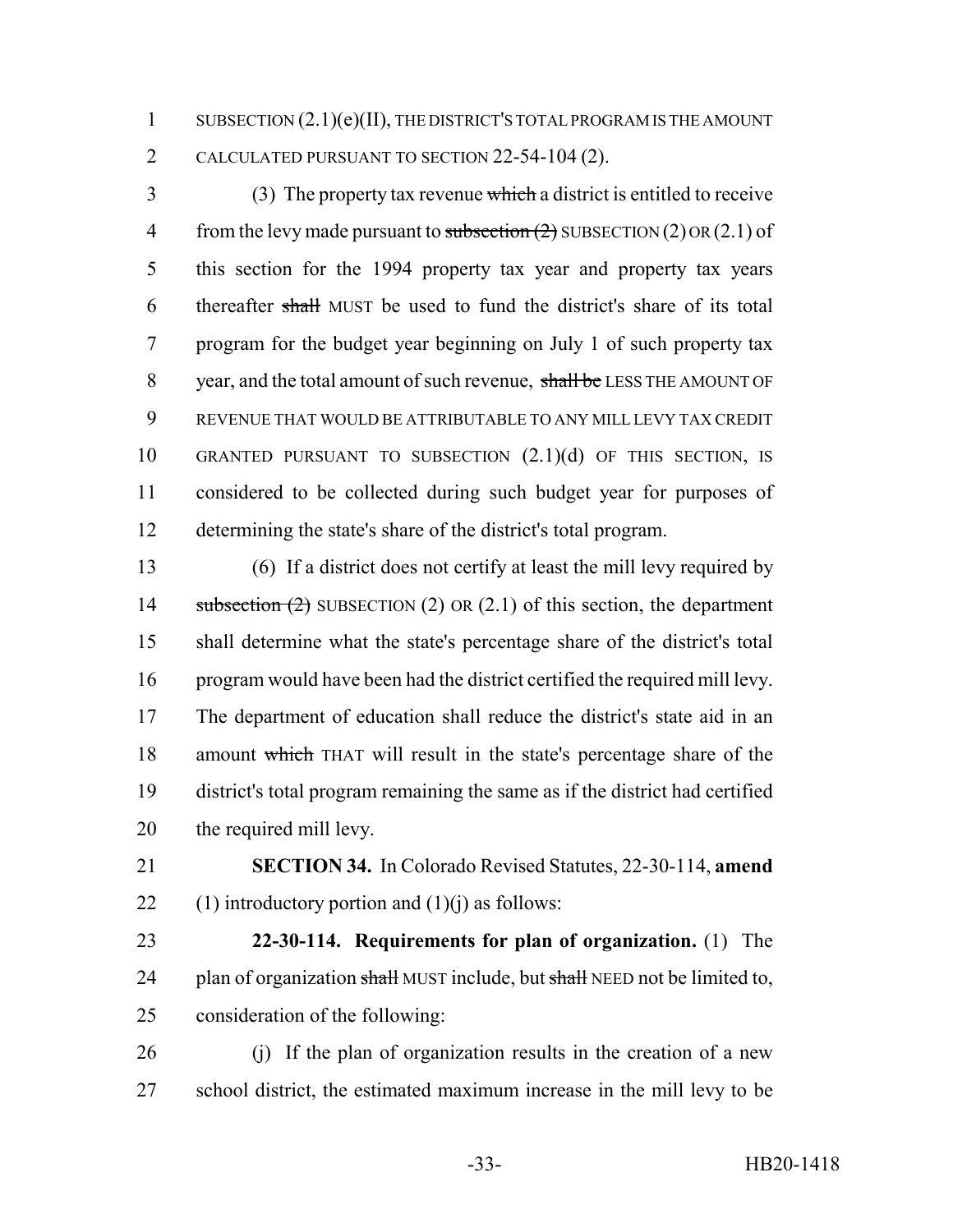imposed on property included within the new district considering the 2 factors enumerated in section  $22-54-106(2)(c)$  SECTION 22-54-106 (2)(c) OR (2.1)(e), WHICHEVER IS APPLICABLE. If the plan of organization results in the detachment and annexation of territory between existing school 5 districts, the plan of organization shall MUST include the mill levy of the annexing district that will be imposed on the affected territory.

 **SECTION 35.** In Colorado Revised Statutes, 22-32-108.5, **amend** (2)(a) as follows:

 **22-32-108.5. Board of education - distribution of additional mill levy revenue - definitions - legislative declaration.** (2) As used in this section, unless the context otherwise requires:

 (a) "Additional mill levy revenue" means the amount of property tax revenue that a school district collects from mills that are authorized by voters before, on, or after June 2, 2017, and that a school district levies in addition to the school district's total program mill levy established in 16 section 22-54-106 (2) SECTION 22-54-106 (2) OR (2.1), WHICHEVER IS APPLICABLE, not including mills that a school district may levy for purposes of incurring or repaying bonded indebtedness or for paying amounts due pursuant to installment sales agreements or lease purchase agreements entered into as of June 2, 2017, for which additional mill levy revenue was contractually committed as of June 2, 2017.

 **SECTION 36.** In Colorado Revised Statutes, 22-45-103, **amend** 23  $(1)(k)$  as follows:

 **22-45-103. Funds.** (1) The following funds are created for each school district for purposes specified in this article 45:

 (k) **Total program reserve fund.** A school district shall deposit 27 the property tax revenues that it collects from a tax levy imposed pursuant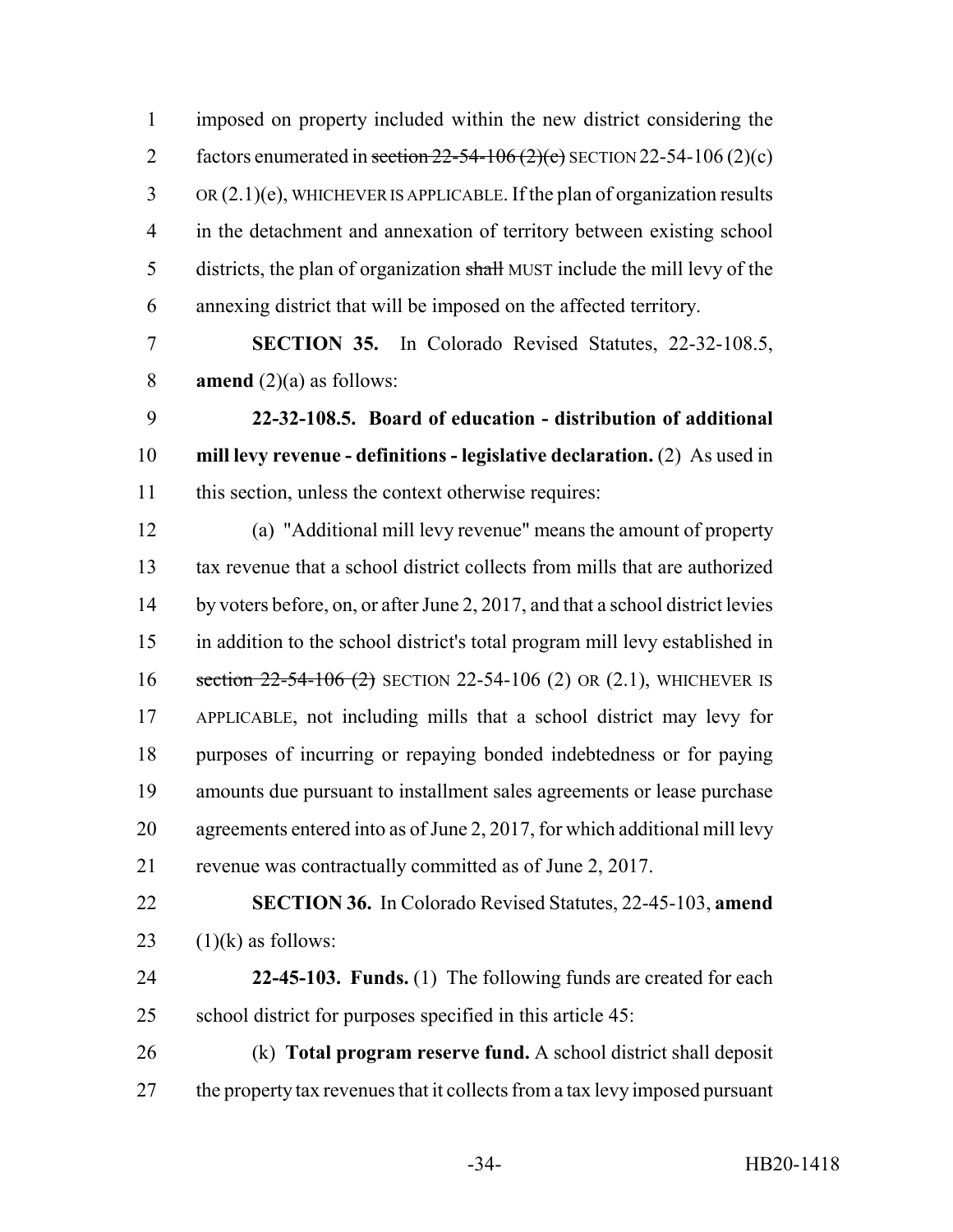to section 22-54-107 (5) in the total program reserve fund of the district. The district may expend money from the total program reserve fund only to offset the amount of a reduction in the district's state share caused by application of the budget stabilization factor pursuant to section 5 22-54-104 (5)(g); except that, in a budget year in which the school district levies for its total program the number of mills calculated pursuant to 7 section  $22-54-106$  ( $2$ )(a)(II) SECTION 22-54-106 (2)(a)(II), (2.1)(b)(I)(C) 8 OR  $(2.1)(c)(I)$ , WHICHEVER IS APPLICABLE, if the balance of the total program reserve fund exceeds an amount equal to the district's total program for that budget year multiplied by the budget stabilization factor calculated pursuant to section 22-54-104 (5)(g) for that budget year, the district may expend the amount of the excess balance. Any money remaining in the fund at the end of a fiscal year must remain in the fund 14 and may be used in future years only as provided in this subsection (1)(k). **SECTION 37.** In Colorado Revised Statutes, 22-54-104, **amend** 16 (5)(g)(IV) and (5)(g)(V) as follows: **22-54-104. District total program - definitions.** (5) For purposes of the formulas used in this section: (g) (IV) For the 2010-11 budget year, and each budget year thereafter, the total program funding for a district that levies the number 21 of mills calculated pursuant to section  $22-54-106$  (2)(a)(II) shall be 22 SECTION 22-54-106 (2)(a)(II), (2.1)(b)(I)(C), OR (2.1)(c)(I), WHICHEVER IS APPLICABLE, IS the amount calculated pursuant to subsection (2) of this section for the applicable budget year. Any such district shall use the revenues generated by the number of mills that the district levies pursuant 26 to section  $22-54-106$   $(2)(a)(H)$  SECTION 22-54-106  $(2)(a)(H)$ ,

27  $(2.1)(b)(I)(C)$ , OR  $(2.1)(c)(I)$ , WHICHEVER IS APPLICABLE, to replace any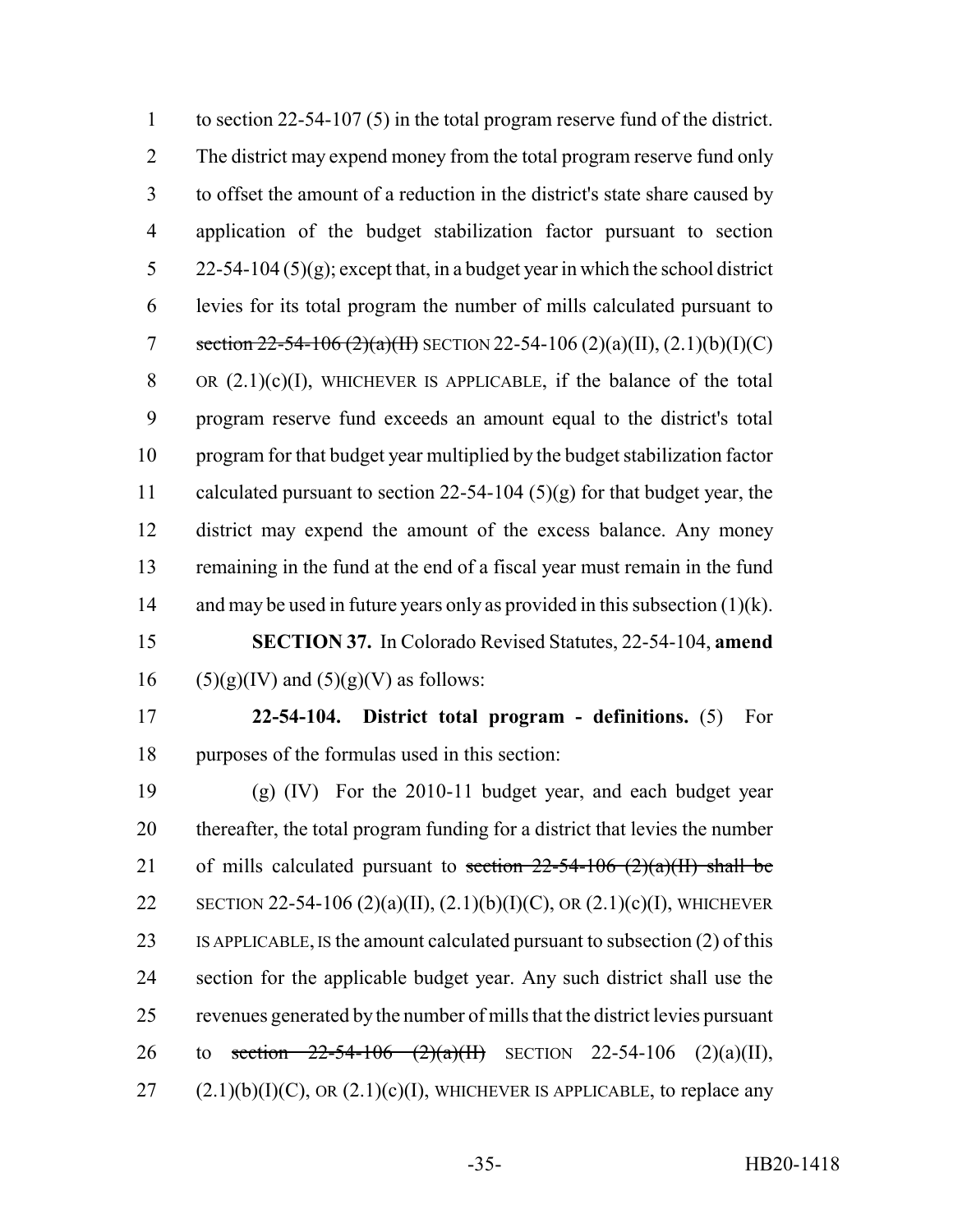categorical program support funds that the district would otherwise be eligible to receive from the state; except that the amount of categorical 3 program support funds that the district is required to replace shall MUST not exceed an amount equal to the district's reduction amount. The department shall use the amount of categorical program support funds 6 replaced by property tax revenue pursuant to this subparagraph  $(W)$ 7 SUBSECTION  $(5)(g)(IV)$  to make payments of categorical program support funds to eligible districts as specified in section 22-54-107 (4).

9 (V) For the 2010-11 budget year and each budget year thereafter, 10 if a district levies the number of mills calculated pursuant to section 11  $22-54-106$   $(2)(a)(1)$  SECTION 22-54-106  $(2)(a)(1)$ ,  $(2.1)(b)(1)(A)$ , 12 (2.1)(b)(I)(B), OR (2.1)(b)(II), OR (2.1)(c)(II), (2.1)(c)(III), OR (2.1)(c)(IV), 13 WHICHEVER IS APPLICABLE, and the district's reduction amount exceeds 14 the district's state share of total program funding, such district's total 15 program funding shall be IS the amount calculated pursuant to subsection 16 (2) of this section for the applicable budget year, minus the district's state 17 aid. Any such district shall use the revenues generated by the number of 18 mills that the district levies pursuant to section  $22-54-106$   $(2)(a)(1)$ 19 SECTION 22-54-106 (2)(a)(I), (2.1)(b)(I)(A), (2.1)(b)(I)(B), OR (2.1)(b)(II), 20 OR  $(2.1)(c)(II)$ ,  $(2.1)(c)(III)$ , OR  $(2.1)(c)(IV)$ , WHICHEVER IS APPLICABLE, 21 to replace any categorical program support funds that the district would 22 otherwise be eligible to receive from the state; except that the amount of 23 categorical program support funds that the district is required to replace 24 shall MUST not exceed an amount equal to the remainder of the district's 25 reduction amount after the reduction to the district's total program has 26 been applied pursuant to this subparagraph  $(V)$  SUBSECTION  $(5)(g)(V)$ . 27 The department of education shall use the amount of categorical program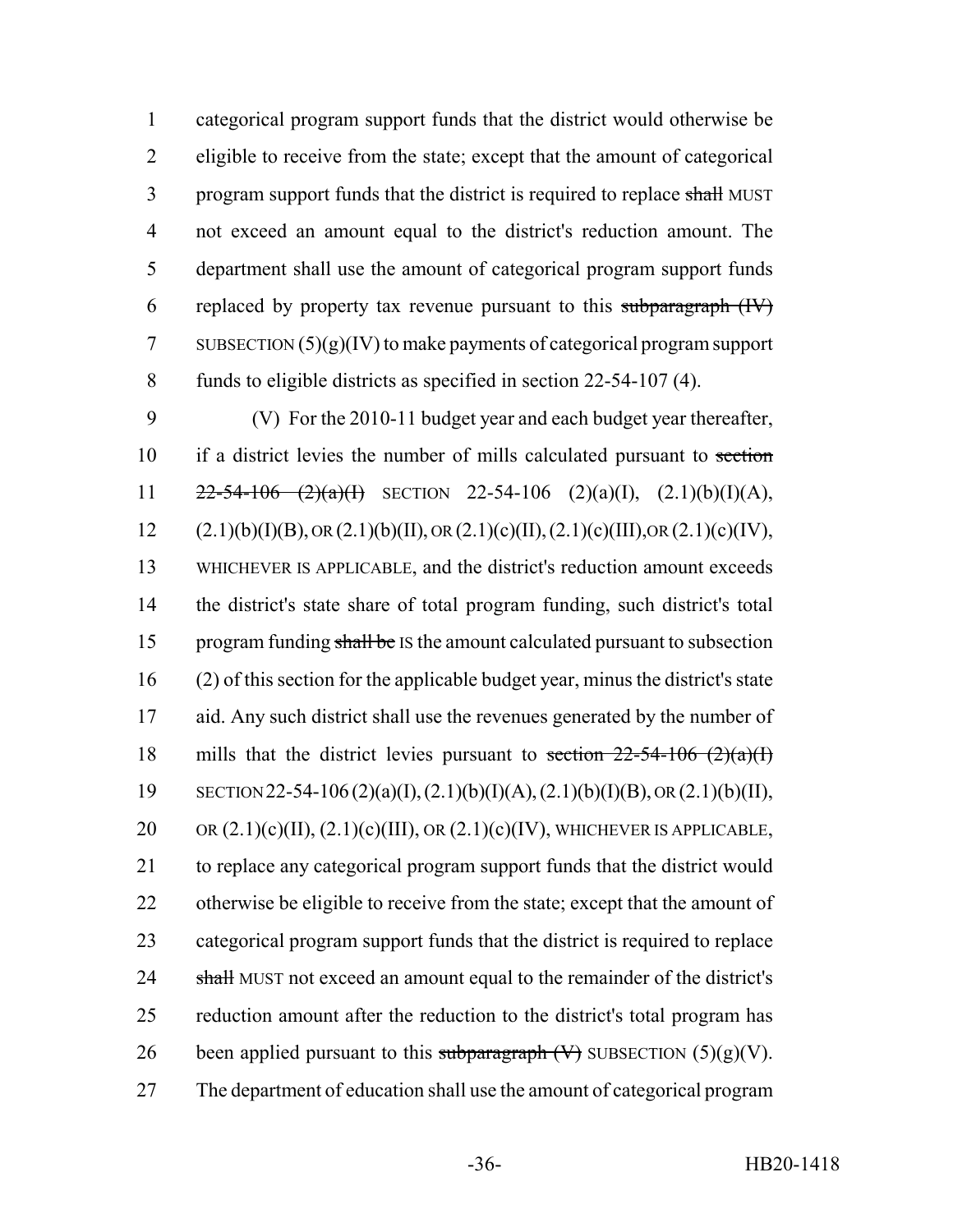support funds replaced by property tax revenue pursuant to this 2 subparagraph  $(V)$  SUBSECTION  $(5)(g)(V)$  to make payments of categorical program support funds to eligible districts as specified in section 22-54-107 (4).

 **SECTION 38.** In Colorado Revised Statutes, 22-54-107, **amend** (1) and (5) as follows:

 **22-54-107. Buy-out of categorical programs - total program reserve fund levy.** (1) (a) If a district levies the number of mills 9 calculated pursuant to section 22-54-106 (2)(a)(II) FOR PROPERTY TAX YEARS BEFORE THE 2020 PROPERTY TAX YEAR, OR THE NUMBER OF MILLS CALCULATED PURSUANT TO SECTION 22-54-106 (2.1)(c)(I) FOR THE 2021 PROPERTY TAX YEAR AND PROPERTY TAX YEARS THEREAFTER, the district shall make an additional levy to generate property tax revenue in an amount equal to the amount of categorical support funds; except that the total of the two levies cannot exceed the lesser of the district's levy for the immediately preceding year, the district's allowable levy under the property tax revenue limitation imposed on the district by section 20 of article X of the state constitution if the district has not obtained voter approval to retain and spend revenues in excess of such property tax revenue limitation, or twenty-seven mills.

 (b) IF A DISTRICT LEVIES THE NUMBER OF MILLS CALCULATED 22 PURSUANT TO SECTION 22-54-106  $(2.1)(b)(I)(C)$  for the 2020 property TAX YEAR, THE DISTRICT SHALL MAKE AN ADDITIONAL LEVY TO GENERATE PROPERTY TAX REVENUE IN AN AMOUNT EQUAL TO THE AMOUNT OF CATEGORICAL SUPPORT FUNDS; EXCEPT THAT THE TOTAL OF THE TWO LEVIES CANNOT EXCEED THE LESSER OF TWENTY-SEVEN MILLS OR THE 27 NUMBER OF MILLS DESCRIBED IN SECTION  $22-54-106(2.1)(b)(I)(B)$ .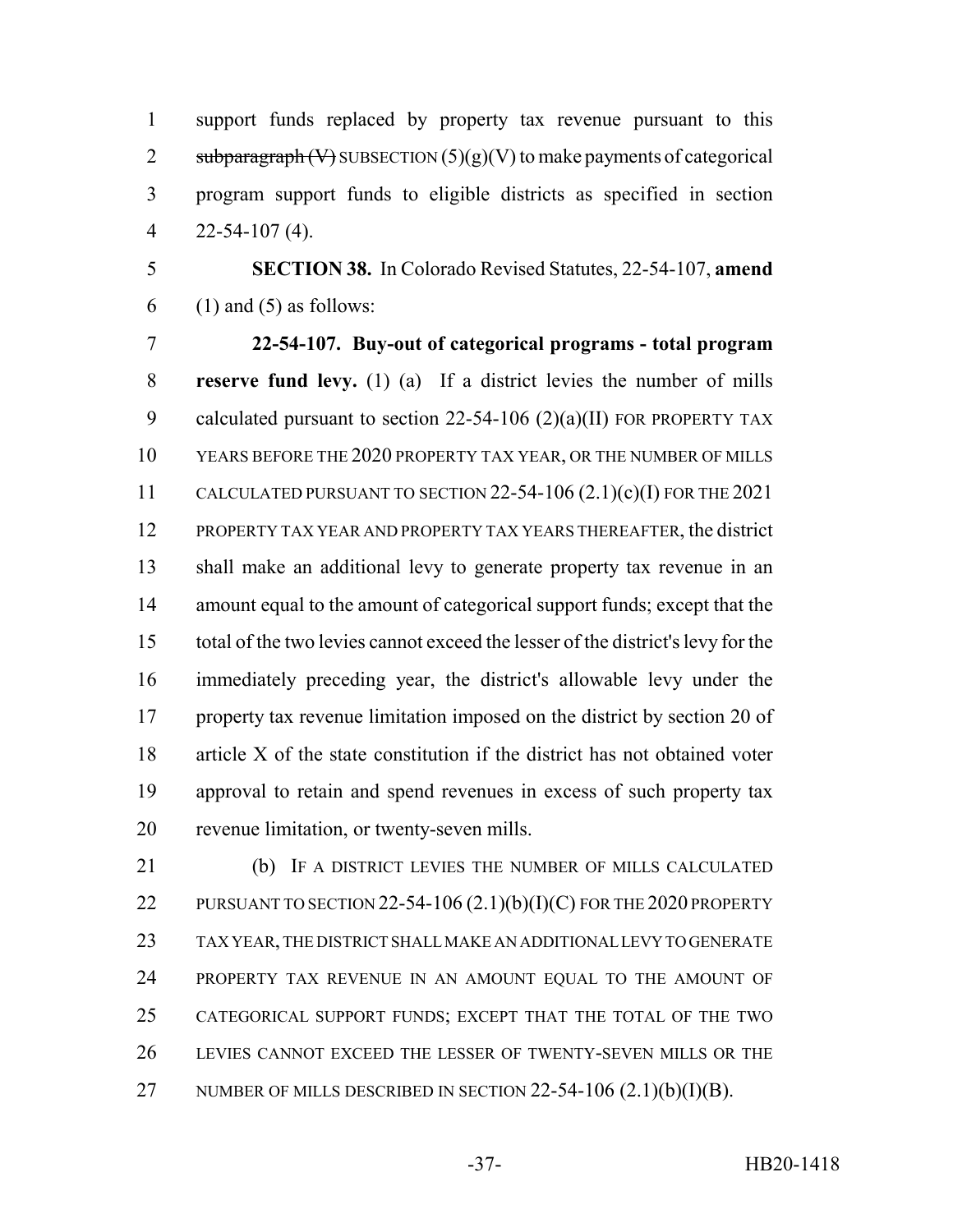(5) For the 2016-17 budget year and each budget year thereafter, 2 if a district levies the number of mills calculated pursuant to section  $22-54-106$   $(2)(a)(H)$  SECTION 22-54-106  $(2)(a)(H)$ ,  $(2.1)(b)(I)(C)$ , OR  $(2.1)(c)(I)$ , WHICHEVER IS APPLICABLE, and the additional mill levy described in subsection (1) of this section for categorical support funds, and the combined total of the two levies is less than the number of mills that the district levied in the preceding budget year, the district, in addition to the two levies, shall assess a number of mills equal to the difference between the combined total of the two levies and the number of mills levied in the preceding budget year. The district shall deposit the property tax revenue collected from the mills levied pursuant to this subsection (5) in the total program reserve fund created in section 13 22-45-103 (1)(k).

 **SECTION 39.** In Colorado Revised Statutes, 22-43.7-110, 15 **amend**  $(2)(a)$ (VIII) as follows:

 **22-43.7-110. Financial assistance - grants - lease-purchase agreements.** (2) Subject to the following requirements and limitations, the board may also instruct the state treasurer to enter into lease-purchase agreements on behalf of the state to provide financial assistance to applicants by financing public school facility capital construction projects for which the state board has recommended and the capital development committee has authorized the provision of financial assistance that involves a lease-purchase agreement pursuant to section 22-43.7-109 (7):

 (a) Subject to the limitation specified in subsection (2)(b) of this section, the maximum total amount of annual lease payments payable by the state during any fiscal year under the terms of all outstanding lease-purchase agreements entered into by the state treasurer as instructed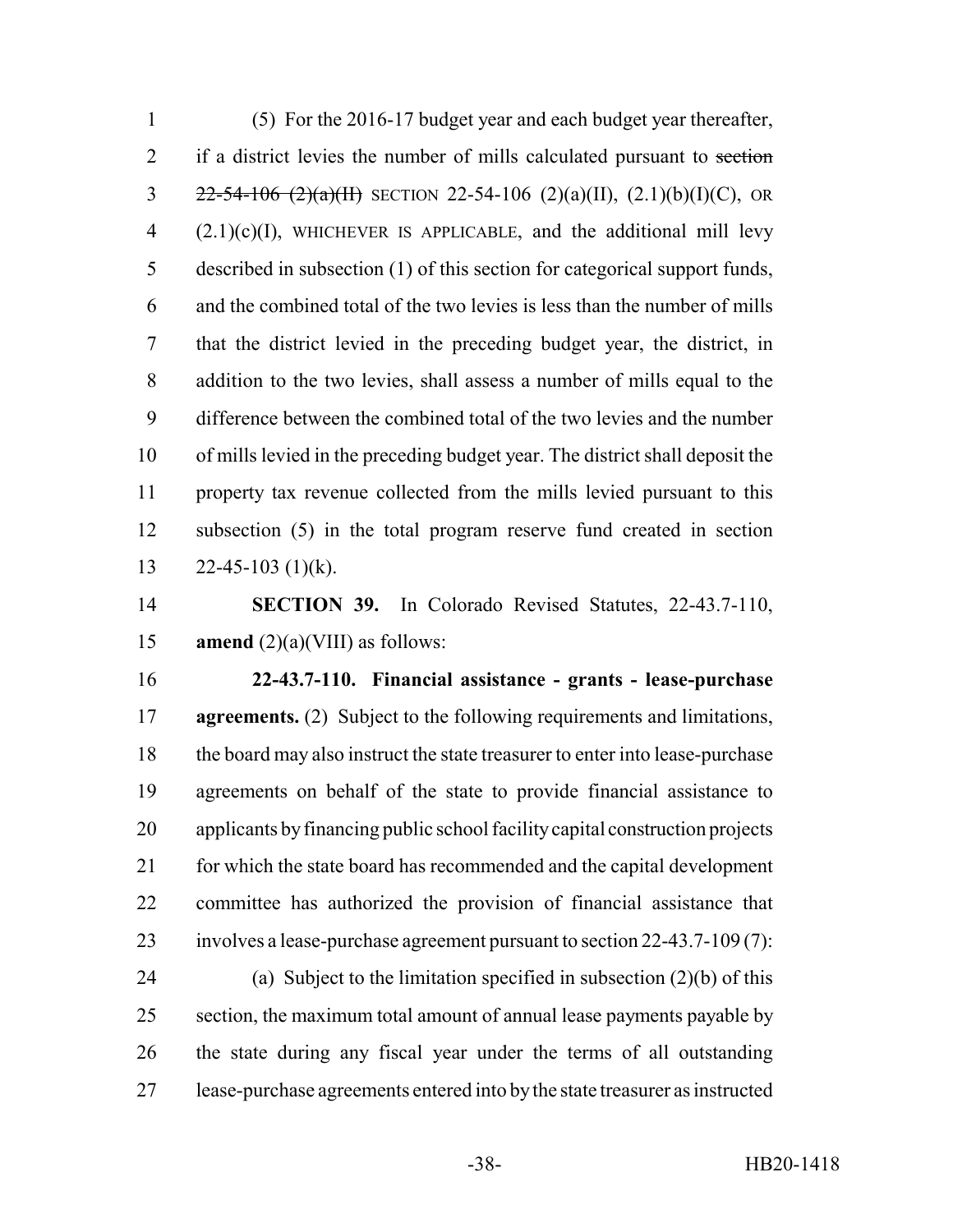by the board pursuant to this subsection (2) is:

2 (VIII) One hundred ten TWENTY-FIVE million dollars for the 2020-21 fiscal year and for each fiscal year thereafter.

 **SECTION 40.** In Colorado Revised Statutes, 22-7-1210.5, **amend** (1) as follows:

**22-7-1210.5. Per-pupil intervention money - uses - distribution**

 **- monitoring - repeal.** (1) (a) To distribute the money appropriated pursuant to section 22-7-1210 (4) for per-pupil intervention money, the department shall annually calculate the per-pupil amount by dividing the amount of money available by the total number of students enrolled in kindergarten and first, second, and third grades in public schools in the state who were identified as having significant reading deficiencies and received instructional services pursuant to READ plans in the budget year preceding the year in which the money is distributed. Subject to the requirements of this section, a local education provider may receive per-pupil intervention money in an amount equal to the calculated per-pupil amount multiplied by the number of students enrolled in kindergarten and first, second, and third grades in public schools operated by the local education provider who were identified as having significant reading deficiencies and received instructional services pursuant to READ plans in the budget year preceding the year in which the money is distributed.

23 (b) (I) NOTWITHSTANDING THE PROVISIONS OF THIS SECTION TO THE CONTRARY, FOR THE 2020-21 BUDGET YEAR, IN DISTRIBUTING THE MONEY APPROPRIATED PURSUANT TO SECTION 22-7-1210 (4) FOR PER-PUPIL INTERVENTION MONEY, THE DEPARTMENT SHALL CALCULATE THE PER-PUPIL AMOUNT FOR A LOCAL EDUCATION PROVIDER USING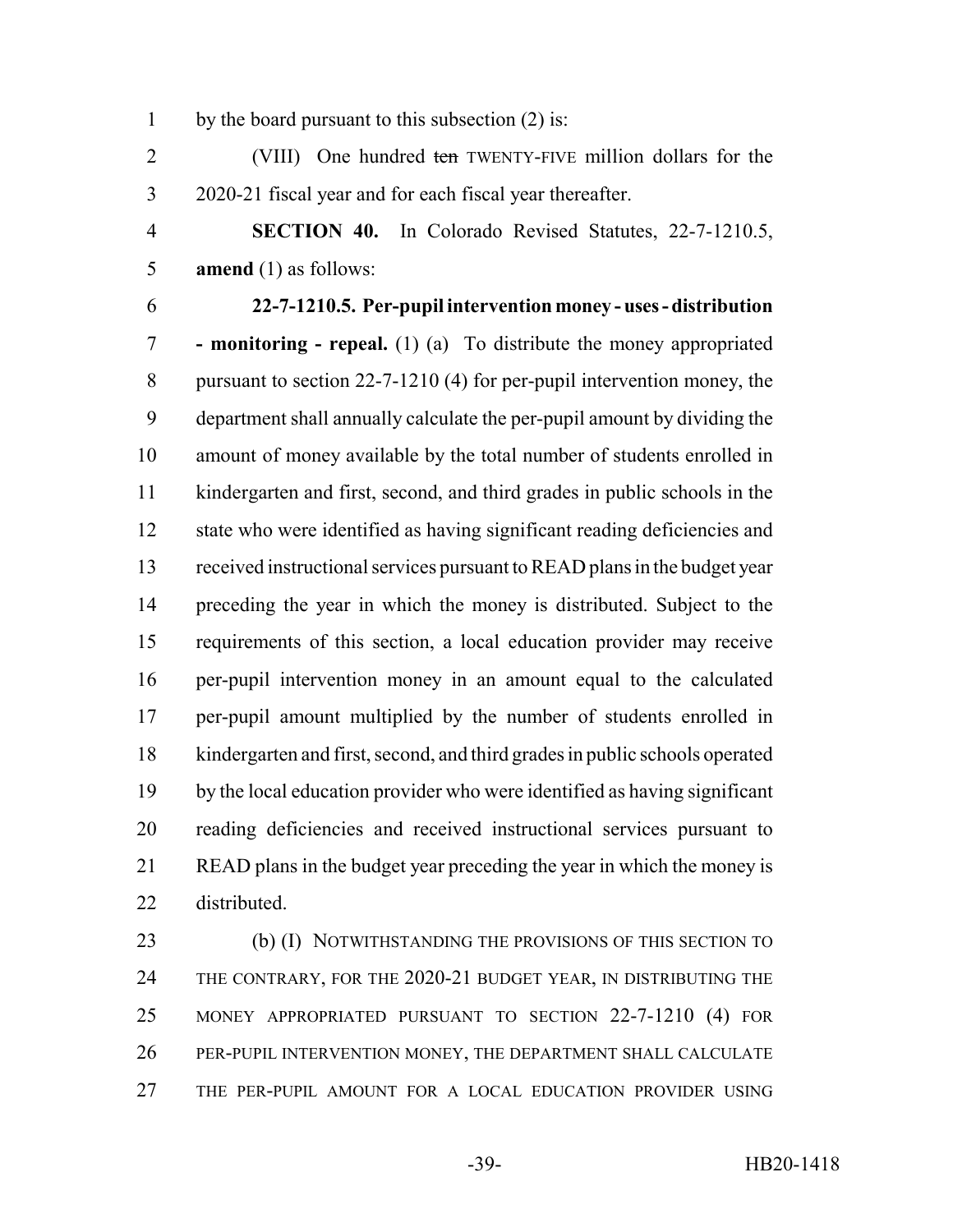| $\mathbf{1}$   | STUDENT ENROLLMENT NUMBERS<br>CALCULATED FOR<br><b>THE</b><br><b>LOCAL</b>   |
|----------------|------------------------------------------------------------------------------|
| $\overline{2}$ | EDUCATION PROVIDER FOR THE 2018-19 BUDGET YEAR.                              |
| 3              | (II) THIS SUBSECTION $(1)(b)$ IS REPEALED, EFFECTIVE JULY 1, 2021.           |
| $\overline{4}$ | <b>SECTION 41.</b> In Colorado Revised Statutes, 22-54-103, amend            |
| 5              | $(15)$ as follows:                                                           |
| 6              | 22-54-103. Definitions. As used in this article 54, unless the               |
| $\overline{7}$ | context otherwise requires:                                                  |
| 8              | (15) "Supplemental kindergarten enrollment" means the number                 |
| 9              | calculated by subtracting five-tenths from the full-day kindergarten factor  |
| 10             | for the applicable budget year and then multiplying that number by the       |
| 11             | number of pupils in the district who are enrolled PART-TIME in a half-day    |
| 12             | kindergarten educational program for the applicable budget year. For the     |
| 13             | purposes of this subsection (15), the full-day kindergarten factor for the   |
| 14             | 2008-09 budget year and each budget year thereafter is fifty-eight           |
| 15             | hundredths of a full-day pupil.                                              |
| 16             | <b>SECTION 42.</b> In Colorado Revised Statutes, 22-54-103, repeal           |
| 17             | $(10)(a)(IV)$ as follows:                                                    |
| 18             | 22-54-103. Definitions. As used in this article 54, unless the               |
| 19             | context otherwise requires:                                                  |
| 20             | $(10)$ (a) (IV) $(A)$ Except as provided in sub-subparagraph $(B)$ of        |
| 21             | this subparagraph (IV), for purposes of determining pupil enrollment in      |
| 22             | first grade for the 2006-07 budget year and each budget year thereafter,     |
| 23             | a district shall count and receive funding only for pupils enrolled in first |
| 24             | grade who are six years old on or before October 1 of the applicable         |
| 25             | budget year.                                                                 |
| 26             | (B) For purposes of determining pupil enrollment in first grade for          |
| 27             | the 2007-08 budget year and each budget year thereafter, in addition to      |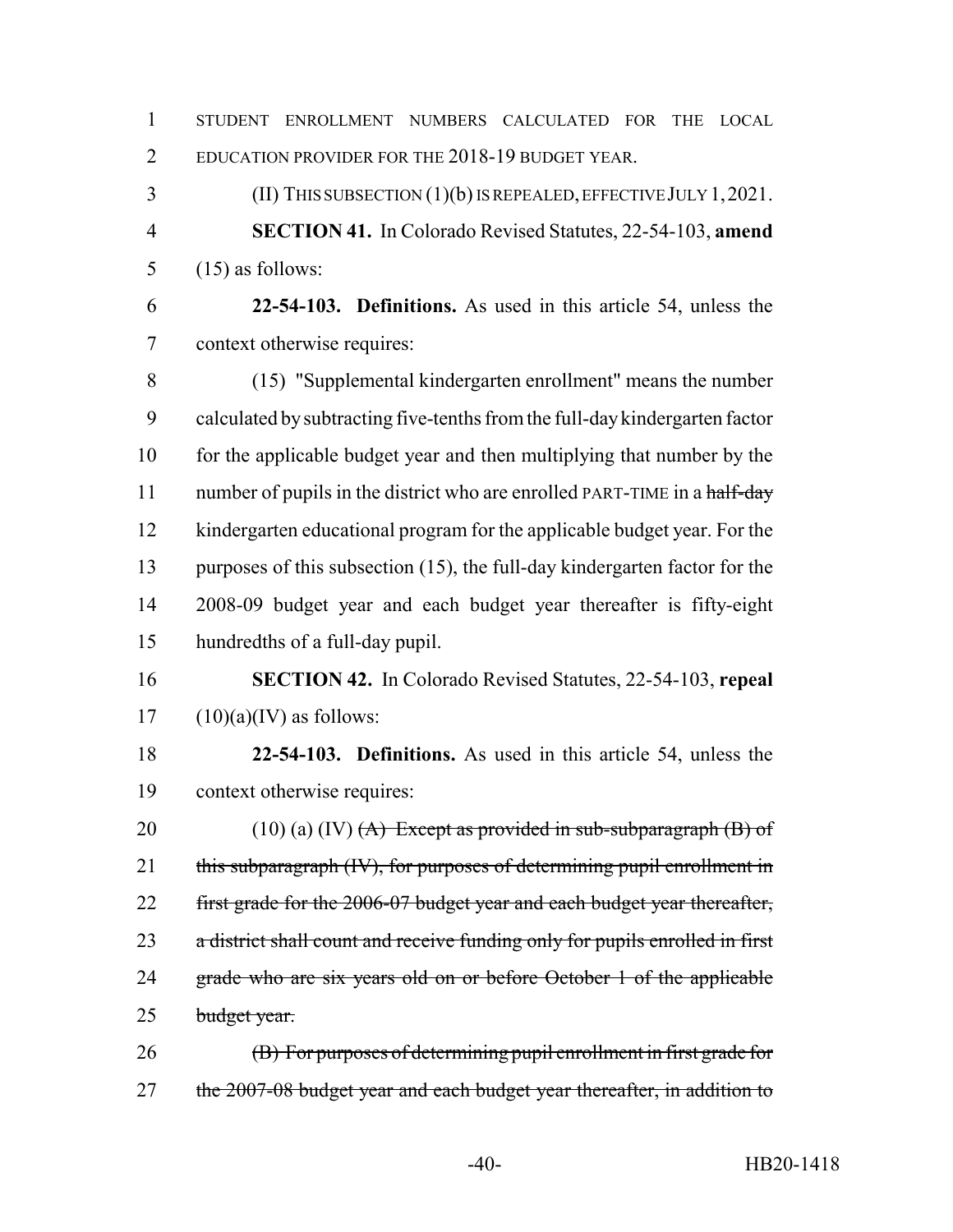1 the pupils counted pursuant to sub-subparagraph  $(A)$  of this subparagraph 2 (IV), a district may count and receive funding for a pupil who is enrolled in first grade who is at least five years old on or before October 1 of the 4 applicable budget year if the pupil attended at least one hundred twenty days of kindergarten in a state other than Colorado. A district may also receive funding for a pupil who is five years old and who has been identified by the district or an administrative unit as a highly advanced gifted child for whom early access to first grade is appropriate, as provided in section 22-20-204.5.

 **SECTION 43.** In Colorado Revised Statutes, 22-2-112, **add** (7) as follows:

 **22-2-112. Commissioner - duties - report - legislative declaration - repeal.** (7) (a) ON OR BEFORE SEPTEMBER 15, 2020, THE COMMISSIONER SHALL CONVENE A STAKEHOLDER GROUP TO:

 (I) REVIEW THE IMPACT OF THE COVID-19 PANDEMIC AND THE RESULTING DISRUPTION OF THE 2019-20 SCHOOL YEAR, INCLUDING STUDENT TRANSITION TO REMOTE LEARNING AND THE CANCELLATION OF THE STATE ASSESSMENTS, ACCOUNTABILITY, ACCREDITATION, AND EDUCATOR EVALUATION SYSTEMS FOR THE 2019-20 SCHOOL YEAR;

20 (II) DISCUSS HOW THE CANCELLATION OF STATE ASSESSMENTS WILL IMPACT ACCOUNTABILITY, ACCREDITATION, AND EDUCATOR EVALUATIONS DURING THE 2020-21 SCHOOL YEAR AND WHETHER FUTURE MODIFICATIONS ARE NEEDED REGARDING THE ACCOUNTABILITY, ACCREDITATION, AND EDUCATOR EVALUATION SYSTEMS AS A RESULT OF, AND IN RESPONSE TO, THE COVID-19 PANDEMIC AND POSSIBLE FURTHER DISRUPTIONS; AND

**(III) MAKE RECOMMENDATIONS REGARDING WHETHER AND HOW**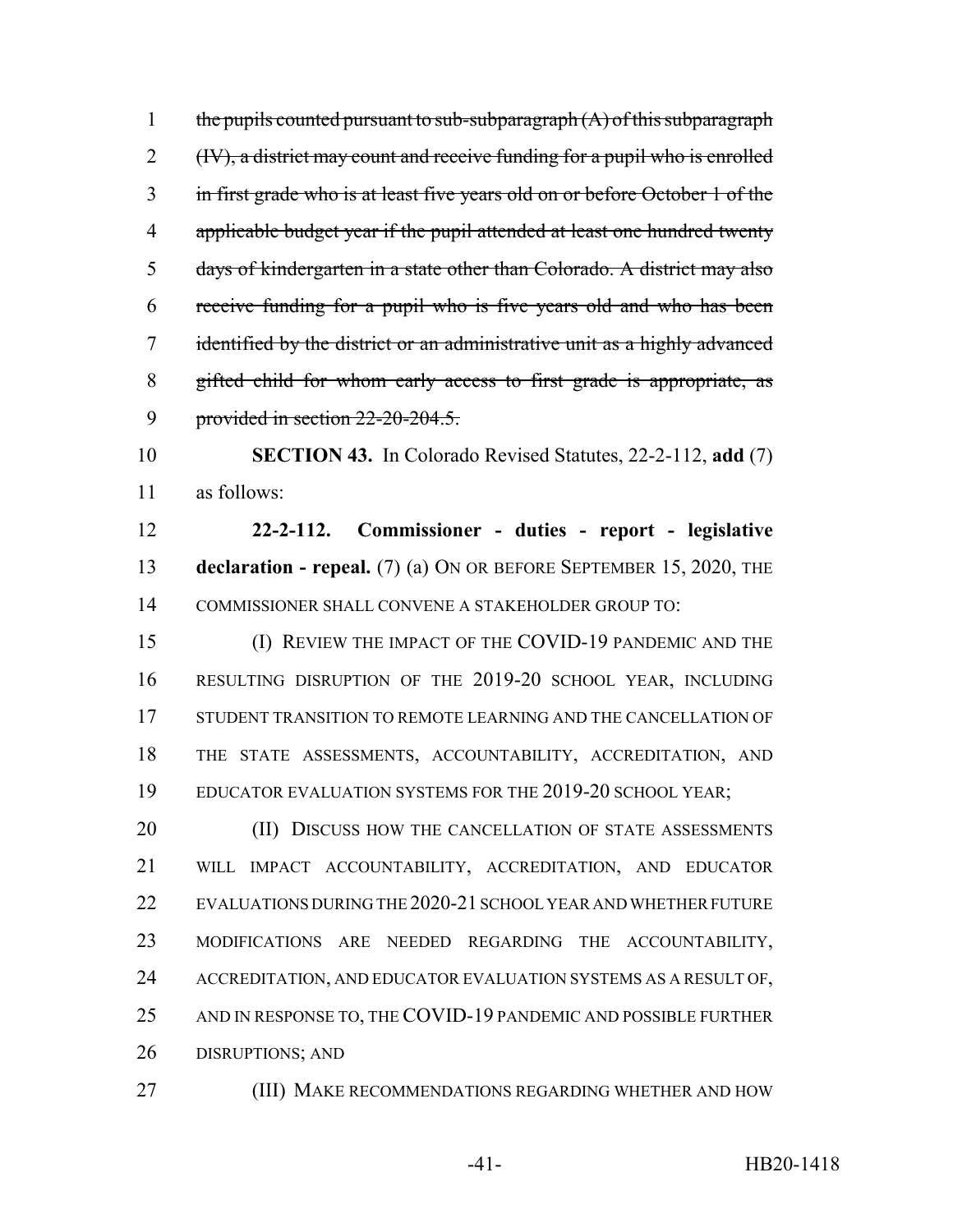TO PROCEED WITH STATE ASSESSMENTS, ACCOUNTABILITY, ACCREDITATION, AND EDUCATOR EVALUATIONS DURING THE 2020-21 SCHOOL YEAR AND HOW THE SYSTEMS CAN CONTINUE TO EFFECTIVELY MEASURE STUDENT ACHIEVEMENT AND GROWTH AND PROVIDE AN ACCURATE, CREDIBLE, AND COMPARABLE ASSESSMENT OF THE QUALITY OF THE PUBLIC EDUCATION SYSTEM THROUGHOUT THE STATE FOLLOWING THE COVID-19 PANDEMIC.

 (b) THIS SUBSECTION (7) IS REPEALED, EFFECTIVE JULY 1, 2021. **SECTION 44.** In Colorado Revised Statutes, 22-2-113, **amend**

10  $(1)(i)$ ; and **add**  $(1)(i)$  as follows:

 **22-2-113. Commissioner - powers.** (1) Subject to the supervision of the state board, the commissioner has the following powers:

 (i) To issue emergency orders concerning a charter school pursuant to section 22-30.5-703; AND

 (j) SUBJECT TO AVAILABLE APPROPRIATIONS, TO EXPEND APPROPRIATIONS TO CORRECT AN UNDERPAYMENT OF STATE FUNDING TO A SCHOOL DISTRICT, BOARD OF COOPERATIVE SERVICES, AS DEFINED IN SECTION 22-5-103, THE STATE CHARTER SCHOOL INSTITUTE, OR A GROUP CARE FACILITY OR HOME WHEN A CERTIFICATION TO THE DEPARTMENT BY THE SCHOOL DISTRICT, BOARD, INSTITUTE, FACILITY, OR HOME, FOR THE 22 DETERMINATION OF STATE FUNDING BY THE DEPARTMENT, INCLUDES AN 23 ERROR IN THE INFORMATION SUBMITTED TO THE DEPARTMENT.

 **SECTION 45.** In Colorado Revised Statutes, 22-11-204, **add** (8) as follows:

 **22-11-204. Performance indicators - measures - repeal.** (8) (a) NOTWITHSTANDING THE PROVISIONS OF THIS SECTION TO THE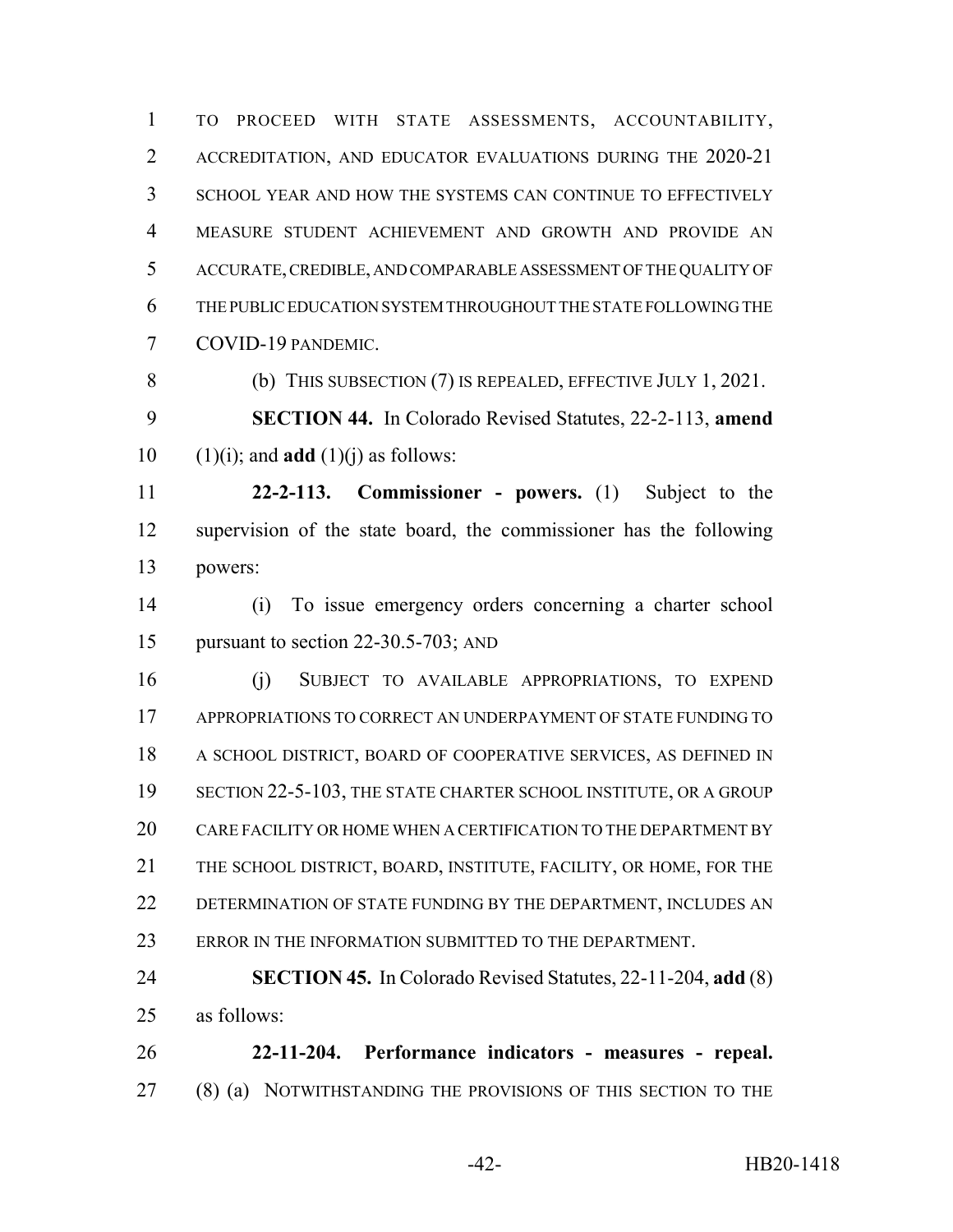CONTRARY, AS A RESULT OF THE SUSPENSION OF NORMAL IN-PERSON LEARNING IN COLORADO SCHOOLS DUE TO THE PRESENCE OF COVID-19 IN THE STATE, THE DEPARTMENT IS NOT REQUIRED TO DETERMINE FOR THE 2019-20 SCHOOL YEAR THE LEVEL OF ATTAINMENT OF EACH PUBLIC SCHOOL, EACH SCHOOL DISTRICT, THE INSTITUTE, AND THE STATE AS A WHOLE ON THE PERFORMANCE INDICATORS DESCRIBED IN THIS SECTION.

(b) THIS SUBSECTION (8) IS REPEALED, EFFECTIVE JULY 1, 2021.

 **SECTION 46.** In Colorado Revised Statutes, 22-11-208, **add** 9  $(1.6)$  as follows:

 **22-11-208. Accreditation - annual review - supports and interventions - rules.** (1.6) NOTWITHSTANDING ANY PROVISION OF THIS 12 ARTICLE 11, OR ANY PROVISION OF STATE BOARD RULE THAT IMPLEMENTS THIS ARTICLE 11, TO THE CONTRARY, FOR THE 2020-21 SCHOOL YEAR, THE DEPARTMENT SHALL NOT ASSIGN ACCREDITATION RATINGS FOR SCHOOL DISTRICTS AND THE INSTITUTE. FOR THE 2020-21 SCHOOL YEAR, EACH SCHOOL DISTRICT AND THE INSTITUTE SHALL CONTINUE TO IMPLEMENT THE PLAN TYPE FOR THE ACCREDITATION RATING ASSIGNED FOR THE PRECEDING SCHOOL YEAR.

 **SECTION 47.** In Colorado Revised Statutes, 22-11-210, **add**  $20 \quad (2.6)$  as follows:

 **22-11-210. Public schools - annual review - plans - supports and interventions - rules.** (2.6) NOTWITHSTANDING ANY PROVISION OF THIS ARTICLE 11, OR ANY PROVISION OF STATE BOARD RULE THAT IMPLEMENTS THIS ARTICLE 11, TO THE CONTRARY, FOR THE 2020-21 25 SCHOOL YEAR, THE DEPARTMENT SHALL NOT RECOMMEND TO THE STATE BOARD SCHOOL PLAN TYPES. FOR THE 2020-21 SCHOOL YEAR, EACH PUBLIC SCHOOL SHALL CONTINUE TO IMPLEMENT THE SCHOOL PLAN TYPE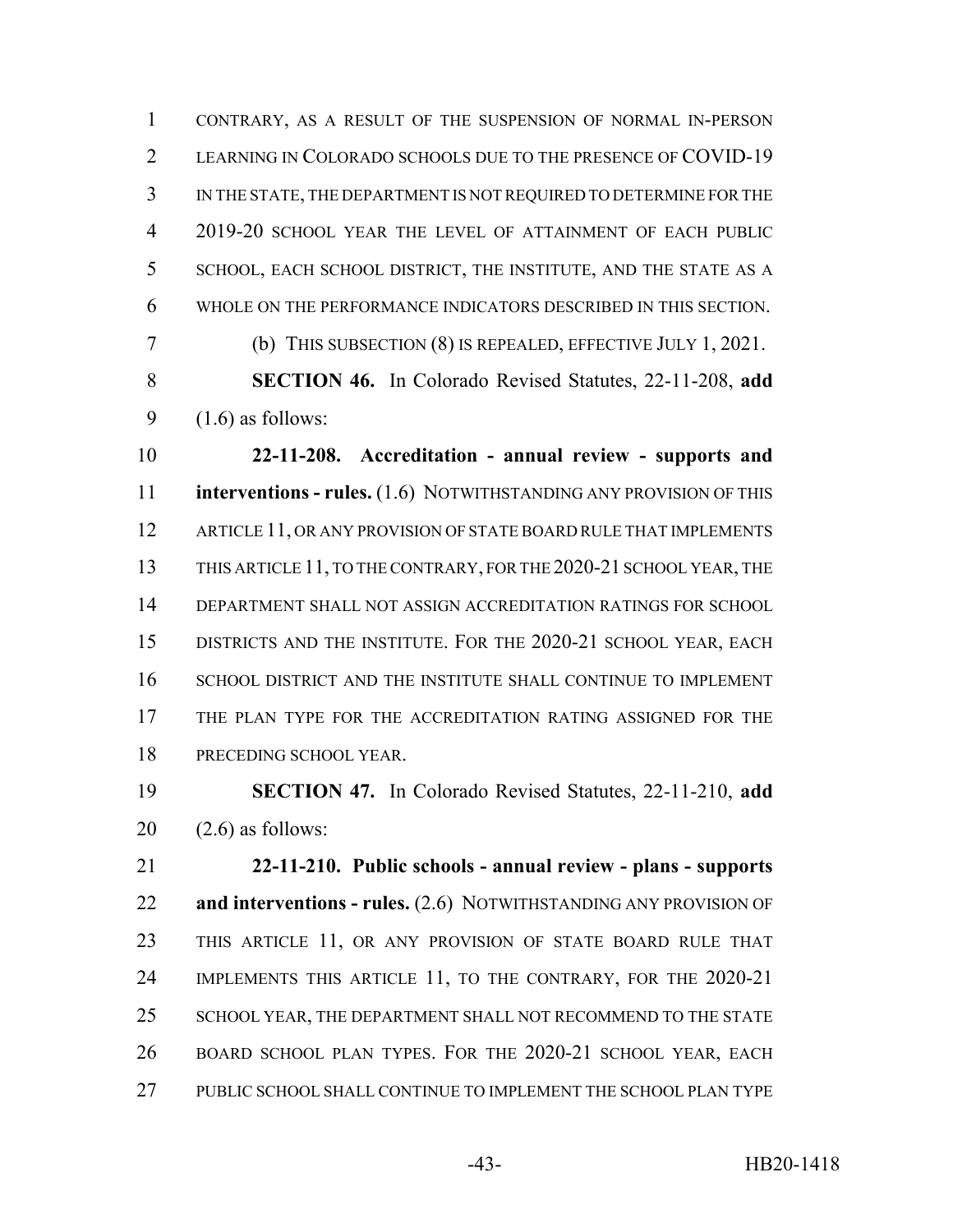THAT WAS ASSIGNED FOR THE PRECEDING SCHOOL YEAR.

 **SECTION 48.** In Colorado Revised Statutes, 22-63-203, **add**  $3 \quad (3.5)$  as follows:

 **22-63-203. Probationary teachers - renewal and nonrenewal of employment contract - repeal.** (3.5) (a) NOTWITHSTANDING THE PROVISIONS OF THIS SECTION TO THE CONTRARY, THE JUNE 1 DEADLINE FOR WRITTEN NOTICE OF CONTRACT NONRENEWAL SET FORTH IN SUBSECTION (3) OF THIS SECTION IS EXTENDED TO JUNE 26, 2020, FOR PROBATIONARY TEACHERS EMPLOYED BY A SCHOOL DISTRICT ON A FULL-TIME BASIS DURING THE 2019-20 SCHOOL YEAR, SO LONG AS THE RECOMMENDATION FOR CONTRACT NONRENEWAL MADE PURSUANT TO SUBSECTION (4) OF THIS SECTION IS FOR REASONS RELATING TO BUDGETARY SHORTFALLS.THE JUNE 1 DEADLINE FOR WRITTEN NOTICE SET 14 FORTH IN SUBSECTION (3) OF THIS SECTION IS STILL APPLICABLE TO ANY NONRENEWAL OF PROBATIONARY STAFF THAT IS NOT DIRECTLY RELATED 16 TO BUDGETARY SHORTFALLS. FOR PURPOSES OF THIS SUBSECTION (3.5), A BUDGETARY SHORTFALL REFERS TO A REDUCTION IN STATE EDUCATION FUNDING THAT WAS NOT ANTICIPATED BEFORE MARCH 30, 2020.

 (b) THIS SUBSECTION (3.5) IS REPEALED, EFFECTIVE JULY 1, 2021. **SECTION 49. Appropriation.** For the 2020-21 state fiscal year, 21 \$15,000,000 is appropriated to the department of education. This appropriation is from the public school capital construction assistance fund created in section 22-43.7-104, C.R.S. To implement this act, the department may use this appropriation for public school capital construction assistance board lease payments.

 **SECTION 50. Appropriation - adjustments to 2020 long bill.** (1) To implement this act, appropriations made in the annual general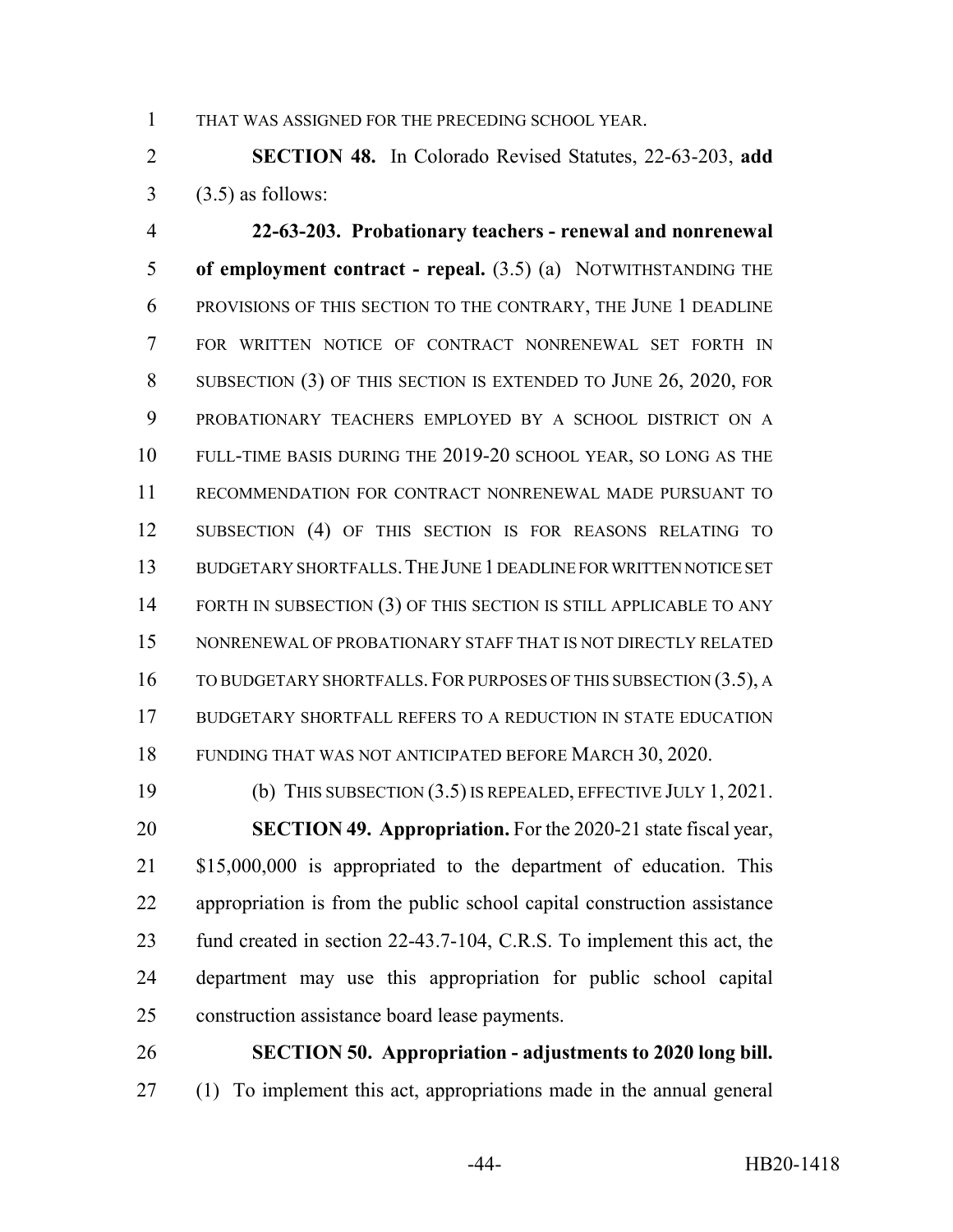appropriation act for the 2020-21 state fiscal year to the department of education are adjusted as follows:

 (a) The general fund appropriation for local school food purchasing programs is decreased by \$675,255, and the related FTE is decreased by 0.4 FTE;

 (b) The general fund appropriation for the counselor corps grant program is decreased by \$250,000;

 (c) The general fund appropriation for computer science education grants is decreased by \$250,000;

 (d) The general fund appropriation for the grow your own educator program is decreased by \$22,933, and the related FTE is decreased by 0.3 FTE;

 (e) The cash funds appropriation from the public school capital 14 construction assistance fund created in section 22-43.7-104 (1), C.R.S., for public school capital construction assistance board - cash grants is decreased by \$100,000,000;

 (f) The cash funds appropriation from the marijuana tax cash fund created in section 39-28.8-501 (1), C.R.S., for the K-5 social and emotional health program is decreased by \$2,500,000, and the related FTE is decreased by 1.0 FTE;

 (g) The cash funds appropriation from the retaining teachers fund 22 created in section 22-98-104 (1), C.R.S., for the retaining teachers grant 23 program is decreased by \$2,500,000, and the related FTE is decreased by 1.0 FTE; and

 (h) The cash funds appropriation from the state education fund 26 created in section 17 (4)(a) of article IX of the state constitution for the 27 advanced placement incentives pilot program is decreased by \$262,763,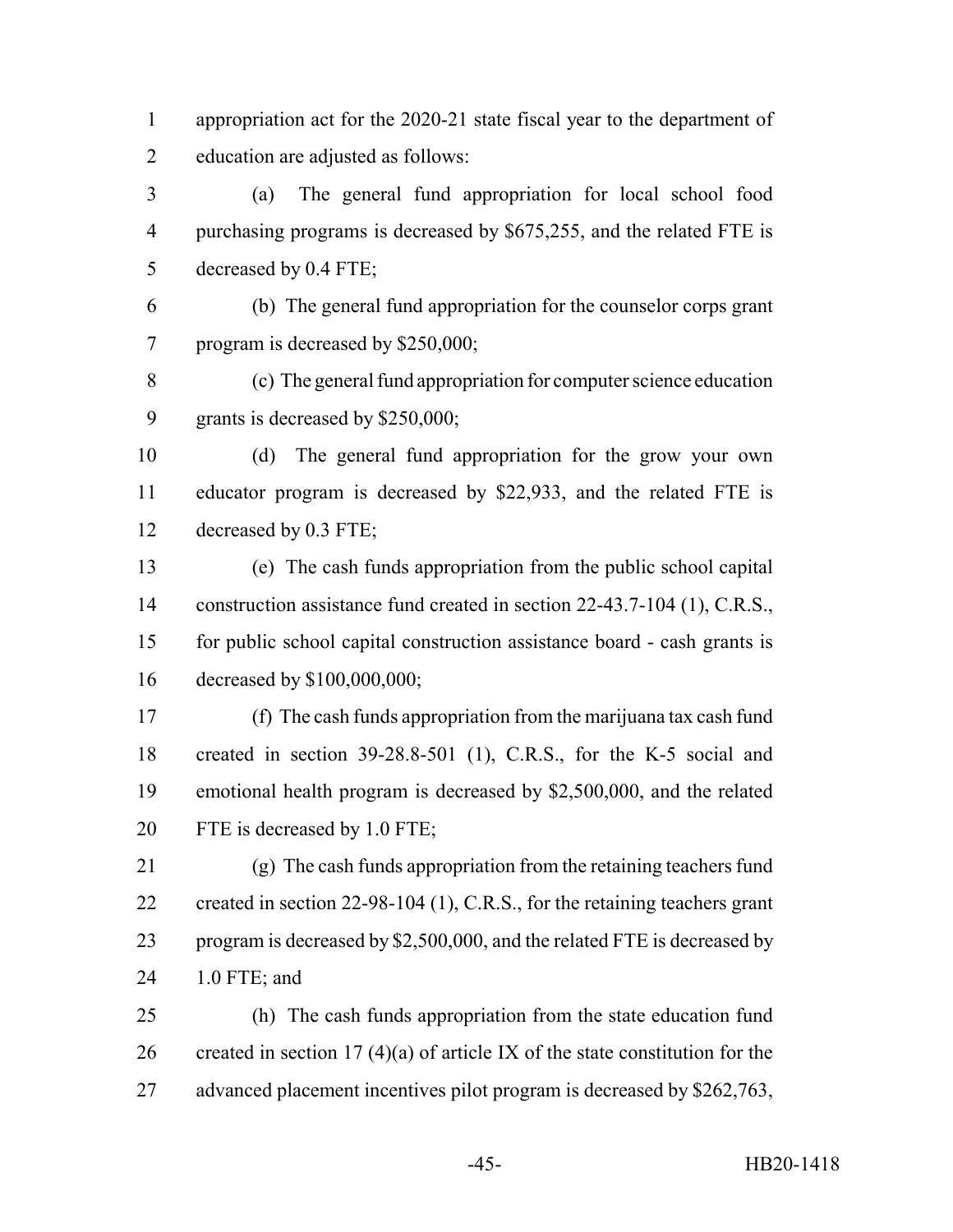and the related FTE is decreased by 0.3 FTE.

 **SECTION 51. Appropriation - adjustments to 2020 long bill.** (1) To implement this act, appropriations made in the annual general appropriation act for the 2020-21 state fiscal year to the department of education are adjusted as follows:

 (a) The general fund appropriation for the state share of districts' total program funding is decreased by \$721,579,451;

 (b) The appropriation for the state share of districts' total program funding is increased by \$109,464,187, which consists of \$6,664,187 from 10 the state education fund created in section  $17 (4)(a)$  of article IX of the state constitution and \$102,800,000 from the state public school fund created in section 22-54-114 (1), C.R.S.

 **SECTION 52. Appropriation to the department of education for the fiscal year beginning July 1, 2020.** In section 2 of House Bill 20-1360, amend Part III (2)(A) Footnote 8, as follows:

#### Section 2. **Appropriation.**

 8 Department of Education, Assistance to Public Schools, Public School Finance, State Share of Districts' Total Program Funding -- Pursuant to Section 22-35-108 (2)(a), C.R.S., the purpose of this footnote is to specify what portion of this appropriation is intended to be available 21 for the Accelerating Students Through Concurrent Enrollment (ASCENT) Program for FY 2020-21. It is the General Assembly's intent that the 23 Department of Education be authorized to utilize up to  $\frac{$3,978,000}{5,000}$ 24 \$3,655,000 of this appropriation to fund qualified students designated as ASCENT Program participants. This amount is calculated based on an 26 estimated 500 FTE participants funded at a rate of  $\frac{1}{27,956}$  \$7,330 per FTE pursuant to Section 22-54-104 (4.7), C.R.S.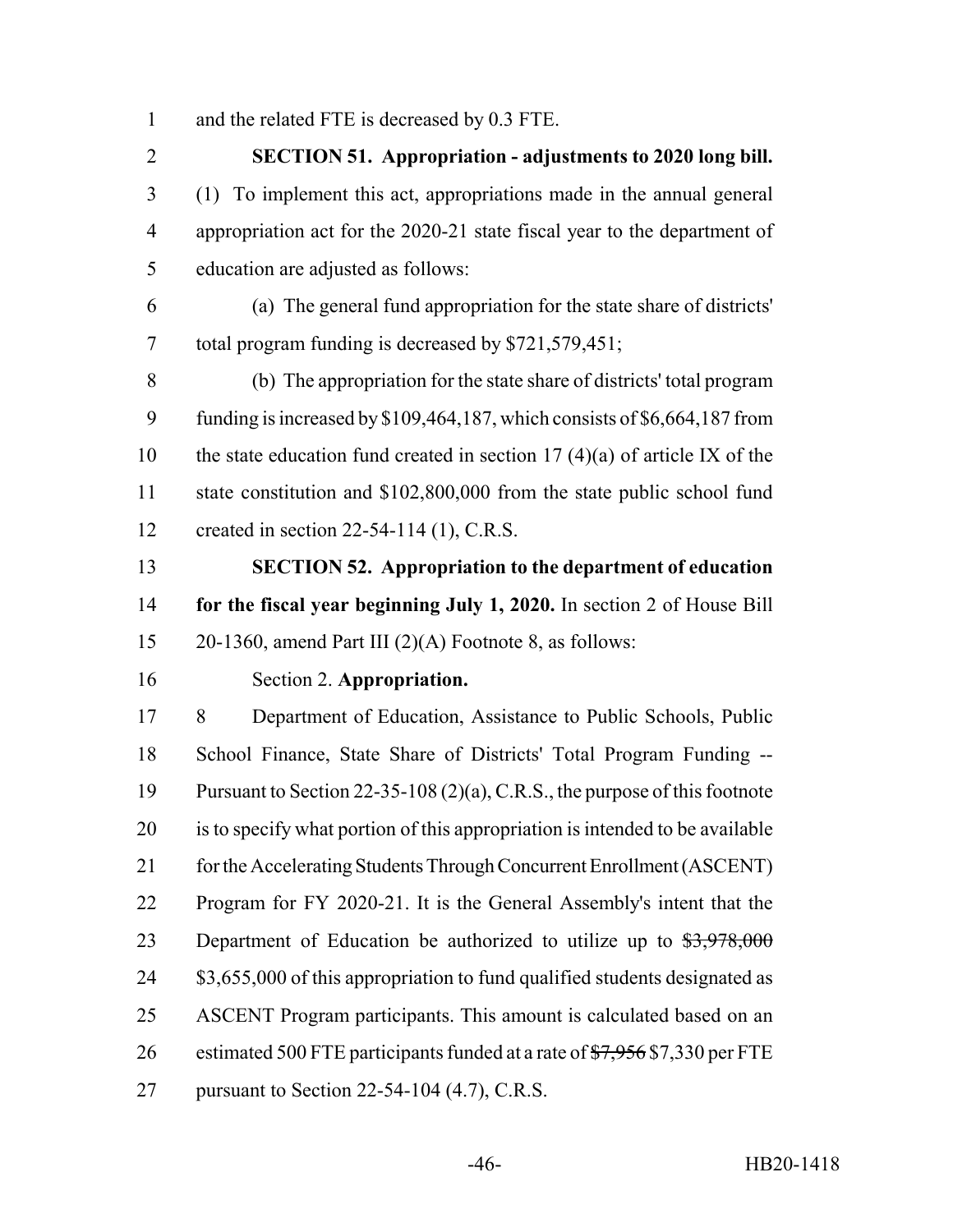**SECTION 53. Appropriation.** For the 2020-21 state fiscal year, 2 \$2,200,000 is appropriated to the department of education. This appropriation is from the state public school fund created in section 4 22-54-114 (1), C.R.S. To implement this act, the department may use this appropriation for audit recoveries and payments made pursuant to section 6 22-2-113 (1)(j), C.R.S.

 **SECTION 54. Federal funds.** (1) For the 2019-20 state fiscal year, the general assembly anticipates that, in accordance with executive order D 2020 070, the department of education will receive \$510,000,000 in federal funds from the coronavirus relief fund for distribution to local education providers for expenditures associated with actions to facilitate compliance with COVID-19-related public health measures. This figure is subject to the "(I)" notation as defined in the annual general appropriation act for the same fiscal year.

 (2) For the 2019-20 state fiscal year, the general assembly anticipates that the department of education will receive \$120,993,782 in federal funds from the elementary and secondary school emergency fund for distribution to local education agencies to address the impact COVID-19 has had and continues to have on elementary and secondary schools. This figure is subject to the "(I)" notation as defined in the annual general appropriation act for the same fiscal year.

 (3) For the 2020-21 state fiscal year, the general assembly anticipates that, in accordance with executive order D 2020 070, the department of education will receive \$37,000,000 in federal funds from the coronavirus relief fund for distribution to local education providers 26 for expenditures to respond to second-order effects of the COVID-19 emergency, in particular the increased number of at-risk pupils due to the